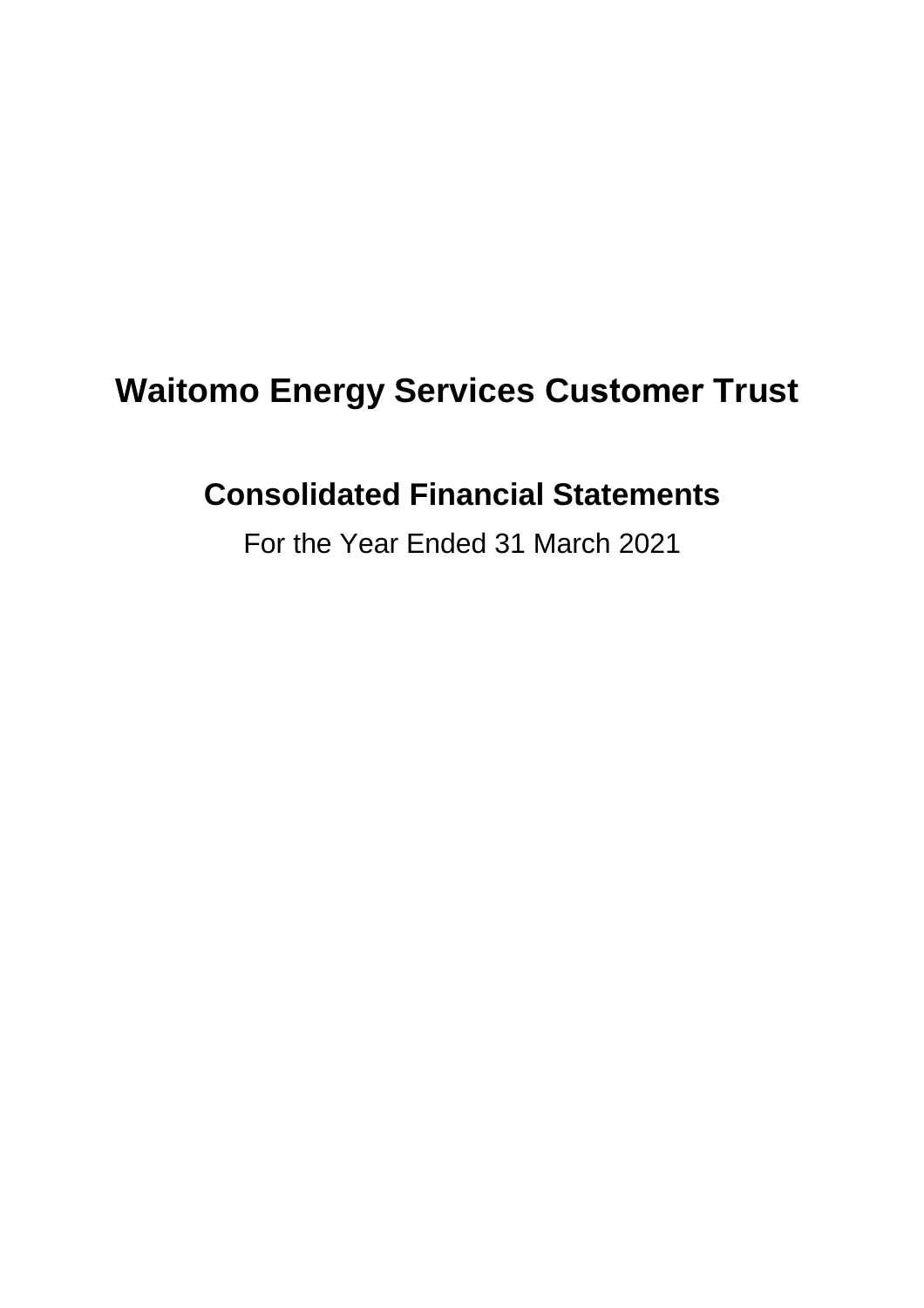## **Consolidated Statement of Comprehensive Income**

**for the year ended 31 March 2021** 

|                                                                   |                | Group     | Group                     |
|-------------------------------------------------------------------|----------------|-----------|---------------------------|
|                                                                   |                | 2021      | 2020                      |
|                                                                   | <b>Note</b>    | \$'000    | <b>Restated</b><br>\$'000 |
|                                                                   |                |           |                           |
| <b>Revenue from contracts with customers</b>                      | $\overline{1}$ | 55,009    | 51,249                    |
| <b>Operating expenses</b>                                         | $\overline{2}$ | (25, 419) | (26, 782)                 |
| Depreciation and amortisation                                     | 98.10          | (17, 041) | (13, 863)                 |
| Interest costs (net)                                              | 3              | (2,500)   | (2,689)                   |
| Impairment of assets                                              | 10             | (128)     | (527)                     |
| <b>Other Expenses</b>                                             |                | (389)     | (314)                     |
| <b>Total expenses</b>                                             |                | (45, 477) | (44, 175)                 |
|                                                                   |                |           |                           |
| Reversal of impairment of loan receivable                         | 13             | 40        | 786                       |
| Profit before tax                                                 |                | 9,572     | 7,860                     |
| Income tax expense                                                | 4              | (2, 759)  | (1, 475)                  |
|                                                                   |                |           |                           |
| Profit for the year from continuing operations                    |                | 6,813     | 6,386                     |
| (Loss)/profit for the year from discontinuing operations          | 11             | (987)     | 166                       |
| Profit for the year                                               |                | 5,826     | 6,552                     |
| Profit for the year is attributable to:                           |                |           |                           |
| Equity holders of the parent                                      |                | 5,862     | 6,563                     |
| Profit for the year from continuing operations                    |                | 6,849     | 6,397                     |
| (Loss)/profit for the year from discontinuing operations          |                | (987)     | 166                       |
| Non-controlling interest from discontinuing operations losses     |                | (36)      | (11)                      |
|                                                                   |                |           |                           |
| Other comprehensive income                                        |                |           |                           |
| Items that will not be reclassified to profit or loss             | 9814           |           |                           |
| Revaluation of land and buildings<br>Impairment of network assets | 9814           | 694       | (14, 734)                 |
| Income tax relating to revalued assets                            | 14             | (194)     | 4,125                     |
| Other comprehensive profit/(loss) for the year                    |                | 500       | (10, 609)                 |
|                                                                   |                |           |                           |
| Items that may be subsequently reclassified to profit or loss     | ٠              |           |                           |
| Cash flow hedge reserve                                           | 14             | 1,547     | (975)                     |
| Income tax relating to cash flow hedges                           | 14             | (433)     | 273                       |
| Other comprehensive profit/(loss) for the year, net of tax        |                | 1,114     | (702)                     |
| Total comprehensive profit/(loss) for the year                    |                | 7,440     | (4, 759)                  |
| Total comprehensive profit/(loss) is attributable to:             |                |           |                           |
| Equity holders of the company                                     |                | 7,476     | (4, 748)                  |
| Total comprehensive profit/(loss) from continuing operations      |                | 8,463     | (4, 914)                  |
| Total comprehensive (loss)/profit from discontinuing operations   |                | (987)     | 166                       |
| Non-controlling interest from discontinuing operations losses     |                | (36)      | (11)                      |

 $Chairperson$   $144$  to  $142$  Trustee  $\frac{1}{4}$  $Date$   $15977$ 

Date  $15/9/202/$ 

2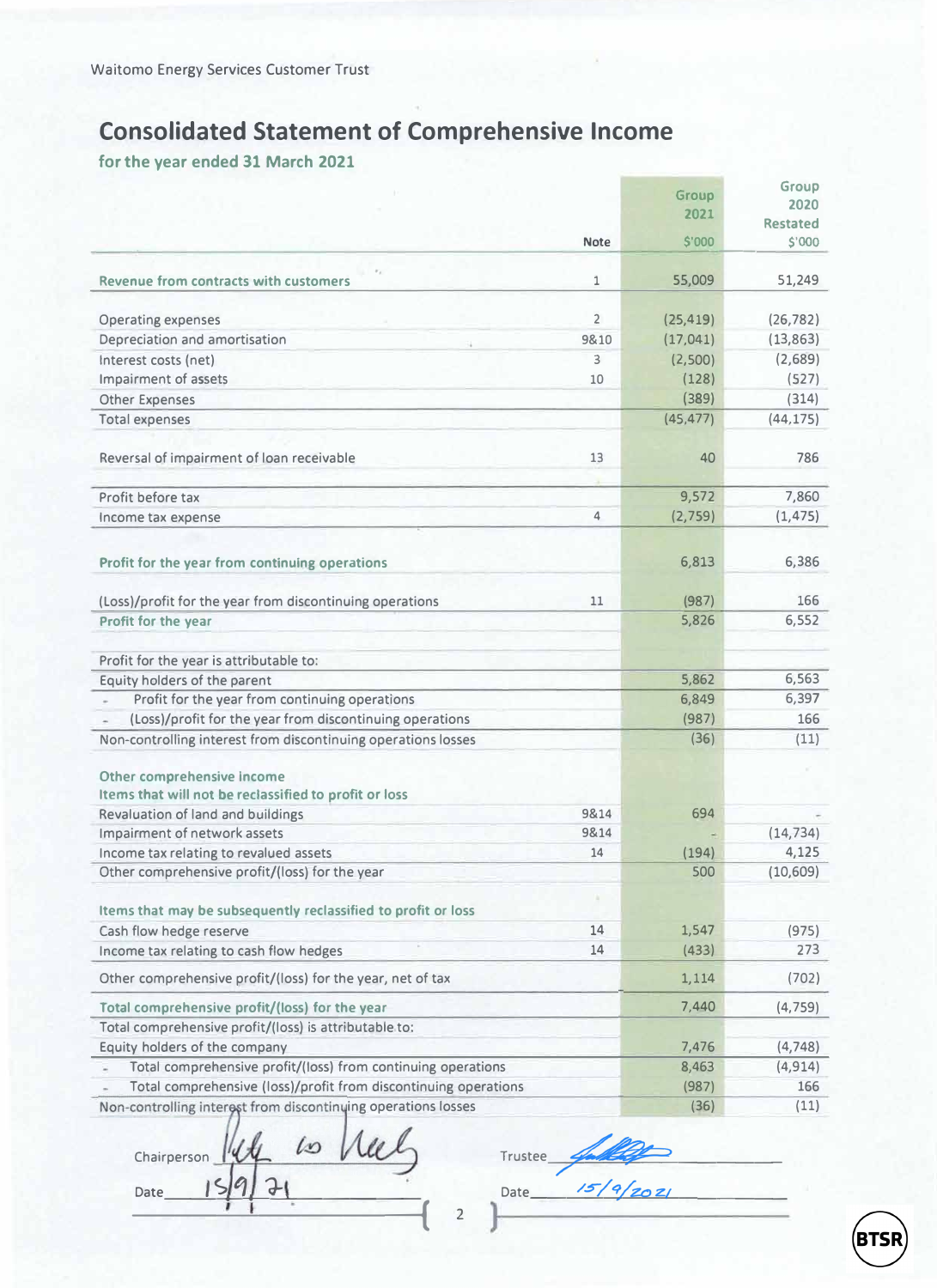## **Consolidated Statement of Financial Position**

**as at 31 March 2021**

|                                                            |             | <b>Group</b> | <b>Group</b> |
|------------------------------------------------------------|-------------|--------------|--------------|
|                                                            |             | 2021         | 2020         |
|                                                            | <b>Note</b> | \$'000       | \$'000       |
| <b>Current assets</b>                                      |             |              |              |
| Cash and cash equivalents                                  | 6           | 1,406        | 1,837        |
| Trade and other receivables                                | 7           | 4,500        | 4,665        |
| Contract assets                                            | 1           | 2,584        | 3,462        |
| Inventories                                                | 8           | 1,795        | 1,884        |
|                                                            |             | 10,285       | 11,848       |
| <b>Non-current assets</b>                                  |             |              |              |
| Property, plant and equipment                              | 9           | 269,248      | 270,962      |
| Intangible assets                                          | 10          | 11,338       | 14,653       |
|                                                            |             | 280,586      | 285,615      |
| Assets of a disposal group classified as held for sale     | 11          | 15,344       |              |
| <b>Total assets</b>                                        |             | 306,215      | 297,463      |
|                                                            |             |              |              |
| <b>Current liabilities</b>                                 |             |              |              |
| Trade and other payables                                   | 19          | 7,427        | 4,398        |
| <b>Contract liabilities</b>                                | 1           | 1,316        | 1,570        |
| Convertible notes issued by subsidiary                     | 18          |              | 200          |
| <b>Bank borrowings</b>                                     | 18          | 3,677        | 2,004        |
| Lease liabilities                                          | 21          | 87           | 109          |
| Current tax liability                                      | 16          | 1,800        | 1,758        |
| Provision for staff entitlements                           | 20          | 2,095        | 1,645        |
|                                                            |             | 16,402       | 11,684       |
| <b>Non-current liabilities</b>                             |             |              |              |
| <b>Bank borrowings</b>                                     | 18          | 85,335       | 88,495       |
| Lease liabilities                                          | 21          | 394          | 479          |
| Convertible notes issued by subsidiary                     | 18          |              | 800          |
| Subordinated debentures                                    | 18          | 2,000        | 2,000        |
| Other financial liabilities                                | 24          | 1,965        | 3,512        |
| Deferred tax liability                                     | 17          | 50,260       | 49,024       |
|                                                            |             | 139,954      | 144,310      |
| Convertible notes issued by subsidiary of a disposal group | 18          |              |              |
| classified as held for sale                                | &11         | 950          |              |
| <b>Total liabilities</b>                                   |             | 157,306      | 155,994      |
|                                                            |             |              |              |
| <b>Net assets</b>                                          |             | 148,908      | 141,469      |
| <b>Equity</b>                                              |             |              |              |
| Consolidated Equity                                        | 14          | 148,169      | 140,694      |
| Non-Controlling Interest                                   | 14&15       | 739          | 775          |
| <b>Total equity</b>                                        |             | 148,908      | 141,469      |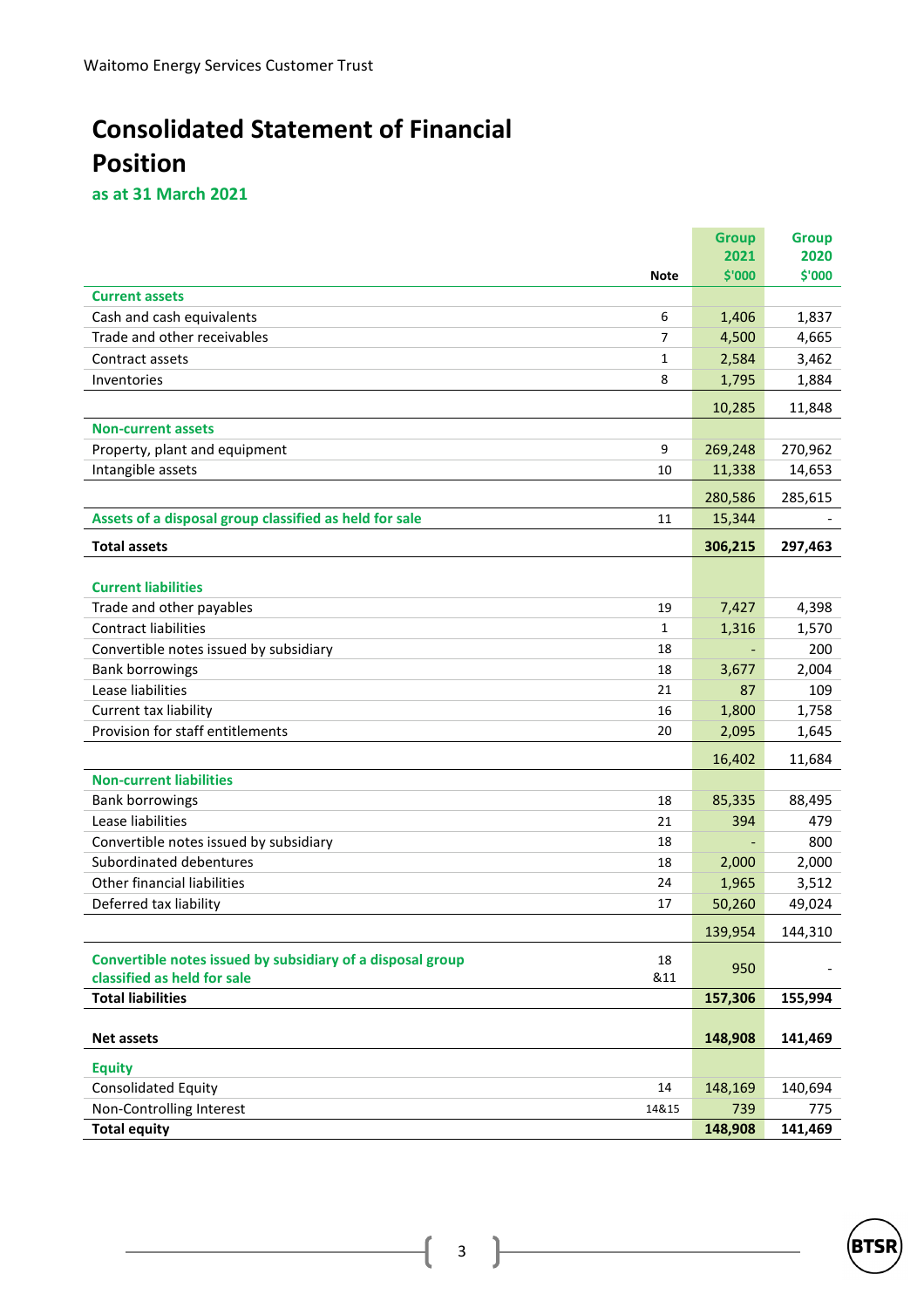## **Consolidated Statement of Changes in Equity**

**for the year ended 31 March 2021**

| <b>Note</b>                           | Capital<br>Share<br>\$'000   | Retained<br>Earnings<br>\$'000 | <b>Hedge Reserves</b><br>Cashflow<br>\$'000 | Revaluation<br>Reserves<br>\$'000 | <b>Total Attributable</b><br>to Equity Holders<br>\$000 | Non-controlling<br>nterest<br>000.\$ | Equity<br><b>Total</b><br>\$'000 |
|---------------------------------------|------------------------------|--------------------------------|---------------------------------------------|-----------------------------------|---------------------------------------------------------|--------------------------------------|----------------------------------|
| Balance as at 31 March 2019           | 13,246                       | 53,625                         | (1,693)                                     | 80,625                            | 145,443                                                 | 786                                  | 146,229                          |
| Profit for the year                   | $\overline{\phantom{0}}$     | 6,563                          |                                             |                                   | 6,563                                                   | (11)                                 | 6,552                            |
| <b>Other comprehensive loss</b>       |                              |                                |                                             |                                   |                                                         |                                      |                                  |
| Interest rate swaps                   | $\qquad \qquad \blacksquare$ | $\overline{\phantom{a}}$       | (702)                                       | $\overline{\phantom{a}}$          | (702)                                                   | $\qquad \qquad \blacksquare$         | (702)                            |
| Revaluation of network assets         |                              |                                |                                             | (10, 609)                         | (10, 609)                                               |                                      | (10, 609)                        |
| <b>Total other comprehensive loss</b> |                              |                                | (702)                                       | (10, 609)                         | (11, 311)                                               | $\frac{1}{2}$                        | (11, 311)                        |
| Transfer from retained<br>earnings    |                              | 655                            |                                             | (655)                             |                                                         |                                      |                                  |
| <b>Transactions with owners</b>       |                              |                                |                                             |                                   |                                                         |                                      |                                  |
| <b>Distributions Paid</b><br>12       | $\overline{\phantom{0}}$     | (1)                            |                                             |                                   | (1)                                                     |                                      | (1)                              |
| <b>Total transactions with owners</b> |                              | (1)                            |                                             |                                   | (1)                                                     |                                      | (1)                              |
|                                       |                              |                                |                                             |                                   |                                                         |                                      |                                  |
| Balance as at 31 March 2020           | 13,246                       | 60,482                         | (2, 395)                                    | 69,361                            | 140,693                                                 | 775                                  | 141,469                          |
| Profit for the year                   | $\overline{\phantom{a}}$     | 5,862                          |                                             | $\overline{a}$                    | 5,862                                                   | (36)                                 | 5,826                            |
| <b>Other comprehensive profit</b>     |                              |                                |                                             |                                   |                                                         |                                      |                                  |
| Interest rate swaps                   | ٠                            | $\overline{\phantom{a}}$       | 1,114                                       | ÷,                                | 1,114                                                   | $\overline{\phantom{a}}$             | 1,114                            |
| Revaluation of land and buildings     |                              |                                |                                             | 500                               | 500                                                     |                                      | 500                              |
| Total other comprehensive profit      |                              |                                | 1,114                                       | 500                               | 1,614                                                   |                                      | 1,614                            |
| Transfer from retained<br>earnings    | ٠                            | 649                            | $\overline{\phantom{a}}$                    | (649)                             |                                                         |                                      |                                  |
| <b>Transactions with owners</b>       |                              |                                |                                             |                                   |                                                         |                                      |                                  |
| <b>Distributions Paid</b><br>12       | $\overline{\phantom{a}}$     | (1)                            |                                             |                                   | (1)                                                     |                                      | (1)                              |
| <b>Total transactions with owners</b> |                              | (1)                            |                                             |                                   | (1)                                                     |                                      | (1)                              |
|                                       |                              |                                |                                             |                                   |                                                         |                                      |                                  |
| Balance as at 31 March 2021           | 13,246                       | 66,992                         | (1, 281)                                    | 69,212                            | 148,169                                                 | 739                                  | 148,908                          |
| <b>Attributable to Trust Equity</b>   | 13,246                       | 66,992                         | (1, 281)                                    | 69,212                            | 148,169                                                 | $\overline{\phantom{a}}$             | 148,169                          |

4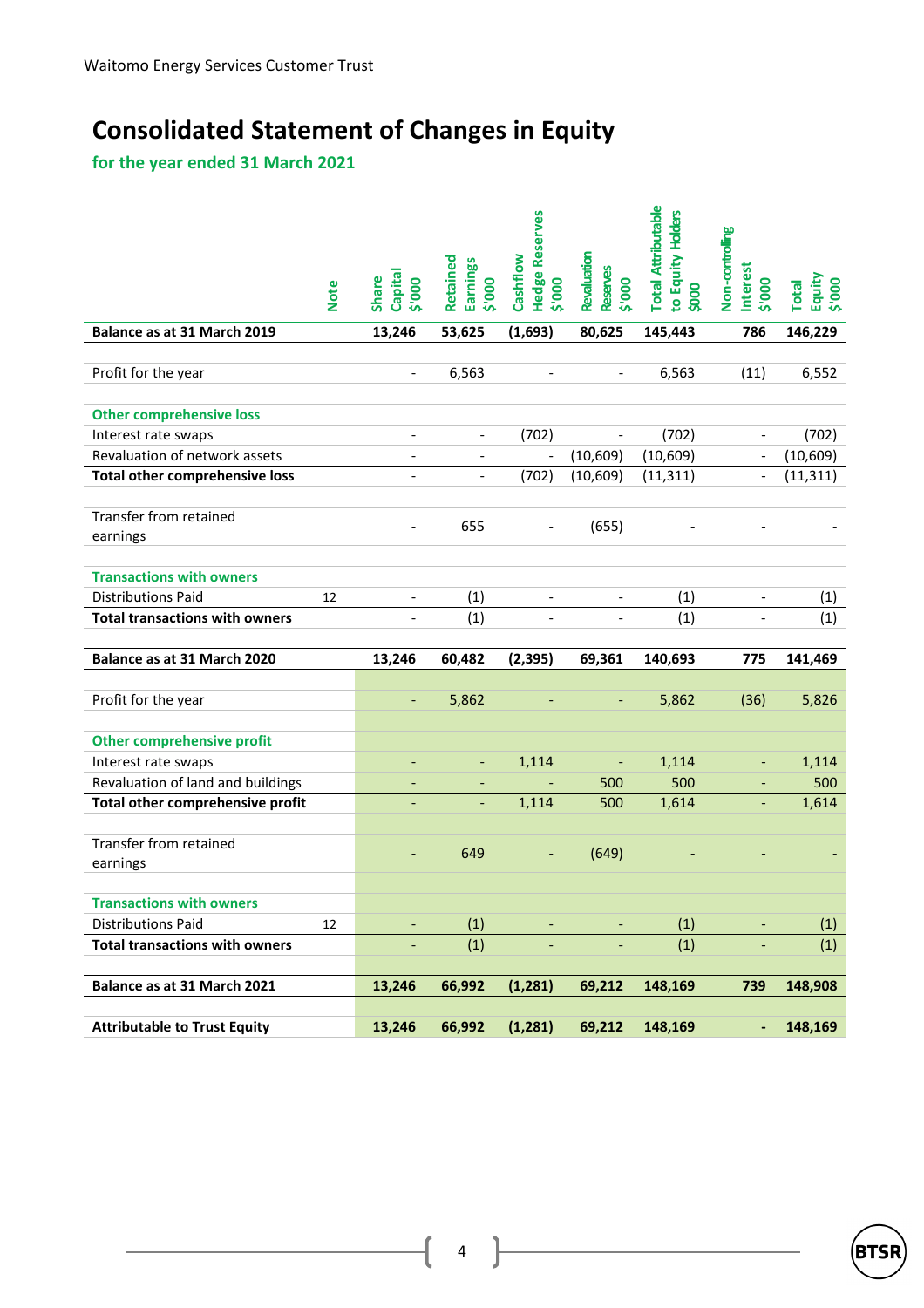## **Consolidated Statement of Cash Flow**

**for the year ended 31 March 2021** 

|                                                        | <b>Group</b> | <b>Group</b>              |
|--------------------------------------------------------|--------------|---------------------------|
|                                                        | 2021         | 2020                      |
| <b>Note</b>                                            | \$'000       | <b>Restated</b><br>\$'000 |
|                                                        |              |                           |
| <b>Operating activities</b>                            |              |                           |
| Cash generated from operations<br>22                   | 33,518       | 19,321                    |
| Interest received<br>3                                 | 7            | 29                        |
| Interest paid<br>3                                     | (2,832)      | (3,052)                   |
| Income taxes paid<br>16                                | (1,794)      | (13)                      |
| Net cash inflow from operating activities              | 28,900       | 16,286                    |
|                                                        |              |                           |
| <b>Investing activities</b>                            |              |                           |
| Purchase of property plant and equipment               | (28, 841)    | (19, 888)                 |
| Acquisition due to business combinations<br>25         |              | (18, 333)                 |
| Purchase of intangible assets                          | (464)        | (531)                     |
| Proceeds on disposal of property, plant and equipment  | 410          | 369                       |
| Net cash outflow in investing activities               | (28, 895)    | (38, 383)                 |
|                                                        |              |                           |
| <b>Financing activities</b>                            |              |                           |
| <b>Capital Distributions to Customers</b><br>12        | (1)          | (1)                       |
| Lease liability paid<br>21                             | (180)        | (85)                      |
| Bank borrowings repaid<br>18                           | (5, 154)     | (167)                     |
| Bank borrowings advanced<br>18                         | 3,667        | 22,210                    |
| Net cash (outflow)/inflow from financing activities    | (1,668)      | 21,957                    |
|                                                        |              |                           |
| Net cash inflow from discontinuing operations<br>11    | 1,232        | 797                       |
|                                                        |              |                           |
| Net (decrease)/increase in cash and cash equivalents   | (431)        | 657                       |
|                                                        |              |                           |
| Cash and cash equivalents at the beginning of the year | 1,837        | 1,180                     |
|                                                        |              |                           |
| Cash and cash equivalents at the end of the year       | 1,406        | 1,837                     |



5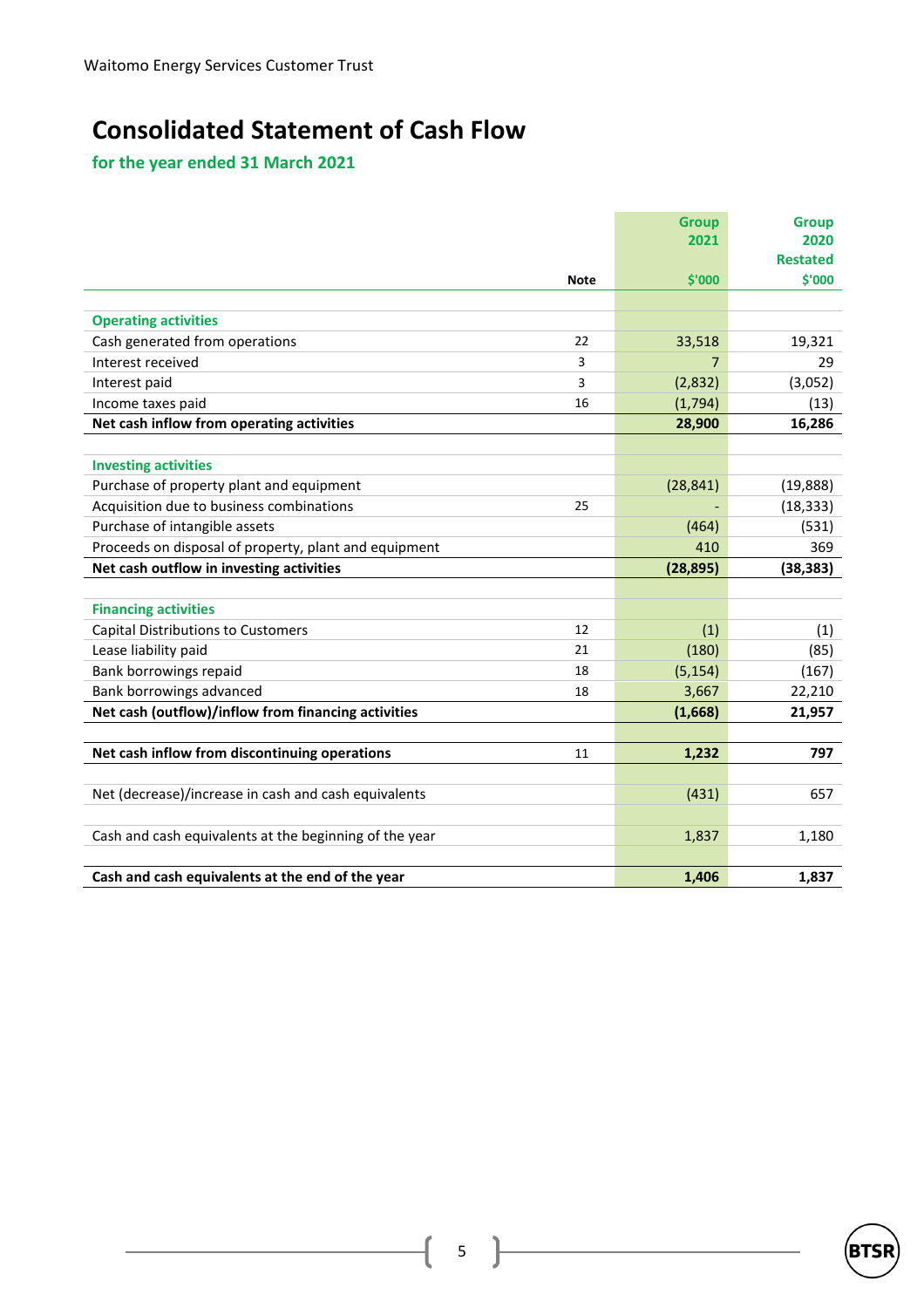## **Notes to the Consolidated Financial Statements**

## **General Information**

The Waitomo Energy Services Customer Trust ("the Trust") is an Energy Power Trust established under the Energy Companies Act 1992. The Trust's principal activity is investment in the electricity industry. It owns 100% of the shares in The Lines Company Ltd. The Group consists of the Trust, The Lines Company ('the Company") and its subsidiaries (being Influx Energy Data Ltd (formerly FCL Metering Ltd), GoodMeasure Ltd and Speedys Road Hydro Ltd "the Group").

The company's principal activities are the conveyance of electricity through its distribution network, supply of electrical meter services, electrical contracting and electricity generation. Those principal activities are substantially carried out in the greater King Country region of New Zealand.

In accordance with the requirements of Generally Accepted Accounting Practice in New Zealand (NZ GAAP), where a reporting entity prepares consolidated financial statements, the parent disclosures are not required.

The consolidated financial statements were authorised for issue by the Trustees on 15<sup>th</sup> September 2021.

## **Summary of significant accounting policies**

#### **Basis of preparation**

The consolidated financial statements ("financial statements") of the Group have been prepared in accordance with Generally Accepted Accounting Practice in New Zealand (NZ GAAP).

The Group is a for-profit entity for the purposes of complying with NZ GAAP. The financial statements comply with New Zealand equivalents to International Financial Reporting Standards (NZ IFRS), other New Zealand accounting standards and authoritative notices that are applicable to entities that apply NZ IFRS. The consolidated financial statements also comply with International Financial Reporting Standards (IFRS).

They are prepared on the historical cost basis except for the revaluation of certain non-current assets, assets of a disposal group classified as held for sale and financial instruments measured at fair value.

The presentation currency is New Zealand Dollar (\$). All financial information has been rounded to the nearest thousand, unless otherwise stated.

The prior year statement of comprehensive income and cash flows have been restated due to discontinuing operations identified in the current year. The restatement is documented in note 27.

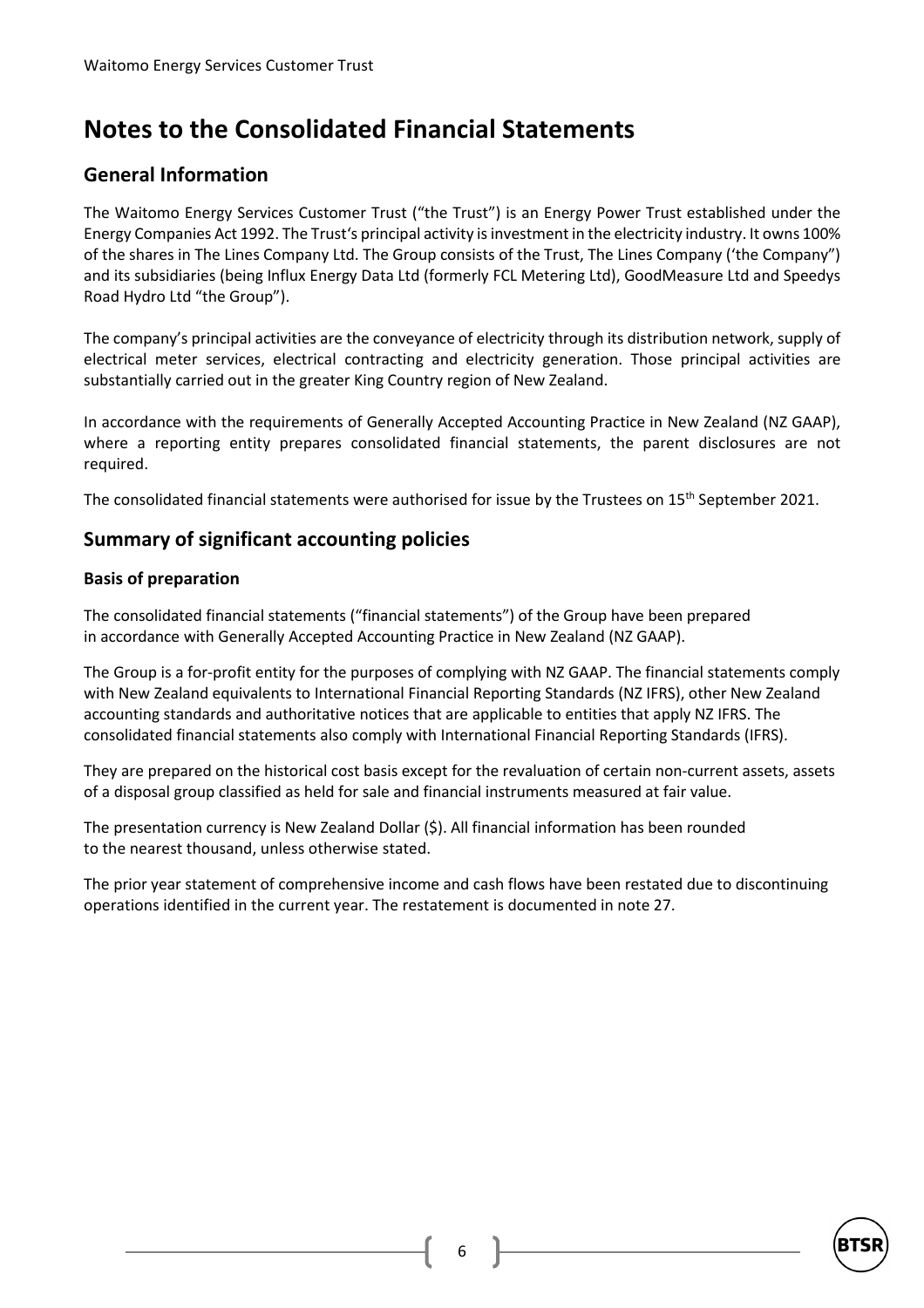#### **Significant accounting policies, estimates and judgements**

The Board and management are required to make judgements, estimates and apply assumptions that affect the amounts reported in the financial statements. They are based on historical experience and other factors that are considered to be relevant. Actual results may differ from these estimates. Estimates and underlying assumptions are reviewed on an ongoing basis. Revisions to accounting estimates are recognised in the period in which the estimate is revised and in the future periods.

Judgements and estimates which are material to the financial statements are found in the following notes:

| Note 1           | Revenue recognition, contract assets and liabilities   | Page 8  |
|------------------|--------------------------------------------------------|---------|
| Note 7           | Trade and other receivables                            | Page 16 |
| Note 8           | <b>Inventories</b>                                     | Page 16 |
| Note 9           | Valuation of network distribution system               | Page 19 |
| Note 10          | Intangible assets                                      | Page 20 |
| Note 11          | Assets of a disposal group classified as held for sale | Page 21 |
| Note 20          | Provisions                                             | Page 32 |
| <b>Note 24.2</b> | Financial instruments                                  | Page 38 |



7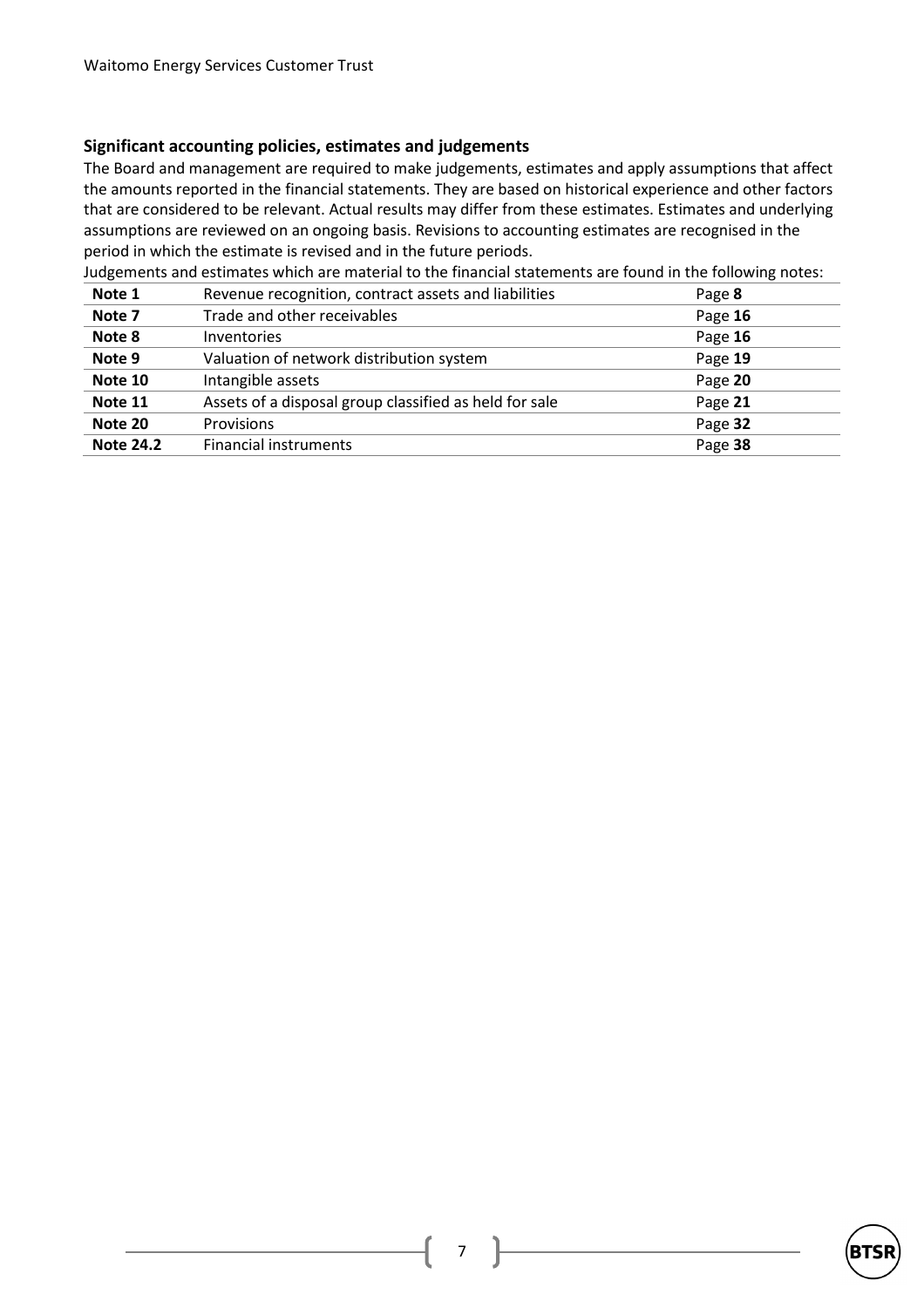## **Notes to the Consolidated Financial Statements**

**for the year ended 31 March 2021**

#### **1. Revenue from contracts with customers**

|                                                                       | <b>Group</b> | <b>Group</b> |
|-----------------------------------------------------------------------|--------------|--------------|
|                                                                       | 2021         | 2020         |
|                                                                       | \$′000       | \$′000       |
| <b>Revenue recognised over time</b>                                   |              |              |
| Network before discounts                                              | 39,540       | 45,723       |
| Transition discount                                                   |              | (1,870)      |
| Less network discount<br>12                                           | (3,800)      | (5,600)      |
| Network revenue                                                       | 35,740       | 38,253       |
|                                                                       |              |              |
| <b>Electricity meter revenue</b>                                      | 17,721       | 10,750       |
|                                                                       |              |              |
| Revenue from electrical contracts which were unsatisfied and included |              |              |
| in contracts assets and liabilities                                   | 243          | 135          |
| Revenue from completed electrical contracts                           | 1,305        | 2,111        |
| <b>Electrical contracting revenue</b>                                 | 1,548        | 2,246        |
|                                                                       |              |              |
| Revenue                                                               | 55,009       | 51,249       |

### **Contracting assets and liabilities**

The following table reflects the aggregate amount of the transaction price allocated to performance obligations that are unsatisfied (or partially unsatisfied) as at the end of the reporting period.

|                                                             | <b>Group</b> | <b>Group</b> |
|-------------------------------------------------------------|--------------|--------------|
|                                                             | 2021         | 2020         |
|                                                             | \$′000       | \$'000       |
|                                                             |              |              |
| Electrical contracts assets due to percentage of completion | 301          | 248          |
| Network unbilled network revenue                            | 2,283        | 3,214        |
| <b>Contract assets</b>                                      | 2,584        | 3,462        |
|                                                             |              |              |
| Network customer credit balances                            | (1, 316)     | (1,570)      |
| <b>Contract liabilities</b>                                 | (1, 316)     | (1,570)      |

Management expects that 100% of the transaction price to be allocated to the unsatisfied contracts to revenue in the next reporting period.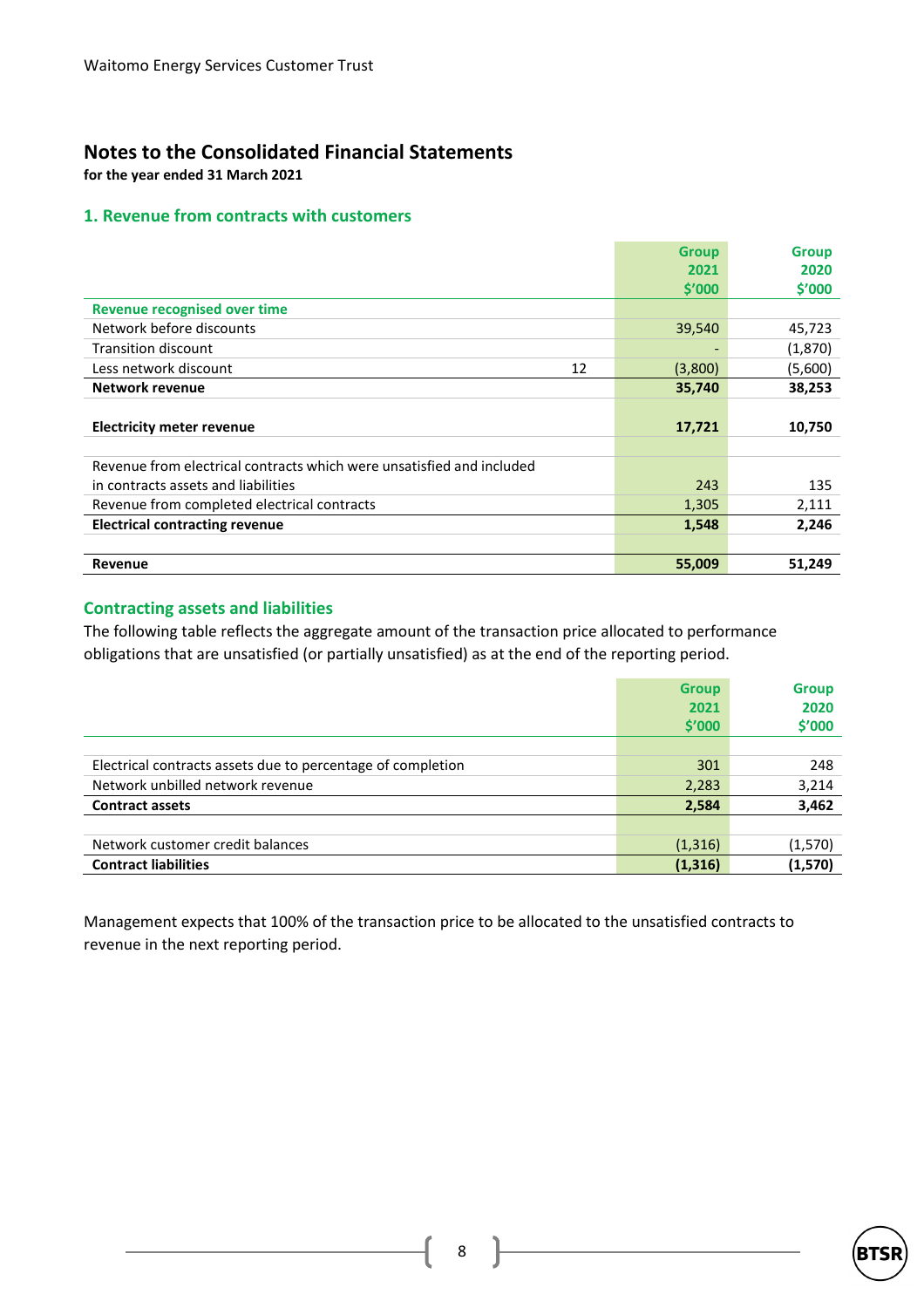### **Policies**

Revenue is measured at the fair value of the consideration received or receivable, and represents amounts receivable for goods supplied, stated net of discounts, returns and GST. All revenue is incurred within New Zealand.

The Group has three streams of revenue

- Network revenue
- Electricity meter revenue
- Electrical contracting revenue

**Network revenue** results from the conveyance of electricity through its distribution network. The Company invoices its customers (predominantly the end user) for electricity delivered across the region's line network. Customers do not have extended terms of payment and can terminate on short notice.

The Group's obligation is to provide a single performance obligation of continuous service to which the customer benefits over time. Revenue is recognised at the price per kilowatt-hour (kWh) delivered to the customer in that period, incorporating variable pricing and reflects demand and deduction for losses and discounts. Payment terms are within 30 days.

To assist customers with the transition from demand-based billing to time-of-use billing a transition discount was established. The transition discount is offered for a year from 1 October 2018. It capped the time-of-use bill to an increase of 20% of the demand-based bill for the prior period.

Network revenue in 2020 is subject to a prompt payment discount. A 10% prompt payment discount is offered when customers pay within a specific time period. This was removed in 2021.

A network discount is approved annually and paid in December and May. The network discount was paid in December in the prior year. This is accrued on a monthly basis.

**Electricity meter revenue** relates to the monthly tariffs received from customers (mainly energy retailers and property developers) for the data provided via the electricity meters owned by the Group. Prices are charged on a fixed-tariff rate each month based on the number of days. Revenue is recognised over time as and when the services are provided. Payment terms are within 30 days.

**Electrical contracting revenue** relates to the installation of street lights, lines and connection to the national grid for customers. Revenue is recognised based on the stage of completion of the contract applying the cost-to-cost method, i.e. based on the proportion of contract costs incurred to work performed to date relative to the estimated total contract cost. The directors consider this input method as an appropriate measure of the progress towards complete satisfaction of the performance obligations under IFRS 15, i.e. recognised over time.

General payment terms are that a 50% deposit is paid before work commences and final payment is made on completion of the contract. This may result in a contract asset or liability on the statement of financial position when comparing the payment received and the percentage of completion revenue. Where a contract liability is recognised it is not considered to be a significant financing component as the period between milestone payments and revenue under the cost-to-cost method is less than a year.

9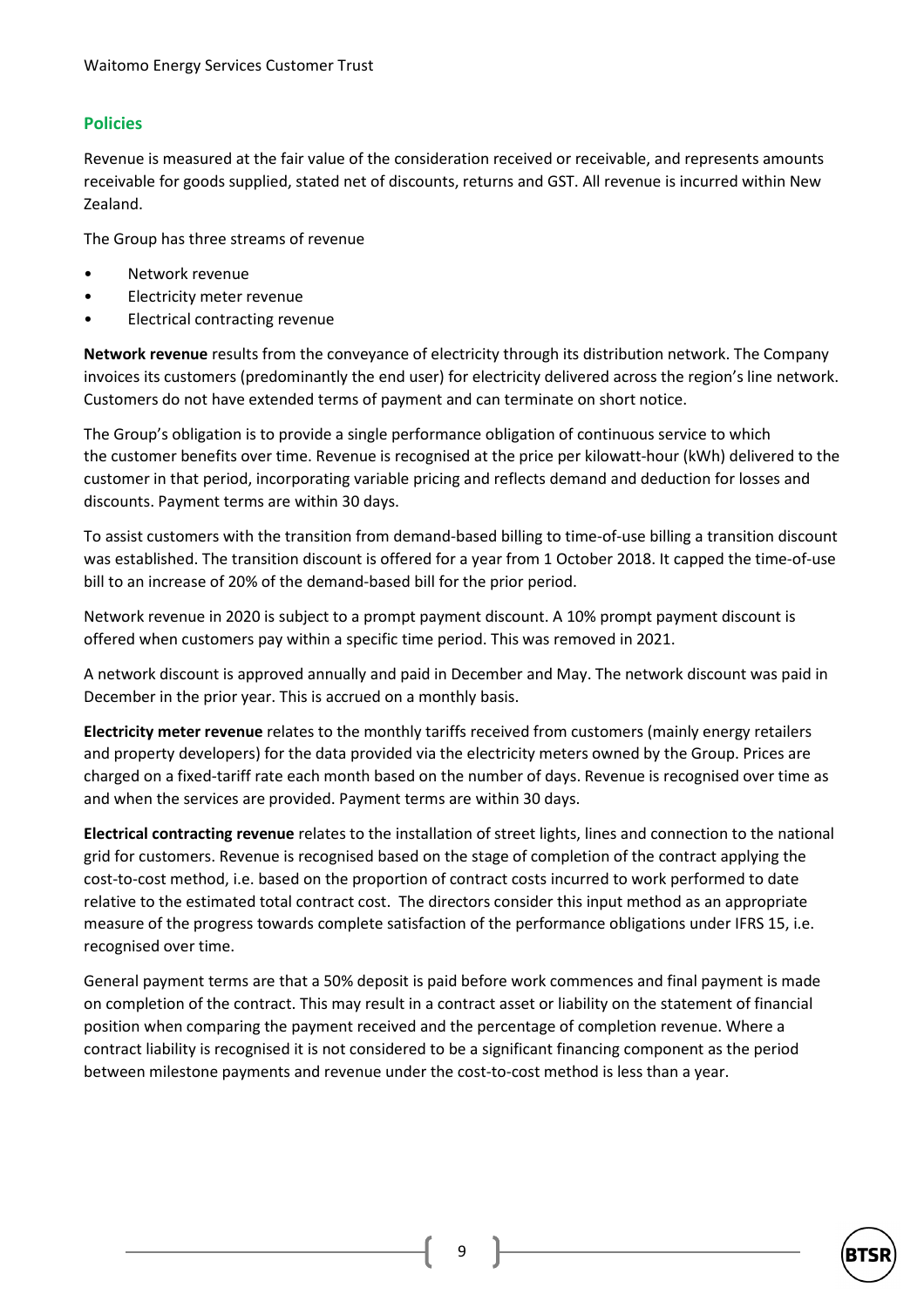### **Key judgements**

Management must apply judgement where:

• The pricing methodology changed to time-of-use. Revenue is calculated based on kWh used. Customers are billed according to the billing cycles which results in customers not billed for all kWh used at financial year end. An accrual is raised for unbilled revenue. Unbilled revenue is recognised on an estimate of expected consumption utilised during the unbilled days. This is applied to the price plan set for that installation control point (ICP).

• Electrical contracting projects percentage of completion is assessed based on cost-to-cost basis. Judgement is used for the estimated final cost. Variations to contracts are assessed in the estimated final cost but these are minimal.

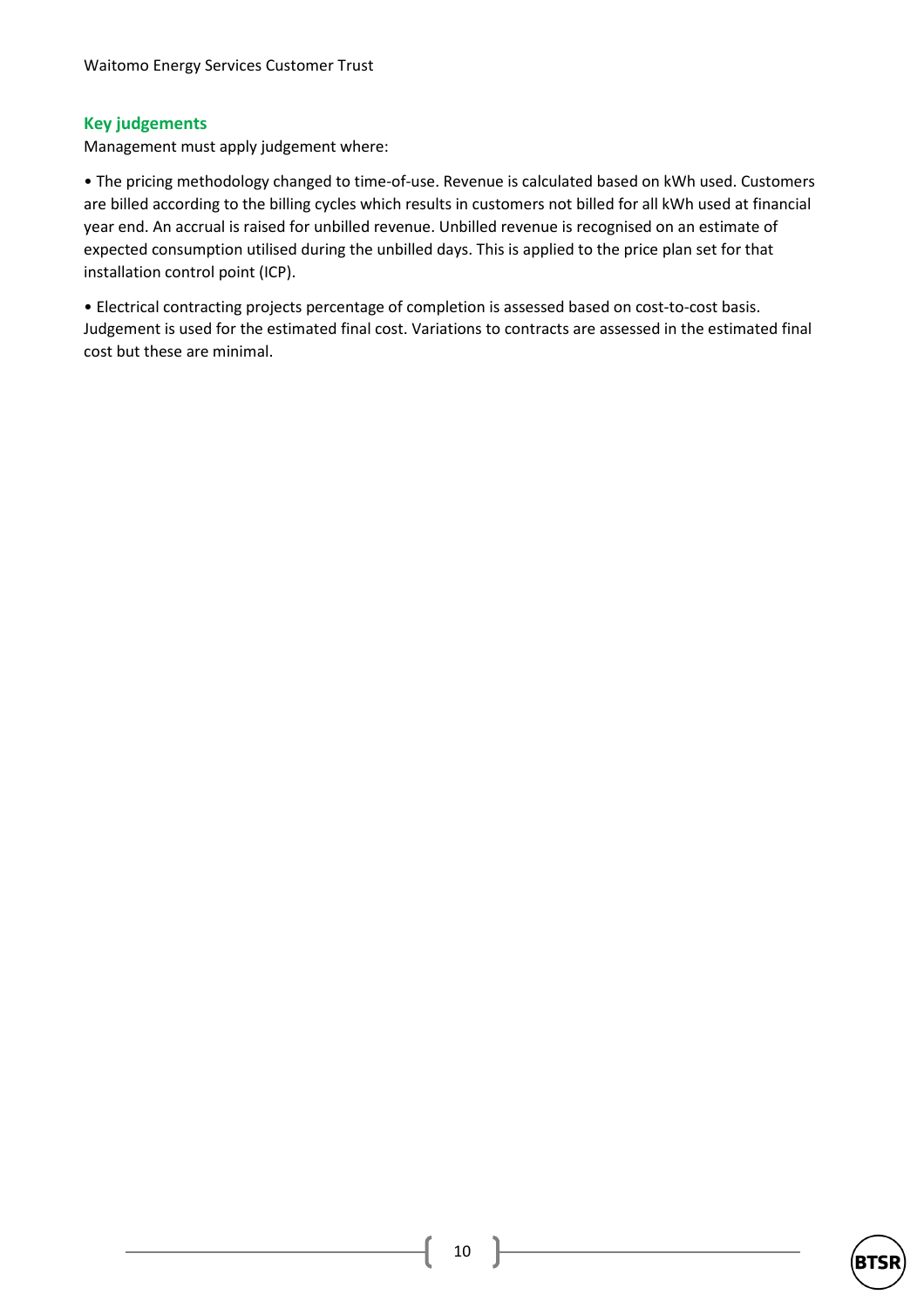#### **2. Operating expenses**

|                                                                            | <b>Group</b> | <b>Group</b> |
|----------------------------------------------------------------------------|--------------|--------------|
|                                                                            | 2021         | 2020         |
|                                                                            | \$'000       | (Restated)   |
|                                                                            |              | \$′000       |
| Transmission charges                                                       | 5,521        | 6,495        |
| Total staff cost recognised as expense (1)                                 | 11,451       | 11,641       |
| Cost of inventories recognised as expense                                  | 1,316        | 4,076        |
| Professional fees                                                          | 2,773        | 2,734        |
| Low value or short term leases not included in leases (Note 20)            | 72           | 150          |
| Property expenses                                                          | 700          | 679          |
| Directors fees and expenses                                                | 282          | 299          |
| Gain on disposal of property, plant and equipment and software intangibles | (79)         | (162)        |
| Other expenses                                                             | 3,383        | 870          |
| <b>Total</b>                                                               | 25,419       | 26,782       |

(1) The Lines Company applied for and received a wage subsidy of \$637k from the Ministry of Social Development due to experiencing a 32% decline in gross revenue when comparing April 2020 to April 2019. The wage subsidy has been netted off against the total staff cost line of expenditure, in line with the Group's Government Grant accounting policy. The gross revenue decline was a result of the Company removing variable charges for all 13,000 of its residential customers during April 2020. The Company expected its customers' energy usage would increase when remaining in their homes during the Covid-19 enforced lockdown and as a result would experience increased financial hardship.

The Company determined that gross revenue, as opposed to net revenue as recorded in the financial statements, was the most appropriate basis for computing the revenue decline for the Company. This is due to net revenue in April 2019 including transition discounts and prompt payment discounts which were not offered in April 2020. In addition, net revenue includes the TLC discount which is set at the beginning of the year. This discount is determined alongside the Company's Shareholder WESCT and is not reflective of pricing for all customers across the network.

#### **Policies**

Government grants relating to costs are deferred and recognised in profit and loss over the period necessary to match them with the costs that they are intended to compensate.

|                                    | <b>Group</b>   | <b>Group</b> |
|------------------------------------|----------------|--------------|
|                                    | 2021           | 2020         |
| <b>Fees paid to auditors</b>       | \$′000         | \$'000       |
| Financial statements audit fee     | 200            | 221          |
| Regulatory audit fees              | 102            | 98           |
| Regulatory agreed upon procedures  | 15             | 69           |
| OAG fees                           | 10             | 20           |
| Regulatory and professional advice | $\overline{a}$ | 36           |
| Total                              | 327            | 444          |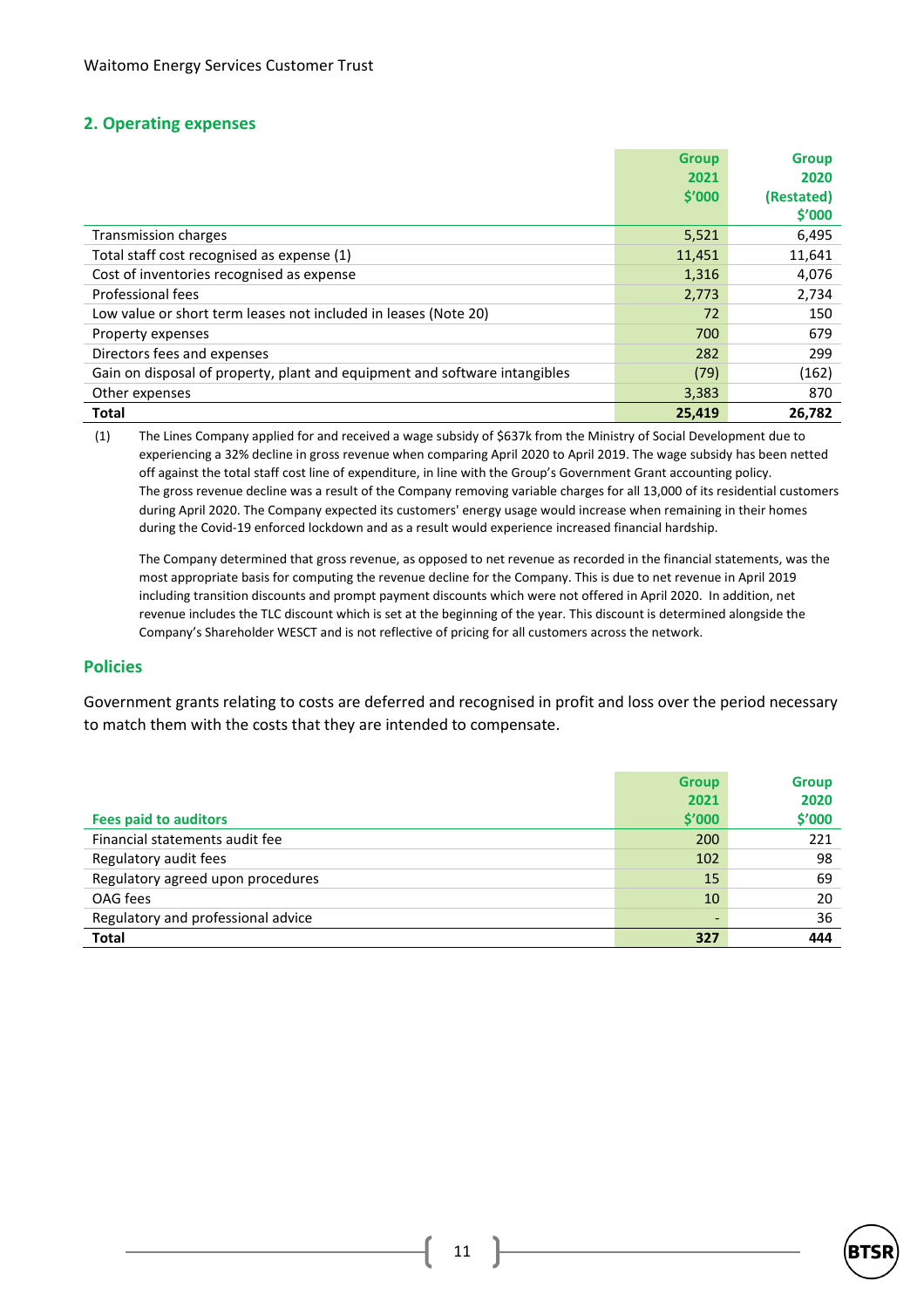### **3. Interest costs (net)**

|                                                      | <b>Group</b> | <b>Group</b> |
|------------------------------------------------------|--------------|--------------|
|                                                      | 2021         | 2020         |
|                                                      | \$′000       | \$'000       |
| Interest on bank borrowings                          | 2,779        | 2,956        |
| Capitalised interest                                 | (364)        | (350)        |
| Interest on lease liabilities                        | 38           | 15           |
| Interest on subordinated debentures                  | 52           | 90           |
| Other interest expense, principally IRD Use of Money | $\mathbf{1}$ | 6            |
| Interest income                                      | (5)          | (28)         |
| <b>Total</b>                                         | 2,500        | 2,689        |

The weighted average interest rate on bank borrowings, including interest rate swap derivatives, is 3.23% (2020: 3.70%)

### **Interest paid/(received) per the statement of cash flow**

|                                                  | <b>Group</b> | <b>Group</b> |
|--------------------------------------------------|--------------|--------------|
|                                                  | 2021         | 2020         |
|                                                  | \$′000       | (Restated)   |
|                                                  |              | \$′000       |
| Interest costs (net)                             | 2,500        | 2,689        |
| Less lease liability interest                    | (38)         | (15)         |
| Add capitalised interest                         | 364          | 350          |
| Net interest paid per the statement of cash flow | 2,825        | 3,024        |
| Interest received per the statement of cash flow | (7)          | (29)         |
| Interest paid per the statement of cash flow     | 2,832        | 3,052        |
| <b>Total</b>                                     | 2,825        | 3,023        |

#### **Policies**

Interest income/expense is recognised as it accrues, using the effective interest rate method.

Borrowing costs directly attributable to the acquisition, construction or production of qualifying assets, which are assets that necessarily take a substantial period of time to get ready for their intended use or sale, are added to the cost of those assets, until such time as the assets are substantially ready for their intended use or sale. Investment income earned on the temporary investment of specific borrowings, pending their expenditure on qualifying assets, is deducted from the borrowing costs eligible for capitalisation. Borrowing costs not directly attributable to qualifying assets is recognised as interest expense.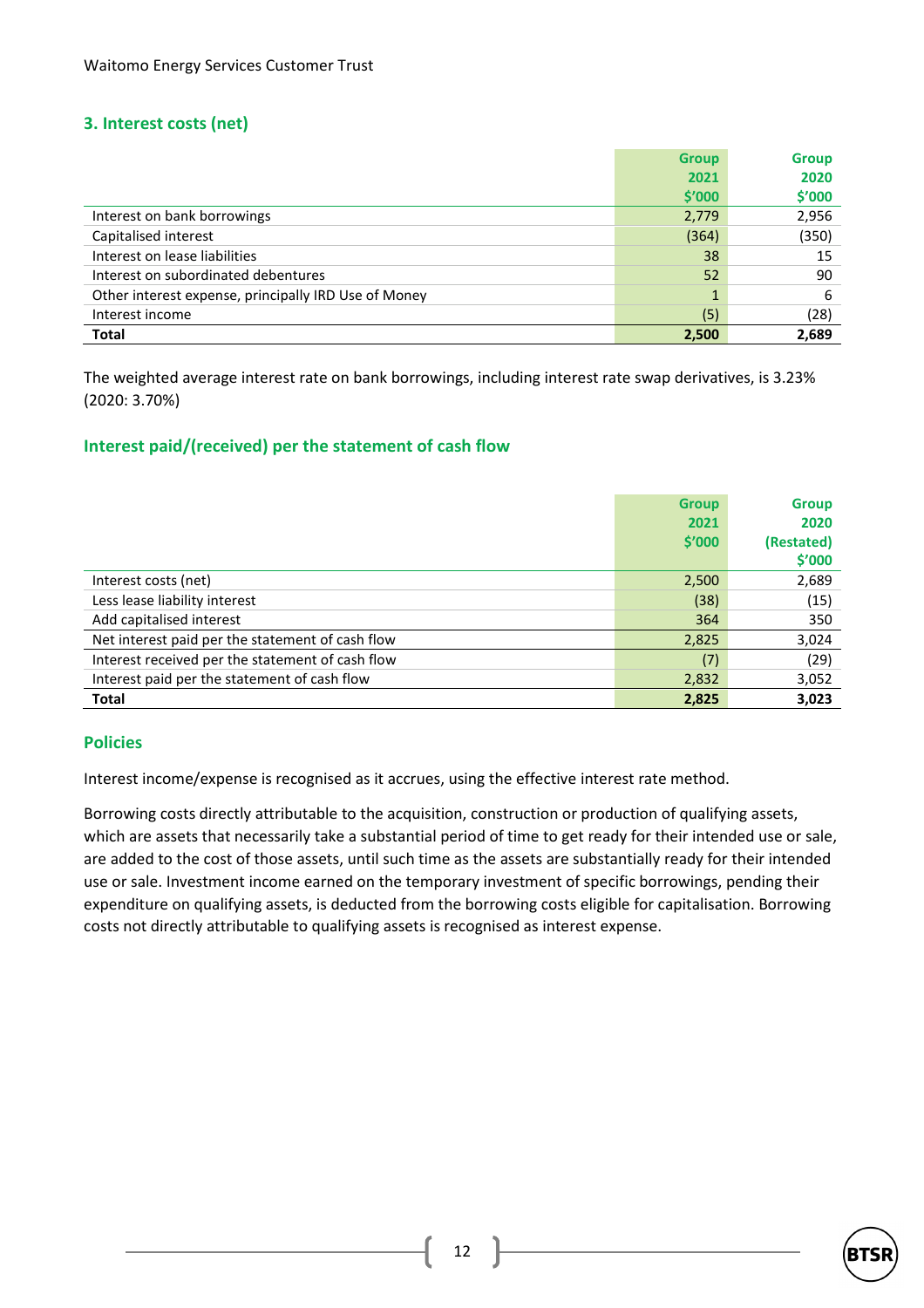#### **4. Income tax expense**

|                                                                       | <b>Group</b> | <b>Group</b> |
|-----------------------------------------------------------------------|--------------|--------------|
| <b>Reconciliation of income tax expense</b>                           | 2021         | 2020         |
|                                                                       | \$'000       | \$′000       |
| Profit before income tax from continuing operations                   | 9,572        | 7,860        |
| (Loss)/profit before income tax from discontinuing operations<br>11.3 | (1, 301)     | 231          |
| Profit before tax                                                     | 8,271        | 8,091        |
| Expenses that are non-deductible                                      | 360          | 232          |
| Reversal of impairment of associate                                   | (40)         | (786)        |
| Impairment of assets                                                  | 128          | 527          |
| <b>Plus Imputation Credits</b>                                        | 97           | 78           |
| Effect of income that is not assessable                               | 2            | 2            |
| Taxable profit                                                        | 8,818        | 8,144        |
| Income tax expense at 28%                                             | 2,528        | 2,322        |
| Income tax expense at 33%                                             | 13           | 17           |
| Benefit of imputed dividends                                          | (97)         | (78)         |
| Change in tax legislation regarding depreciation on buildings         |              | (690)        |
| Effect of prior period tax adjustment                                 | $\mathbf{1}$ | (41)         |
| Income tax expense                                                    | 2,445        | 1,530        |
|                                                                       |              |              |
| Effective tax rate (being total tax expense divided by profit         | 30%          | 19%          |
| before tax)                                                           |              |              |
|                                                                       |              |              |
| Current tax expense                                                   | 1,836        | 2,063        |
| Deferred tax expense                                                  | 609          | (533)        |
| Income tax expense                                                    | 2,445        | 1,530        |
| Attributable to:                                                      |              |              |
| Continuing activities                                                 | 2,759        | 1,475        |
| Discontinuing activities                                              | (314)        | 65           |

#### **Amounts recognised directly in other comprehensive income**

Aggregate current and deferred tax arising in the reporting period and not recognised in the net profit and loss component of the statements of comprehensive income but directly debited and credited to other comprehensive income.

| Deferred tax – debited/(credited) directly to other comprehensive income            | 627 | (4,398) |
|-------------------------------------------------------------------------------------|-----|---------|
| Total tax expense/(income) for the year recognised in other comprehensive<br>income | 627 | (4.398) |

#### **Policies**

Income tax expense comprises current and deferred tax and is calculated using tax rates enacted or substantively enacted at balance sheet date.

Current and deferred tax is recognised in profit and loss unless the tax relates to items in other comprehensive income, in which case the tax is recognised as an adjustment in other comprehensive income against the item to which it relates.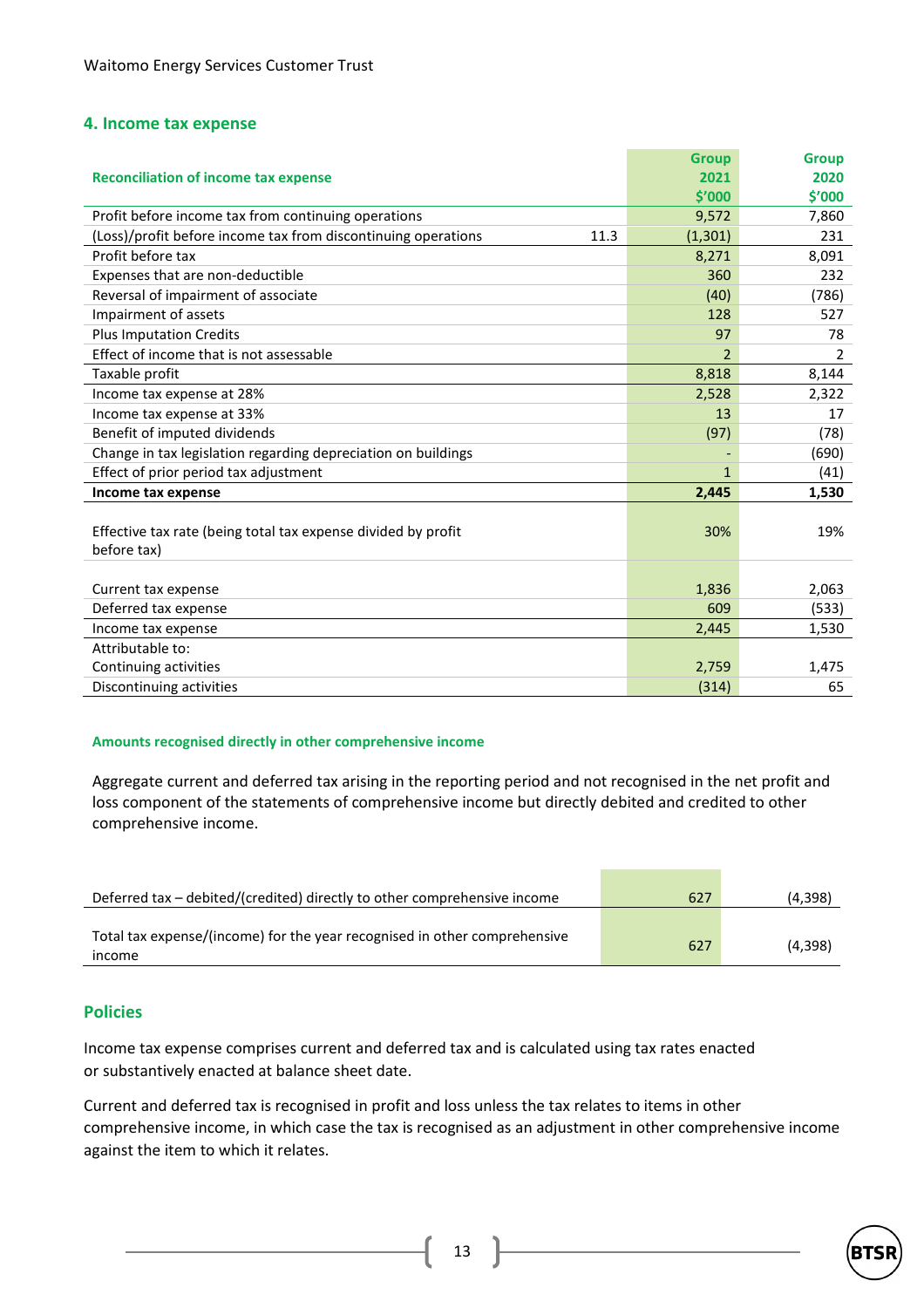#### **Imputation credits**

The parent entity is a Trust and therefore not required to maintain an imputation credit account. Any tax paid by the parent is a final tax on the income received. In respect to the companies within the group, imputation credits are gained through tax paid and are available to attach to future dividends. The value of imputation credits available for subsequent reporting periods as at 31 March 2021 is \$7.76m (2020 – \$7.86m).

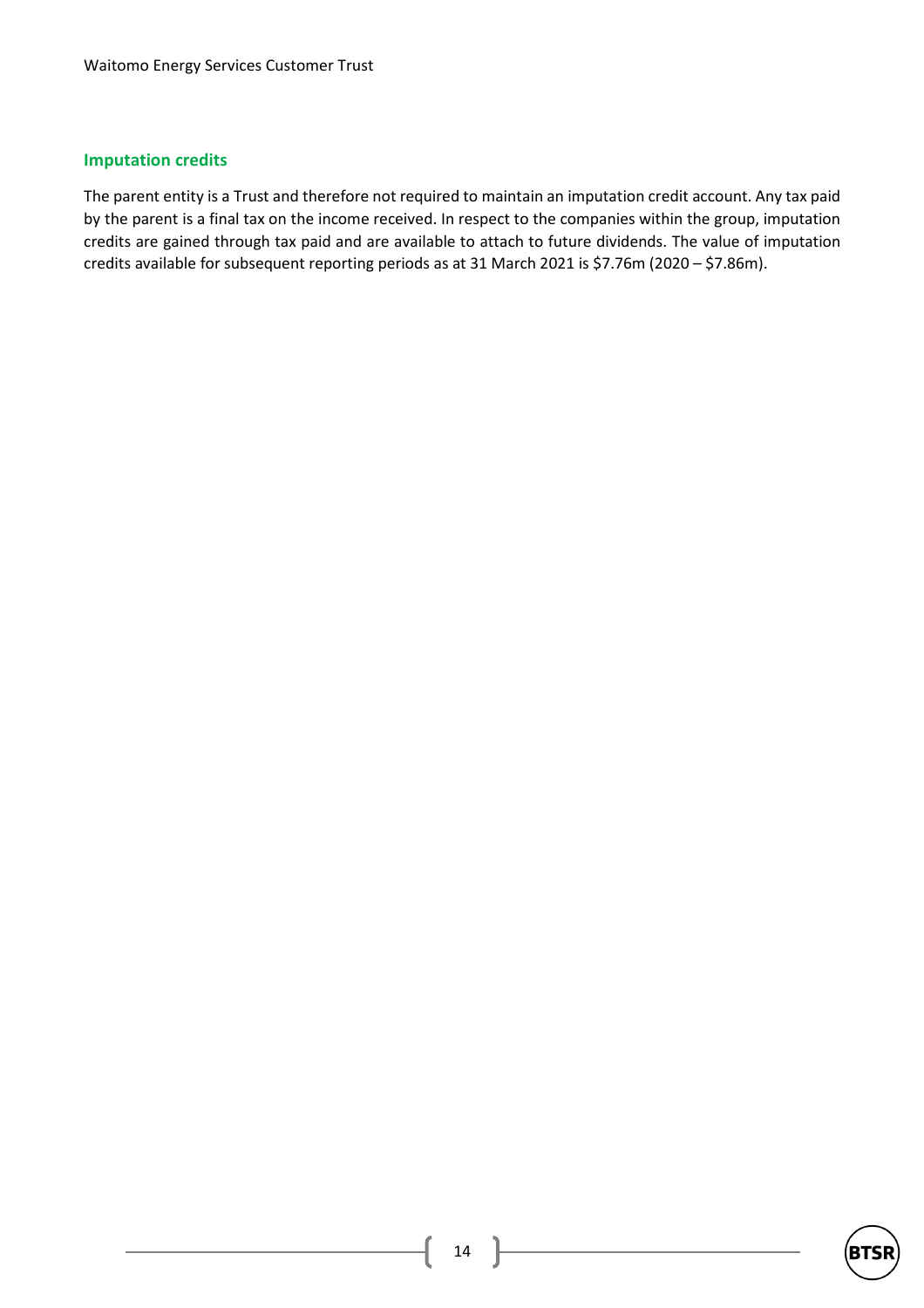### **5. Operational profit before discontinuing operations**

|                                                                       | <b>Group</b> | <b>Group</b> |
|-----------------------------------------------------------------------|--------------|--------------|
|                                                                       | 2021         | 2020         |
|                                                                       | \$′000       | \$′000       |
| Earnings before interest, tax, depreciation and amortisation (EBITDA) |              |              |
| <b>Network</b>                                                        | 20,421       | 21,425       |
| Meters and relays                                                     | 12,986       | 7,367        |
| Network services                                                      | 1,072        | 1,400        |
| Investment                                                            | 5            | 11           |
| Corporate services                                                    | (5, 278)     | (6,029)      |
| <b>EBITDA</b>                                                         | 29,207       | 24,174       |
| Depreciation and amortisation                                         | (17, 041)    | (13, 863)    |
| Impairment of associate                                               | 40           | 786          |
| Impairment of assets                                                  | (128)        | (527)        |
| Earnings before interest and tax (EBIT)                               | 12,078       | 10,570       |
| Interest costs (net)                                                  | (2,506)      | (2,700)      |
| Profit/(loss) before tax                                              | 9,572        | 7,870        |

#### **6. Cash and cash equivalents**

|                      | <b>Group</b> | <b>Group</b> |
|----------------------|--------------|--------------|
|                      | 2021         | 2020         |
|                      | \$′000       | \$'000       |
|                      |              |              |
| Cash at bank on hand | 1,406        | 1,837        |
| Total                | 1,406        | 1,837        |

#### **Policies**

For the purpose of presentation in the statement of cash flows, cash and cash equivalents includes cash on hand, deposits held at call with financial institutions, other short-term, highly liquid investments with original maturities of three months or less that are readily convertible to known amounts of cash and which are subject to an insignificant risk of changes in value, and bank overdrafts. Bank overdrafts are shown within borrowings in current liabilities in the statement of financial position.

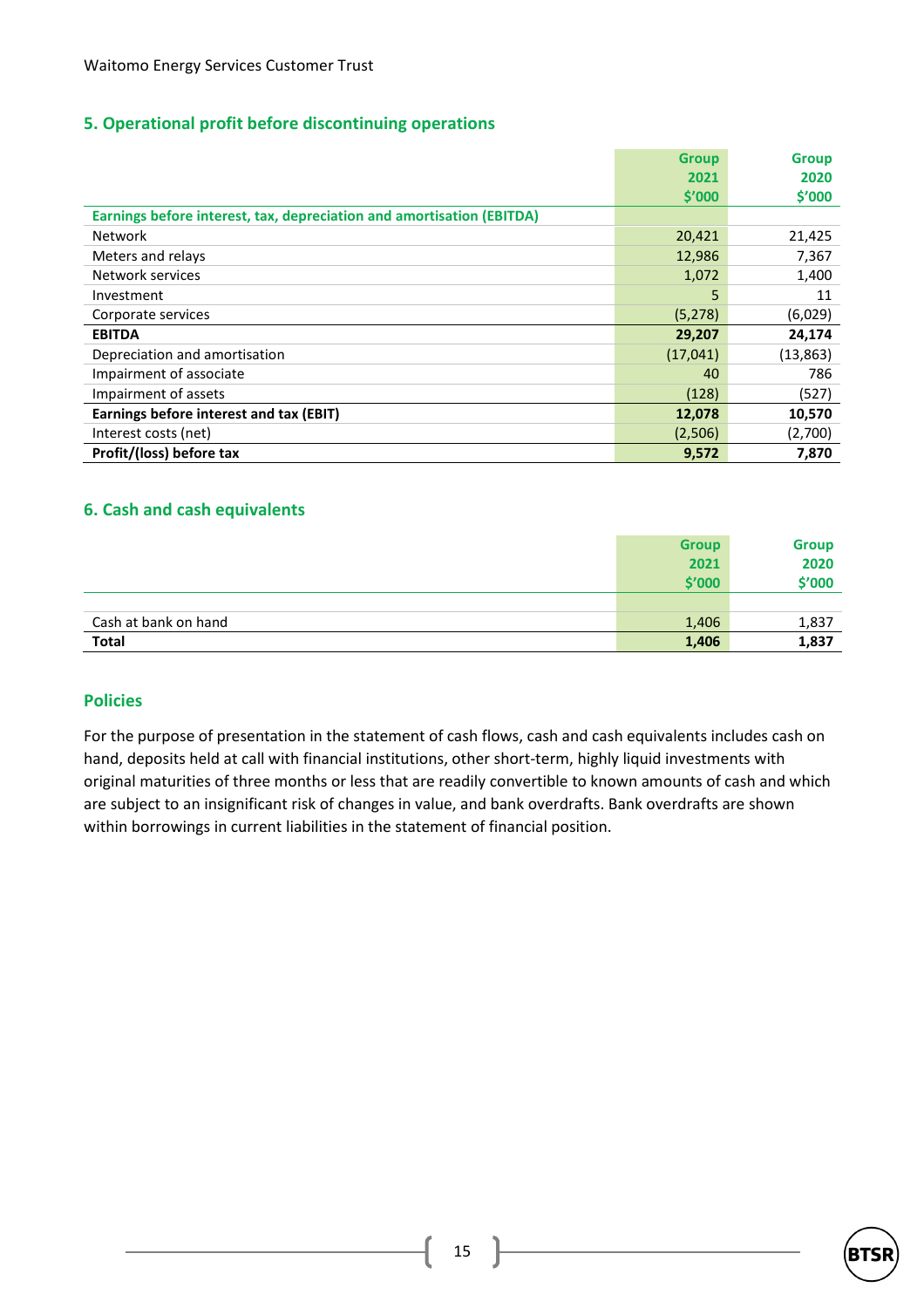## **7. Trade and other receivables**

|                                                       | <b>Group</b>   | <b>Group</b> |
|-------------------------------------------------------|----------------|--------------|
|                                                       | 2021           | 2020         |
|                                                       | \$′000         | \$′000       |
| <b>Trade receivables</b>                              |                |              |
| Trade receivables                                     | 3,716          | 4,273        |
| Less loss allowance (note 24.2)                       | (193)          | (340)        |
| Balance at 31 March                                   | 3,523          | 3,933        |
|                                                       |                |              |
| <b>Other receivables</b>                              |                |              |
| Sundry debtors                                        | -              | 27           |
| <b>Accrued Interest</b>                               | $\overline{2}$ | 3            |
| Prepayments                                           | 976            | 702          |
| Balance at 31 March                                   | 978            | 732          |
| Total trade and other receivables balance at 31 March | 4500           | 4,665        |
|                                                       |                |              |
| <b>Ageing of trade receivables</b>                    |                |              |
| Current to 90 days                                    | 4,436          | 4,499        |
| Greater than 90 days                                  | 247            | 503          |
| <b>Total</b>                                          | 4,683          | 5,002        |

Trade receivables are amounts due from customers for services performed in the ordinary course of business. They are generally settled within 30 days and therefore are all classified as current. Trade receivables are recognised initially at the amount of consideration that is unconditional.

A loss allowance is assessed in note 24.2.

#### **Policies**

Trade and sundry receivables are non-interest bearing and are generally settled within a 30-day term. Therefore the carrying value of trade receivables approximates their fair value.

The simplified approach to measuring expected credit losses is applied which uses a lifetime expected loss allowance for all trade receivables.

#### **8. Inventories**

|               | <b>Group</b> | <b>Group</b> |
|---------------|--------------|--------------|
|               | 2021         | 2020         |
|               | \$′000       | \$'000       |
| Network stock | 1,296        | 1,375        |
| Transformers  | 499          | 509          |
| <b>Total</b>  | 1,795        | 1,884        |

#### **Policies**

Inventories are stated at average cost.

Cost includes the cost of direct materials and other charges, e.g. freight incurred in bringing the inventories to their present location and condition. Cost is calculated using the weighted average method.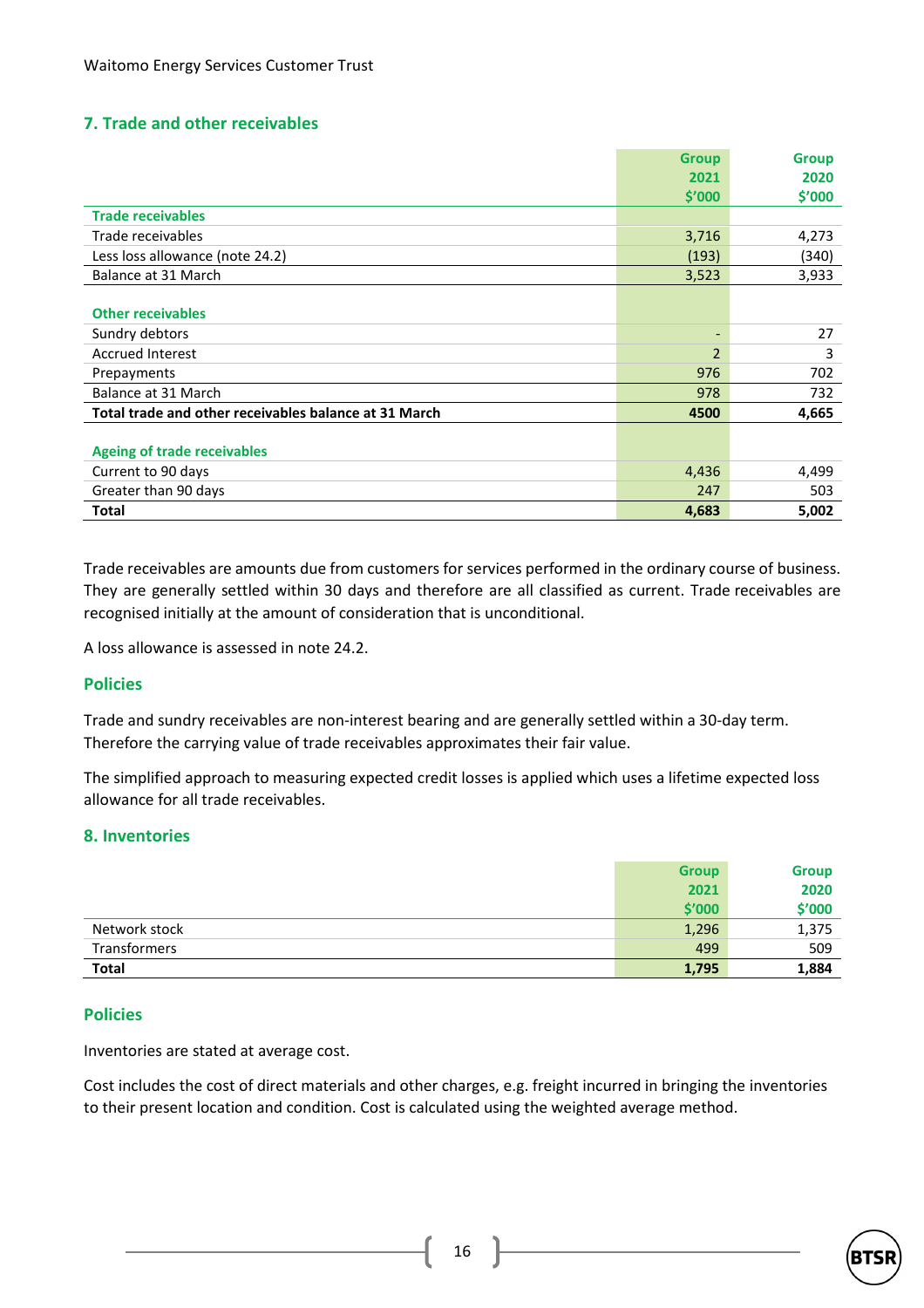## **9. Property, plant and equipment**

|                                                | 5'000<br>puet            | <b>Buildings</b><br>000.\$ | <b>Distribution</b><br><b>Vetwork</b><br>System<br>5'000 | & Relays<br><b>Meters</b><br>000.\$ | & Vehicles<br>Plant<br>5'000 | Generation<br>\$'000 | use<br>Right of<br>2000<br>asset | \$'000<br><b>lepo.</b> |
|------------------------------------------------|--------------------------|----------------------------|----------------------------------------------------------|-------------------------------------|------------------------------|----------------------|----------------------------------|------------------------|
| <b>Gross carrying value</b>                    |                          |                            |                                                          |                                     |                              |                      |                                  |                        |
| At 31 March 2019                               | 1,367                    | 2,650                      | 270,471                                                  | 33,321                              | 10,903                       | 22,383               | 393                              | 341,488                |
| Additions                                      | 136                      |                            | 10,441                                                   | 2,942                               | 1,600                        | $\overline{a}$       | 360                              | 15,479                 |
| <b>Disposals</b>                               |                          | (179)                      |                                                          |                                     | (689)                        |                      |                                  | (868)                  |
| Acquisition due to                             |                          |                            |                                                          |                                     |                              |                      |                                  |                        |
| business combinations                          |                          |                            |                                                          | 10,424                              | 131                          |                      |                                  | 10,555                 |
| Capital works in                               |                          |                            |                                                          |                                     |                              |                      |                                  |                        |
| progress movement                              |                          |                            | 5,088                                                    | $\blacksquare$                      |                              |                      | $\overline{\phantom{a}}$         | 5,088                  |
| At 31 March 2020                               | 1,503                    | 2,471                      | 286,000                                                  | 46,687                              | 11,945                       | 22,383               | 753                              | 371,742                |
| Additions                                      |                          | 173                        | 20,383                                                   | 8,401                               | 1,403                        |                      | 159                              | 30,519                 |
| Disposals                                      |                          |                            |                                                          | (80)                                | (2,527)                      | (105)                | (119)                            | (2,831)                |
| Assets reclassified to                         |                          |                            |                                                          |                                     |                              |                      |                                  |                        |
| held for sale                                  | (116)                    | (139)                      |                                                          |                                     | (41)                         | (22,061)             |                                  | (22, 357)              |
| Land and building                              |                          |                            |                                                          |                                     |                              |                      |                                  |                        |
| revaluation                                    | 116                      | 578                        |                                                          |                                     |                              |                      |                                  | 694                    |
| Capital works in                               |                          |                            |                                                          |                                     |                              |                      |                                  |                        |
| progress movement                              |                          |                            | (1, 402)                                                 |                                     |                              |                      |                                  | (1, 402)               |
| At 31 March 2021                               | 1,503                    | 3,083                      | 304,981                                                  | 55,008                              | 10,780                       | 217                  | 793                              | 376,365                |
|                                                |                          |                            |                                                          |                                     |                              |                      |                                  |                        |
| <b>Accumulated amortisation and impairment</b> |                          |                            |                                                          |                                     |                              |                      |                                  |                        |
| At 31 March 2019                               |                          | 62                         | 43,202                                                   | 17,547                              | 8,048                        | 4,941                | 121                              | 73,921                 |
| Depreciation charge                            |                          | 48                         | 8,009                                                    | 3,088                               | 980                          | 595                  | 66                               | 12,786                 |
| Impairment                                     |                          |                            | 14,734                                                   |                                     |                              |                      |                                  | 14,734                 |
| <b>Disposals</b>                               | $\overline{\phantom{0}}$ | $\frac{1}{2}$              | $\frac{1}{2}$                                            | $\overline{\phantom{0}}$            | (661)                        | $\overline{a}$       | $\frac{1}{2}$                    | (661)                  |
| At 31 March 2020                               | $\overline{a}$           | 110                        | 65,945                                                   | 20,635                              | 8,367                        | 5,536                | 187                              | 100,780                |
| Depreciation charge                            | ÷,                       | 55                         | 8,155                                                    | 4,789                               | 1,150                        | 399                  | 146                              | 14,694                 |
| Assets reclassified to                         |                          |                            |                                                          |                                     |                              |                      |                                  |                        |
| held for sale                                  |                          | (20)                       |                                                          |                                     | (37)                         | (5,800)              |                                  | (5,857)                |
| <b>Disposals</b>                               |                          |                            |                                                          |                                     | (2,500)                      |                      |                                  | (2,500)                |
| At 31 March 2021                               | ÷,                       | 145                        | 74,100                                                   | 25,424                              | 6,980                        | 135                  | 333                              | 107,117                |
|                                                |                          |                            |                                                          |                                     |                              |                      |                                  |                        |
| <b>Carrying amount (Net book value)</b>        |                          |                            |                                                          |                                     |                              |                      |                                  |                        |
| At 31 March 2019                               | 1,367                    | 2,588                      | 227,269                                                  | 15,774                              | 2,855                        | 17,442               | 272                              | 267,567                |
| <b>At 31 March 2020</b>                        | 1,503                    | 2,361                      | 220,055                                                  | 26,052                              | 3,578                        | 16,847               | 566                              | 270,962                |
| At 31 March 2021                               | 1,503                    | 2,938                      | 230,881                                                  | 29,584                              | 3,800                        | 82                   | 460                              | 269,248                |

| <b>Carrying amount (Cost model)</b> |     |      |         |        |       |        |     |         |
|-------------------------------------|-----|------|---------|--------|-------|--------|-----|---------|
| <b>At 31 March 2020</b>             | 855 | .806 | 145.191 | 26.132 | 3.584 | 16.847 | 566 | 194.981 |
| At 31 March 2021                    | 159 | 397  | 168.867 | 29.584 | 3.800 | 82     | 460 | 203.349 |

The carrying amount (cost model) table represents the carrying amounts that would have arisen had all property, plant and equipment been carried under the cost model.

Work in progress at the end of the year was \$6.9 million (2020: \$8.8 million) included in network distribution assets.

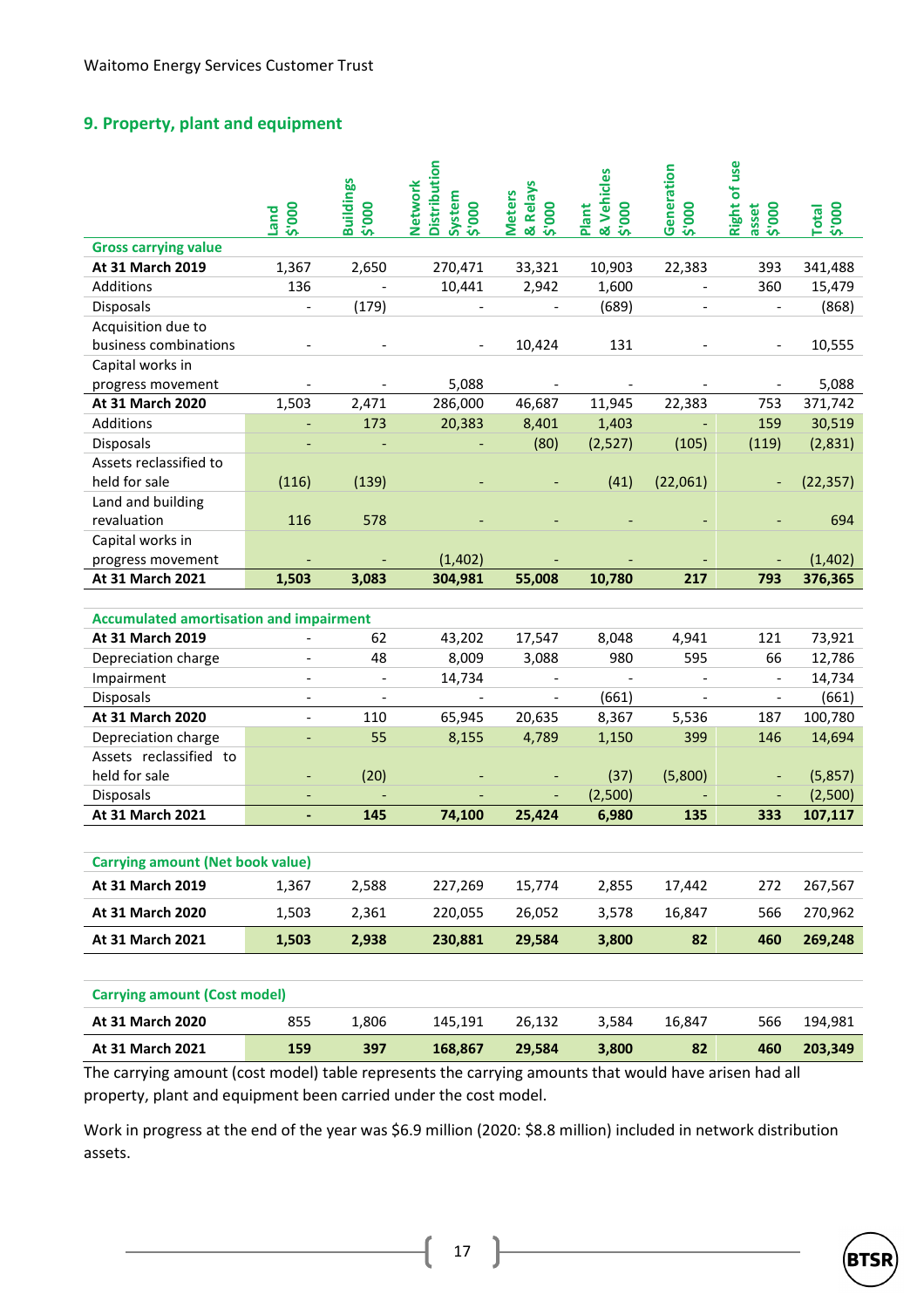### **Policies**

Property, plant and equipment other than land and buildings and network distribution system are initially measured at cost, and subsequently stated at cost less depreciation and any impairment losses.

Land and buildings and network distribution assets are held at their fair value. Fair values are determined based on valuations adjusted for subsequent purchase costs, disposals, depreciation and impairment. While the group revalues its land and buildings that are presented within property, plant and equipment, it has chosen not to do so for the right-of-use buildings held by the group.

Expenditure is capitalised if the asset is technically and commercially feasible, future economic benefits are probable and the Company intends to use or sell the asset.

Capitalisation occurs immediately once an asset is acquired or installed.

Depreciation begins once an asset is ready for use.

Depreciation of property, plant and equipment, other than land, is calculated on a straight line basis and expensed over the life of the asset.

Estimated useful asset lives are as follows:

- Buildings 40 100 years
- Network distribution system  $5 60$  years
- Meters & relays  $3 15$  years
- Plant & vehicles  $1 10$  years
- Generation 10 75 years
- Right of use assets associated with lease assets are depreciated over the lease term.

Gain or loss on disposal is recognised in profit and loss. When revalued assets are sold the amounts included in the revaluation reserves are transferred to retained earnings.

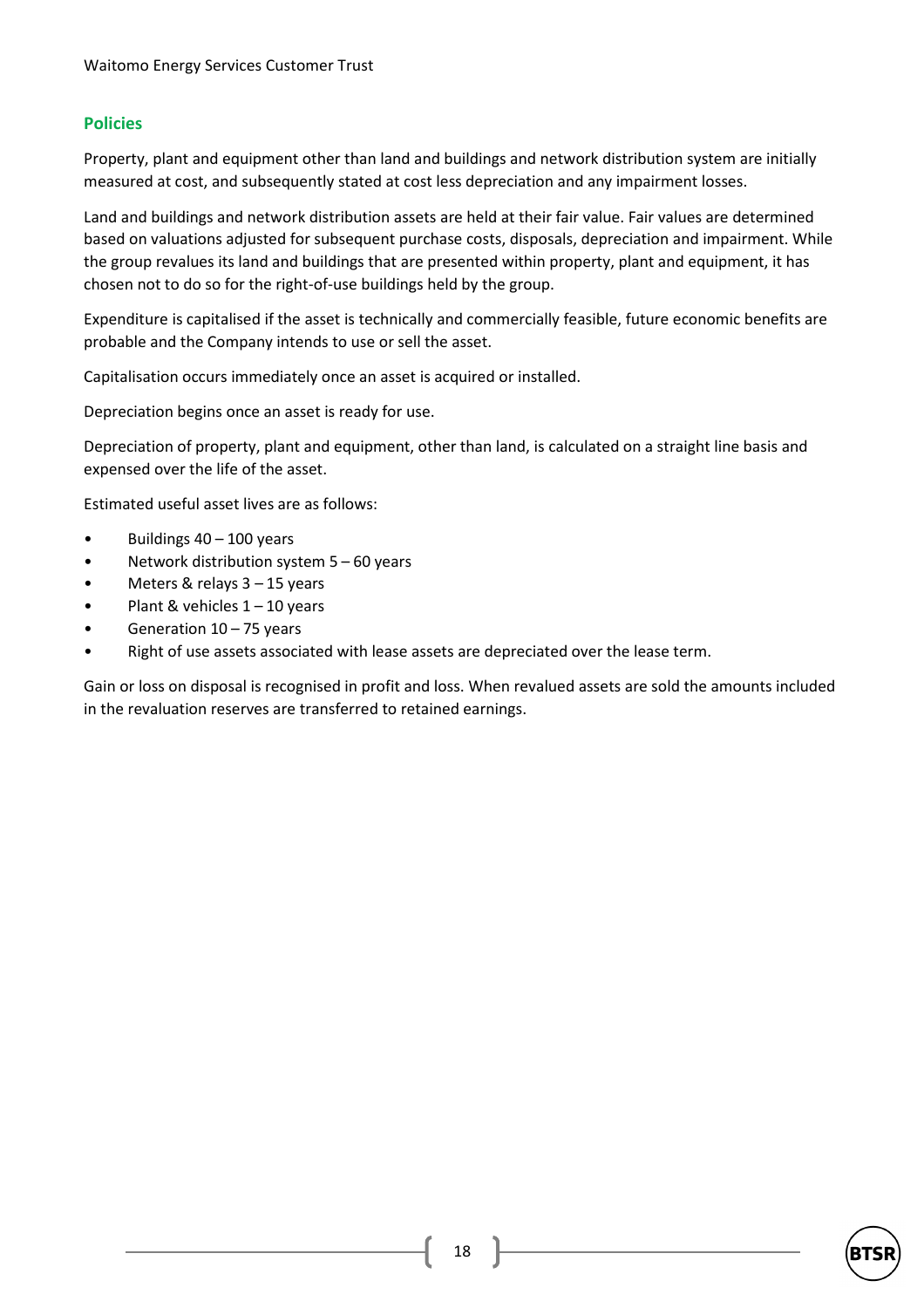### **Judgements**

#### **Land and buildings**

The land and buildings of the Group, comprising the vacant land at Te Peka Street Taumarunui, Old Station Road Ohakune, depots at Waitete Road Te Kuiti , the residential dwellings at Te Peka Street Taumarunui and head office at King Street East Te Kuiti were revalued to \$4.2 million at 31 March 2021. Revaluations are performed every three years.

These valuations were prepared by Doyle Valuations Ltd (A.N.Z.I.V, S.N.Z.P.I), an independent valuer with local experience. These valuations were carried out in accordance with API and PINZ Professional Practice and International Valuation Standards. Cost summation, market rate and income approaches were used for the valuation.

The fair value measurements above are considered to be Level 2 as per NZ IFRS 13, as they are derived from valuation techniques that include inputs for the assets that are based on observable market data.

#### **Network distribution system**

The Group estimates the fair value of the distribution network through independent valuers using the discounted cash flow method every three years.

Network distribution system assets, excluding meters and relays, were valued to \$220.8 million at 31 March 2020. The Group has updated the key inputs and developed an estimate valuation range in the current year. Based on the Group's updated estimated valuation range at 31 March 2021, the Group considered that the carrying value of networks of \$231 million,(which is the prior year adjusted for FY21 additions and depreciation) can be retained, as the carrying amount materially reflects the fair value of the network assets at 31 March 2021.

The prior year value was within the valuation range (\$215.5 million – \$226.2 million), independently prepared by Deloitte and the key assumptions used in the prior year valuation are shown in the table below. In all cases an element of professional judgement is required. The valuation is based on revenue and cost assumptions applied against a combination of discount rates and distribution revenues.

| <b>Assumptions</b> | Valuation midpoint<br>assumptions adopted | Low     | <b>High</b> | Valuation impact<br>\$'000's |
|--------------------|-------------------------------------------|---------|-------------|------------------------------|
|                    |                                           |         |             | $-512,787$                   |
| Network revenue    | $\overline{\phantom{a}}$                  | $-5%$   | 5%          | $+ $12,787$                  |
|                    |                                           |         |             | $+$ \$9,470                  |
| Discount rate      | 5.1%                                      | $-0.5%$ | 0.5%        | $-59,028$                    |

Consistent with prior years, the valuer has assumed the terminal value equal to forecast Regulatory Asset Base (RAB) based on information disclosures, as it is believed that the terminal value would approximate the RAB value in a steady state regulatory environment.

The fair valuation measurements above are considered to be Level 3 as per NZ IFRS 13, as they are derived from valuation techniques that include inputs for the asset that are not based on observable market data (unobservable inputs).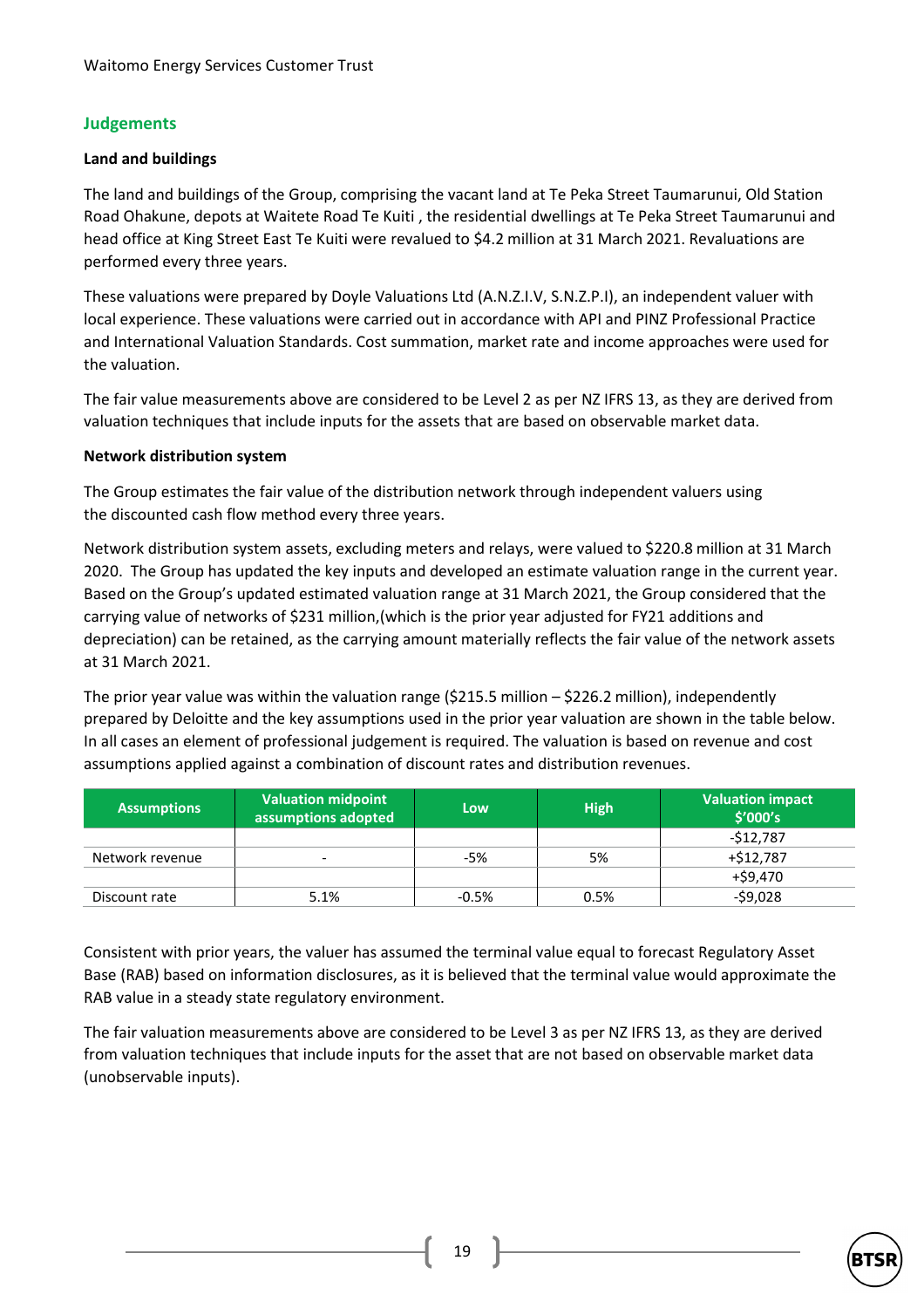#### **10. Intangible assets**

|                                                      | <b>Software</b> | Land<br><b>Easements</b> | <b>Resource</b><br><b>Consents &amp;</b> | <b>Intellectual</b><br><b>Property</b> | <b>Customer</b><br><b>Contracts</b> | <b>Total</b> |
|------------------------------------------------------|-----------------|--------------------------|------------------------------------------|----------------------------------------|-------------------------------------|--------------|
|                                                      |                 |                          | <b>Rights</b>                            |                                        |                                     |              |
|                                                      | \$'000          | \$'000                   | \$'000                                   | \$'000                                 | \$'000                              | \$'000       |
| <b>Cost</b>                                          |                 |                          |                                          |                                        |                                     |              |
| At 31 March 2019                                     | 7,850           | 417                      | 818                                      |                                        |                                     | 9,085        |
| Acquisition due to                                   |                 |                          |                                          | 655                                    | 10,661                              | 11,316       |
| business                                             |                 |                          |                                          |                                        |                                     |              |
| combinations                                         |                 |                          |                                          |                                        |                                     |              |
| Impairment                                           |                 | $\overline{a}$           | $\overline{a}$                           | (527)                                  |                                     | (527)        |
| Additions                                            | 554             | 108                      | $\overline{\phantom{a}}$                 |                                        | $\qquad \qquad -$                   | 662          |
| At 31 March 2020                                     | 8,404           | 525                      | 818                                      | 128                                    | 10,661                              | 20,536       |
| Assets reclassified to                               |                 |                          |                                          |                                        |                                     |              |
| held for sale                                        |                 | (258)                    | (818)                                    |                                        |                                     | (1,076)      |
| <b>Disposals</b>                                     | (2, 541)        | $\overline{\phantom{a}}$ |                                          |                                        | $\overline{\phantom{a}}$            | (2, 541)     |
| Impairment                                           |                 | $\blacksquare$           | ÷,                                       | (128)                                  |                                     | (128)        |
| Additions                                            | 464             | $\overline{\phantom{a}}$ | ٠                                        |                                        |                                     | 464          |
| At 31 March 2021                                     | 6,327           | 267                      | ٠                                        |                                        | 10,661                              | 17,255       |
| <b>Accumulated</b><br>amortisation and<br>impairment |                 |                          |                                          |                                        |                                     |              |
| At 31 March 2019                                     | 4,004           | $\overline{\phantom{a}}$ | 186                                      |                                        |                                     | 4,190        |
| Amortisation charge                                  | 621             | $\overline{a}$           |                                          |                                        | 1,072                               | 1,693        |
| for the year                                         |                 |                          |                                          |                                        |                                     |              |
| At 31 March 2020                                     | 4,625           | $\bar{\phantom{a}}$      | 186                                      | $\equiv$                               | 1,072                               | 5,883        |
| Amortisation charge                                  |                 |                          |                                          |                                        |                                     |              |
| for the year                                         | 693             |                          |                                          |                                        | 2,068                               | 2,761        |
| Disposals                                            | (2, 541)        | $\blacksquare$           | ÷,                                       | $\overline{\phantom{a}}$               |                                     | (2, 541)     |
| Assets reclassified to                               |                 |                          |                                          |                                        |                                     |              |
| held for sale                                        |                 |                          | (186)                                    |                                        |                                     | (186)        |
| At 31 March 2021                                     | 2,777           | $\blacksquare$           | ä,                                       |                                        | 3,140                               | 5,917        |
| <b>Carrying amount</b><br>(net book value)           |                 |                          |                                          |                                        |                                     |              |
| At March 2019                                        | 3,846           | 417                      | 632                                      |                                        |                                     | 4,895        |
| At March 2020                                        | 3,779           | 525                      | 632                                      | 128                                    | 9,589                               | 14,653       |
| At March 2021                                        | 3,550           | 267                      | ٠                                        | ٠                                      | 7,521                               | 11,338       |

#### **Policies**

Software is amortised on a straight line basis over its estimated useful life of  $1 - 8$  years.

Intellectual property has an indefinite life and is assessed annually for impairment.

Customer contract assets are contractual income streams assessed with the legacy metering business acquired in the prior financial year. These are depreciated over seven years in line with the expected rate of decline in revenue.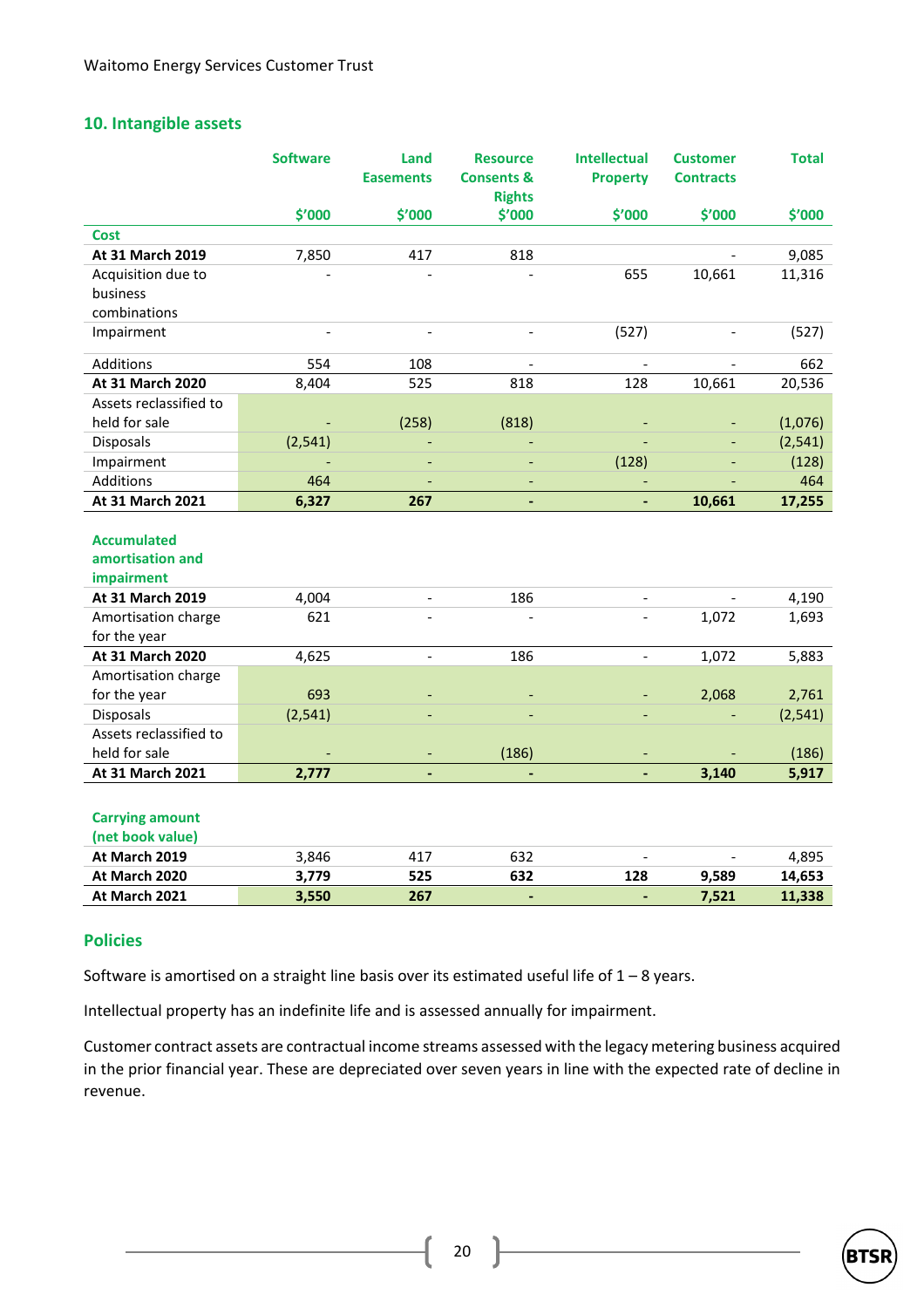## **11. Assets and liabilities of a disposal group classified as held for sale**

#### **11.1 Assets of a disposal group classified as held for sale**

|                                                                       | <b>Group</b>   | <b>Group</b>   |
|-----------------------------------------------------------------------|----------------|----------------|
|                                                                       | 2021<br>\$′000 | 2020<br>\$'000 |
|                                                                       |                |                |
| Assets transferred from property, plant and equipment (Note 9)        | 16,500         |                |
| Assets transferred from intangible assets (Note 10)                   | 890            |                |
| Capital works in progress                                             | 123            |                |
| Impairment of assets                                                  | (2, 169)       |                |
| Assets held for sale relating the disposal of the generation business | 15.344         |                |

In the current financial year the Group was given authority to dispose of its three hydro stations. The Group has signed two sale agreements and is awaiting settlement terms to be met. It is estimated that the sale should be finalised in July 2021.

Based on the current sale agreements the assets are considered to have a value of \$15.5 million. Ownership of the three generation assets was transferred on the 19 July 2021.

The operations regarding these three hydro sites have been disclosed separately from the continuing operations. The statement of comprehensive income and cash flows have been restated in the prior years. See Note 27.

#### **11.2 Convertible notes issued by subsidiary of a disposal group classified as held for sale**

|                                                                   | <b>Group</b> | <b>Group</b> |
|-------------------------------------------------------------------|--------------|--------------|
|                                                                   | 2021         | 2020         |
|                                                                   | \$′000       | \$'000       |
|                                                                   |              |              |
| Convertible notes issues by a subsidiary                          | 950          |              |
| Convertible notes issued by subsidiary held for sale relating the |              |              |
| disposal of the generation business                               | 950          |              |

Convertible noted issued by a subsidiary are discussed in detail in note 18.

#### **Policies**

Assets held for sale have been valued at the lower of fair value less cost to sell and its carrying value. An impairment loss has been recognised of \$2.2 million at 31 March 2021.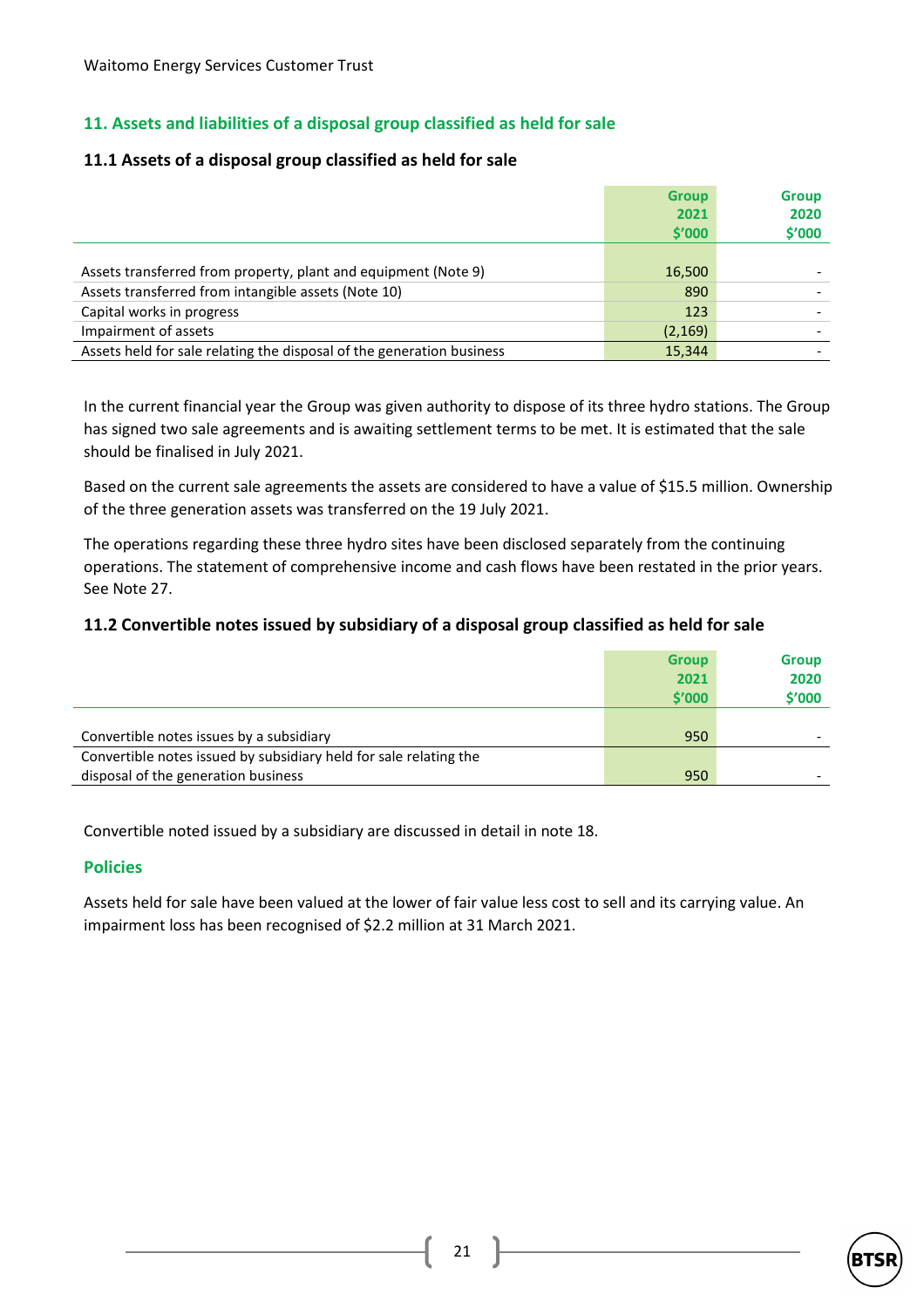## **11.3 (Loss)/profit for the year on discontinuing operations**

|                                                                 | <b>Group</b>      | <b>Group</b> |
|-----------------------------------------------------------------|-------------------|--------------|
|                                                                 | 2021              | 2020         |
|                                                                 | $\mathsf{S}'$ 000 | \$′000       |
| Revenue                                                         | 1,849             | 1,283        |
| Operating expenses                                              | (508)             | (373)        |
| Depreciation                                                    | (414)             | (616)        |
| Interest costs                                                  | (57)              | (63)         |
| Audit fee                                                       | (2)               |              |
| Impairment of assets                                            | (2, 169)          |              |
| (Loss)/profit before tax                                        | (1, 301)          | 231          |
| Income tax                                                      | 314               | (65)         |
| (Loss)/profit for the year on discontinuing operations          | (987)             | 166          |
| Non-controlling interest from discontinuing operations          | (36)              | (11)         |
| Total comprehensive (loss)/profit from discontinuing operations | (1,023)           | 155          |

## **11.4 Net cash inflow from discontinuing operations**

|                                               | <b>Group</b> | <b>Group</b> |
|-----------------------------------------------|--------------|--------------|
|                                               | 2021         | 2020         |
|                                               | \$′000       | \$'000       |
| Net cash inflow from operating activities     | 1,282        | 847          |
| Net cash outflow from financing activities    | (50)         | (50)         |
| Net cash inflow from discontinuing operations | 1,232        | 797          |

#### **12. Distributions**

During the year TLC agreed with the Trust to provide a network discount of \$3.8 million (2020: \$5.6 million) direct to eligible consumers (refer note 1).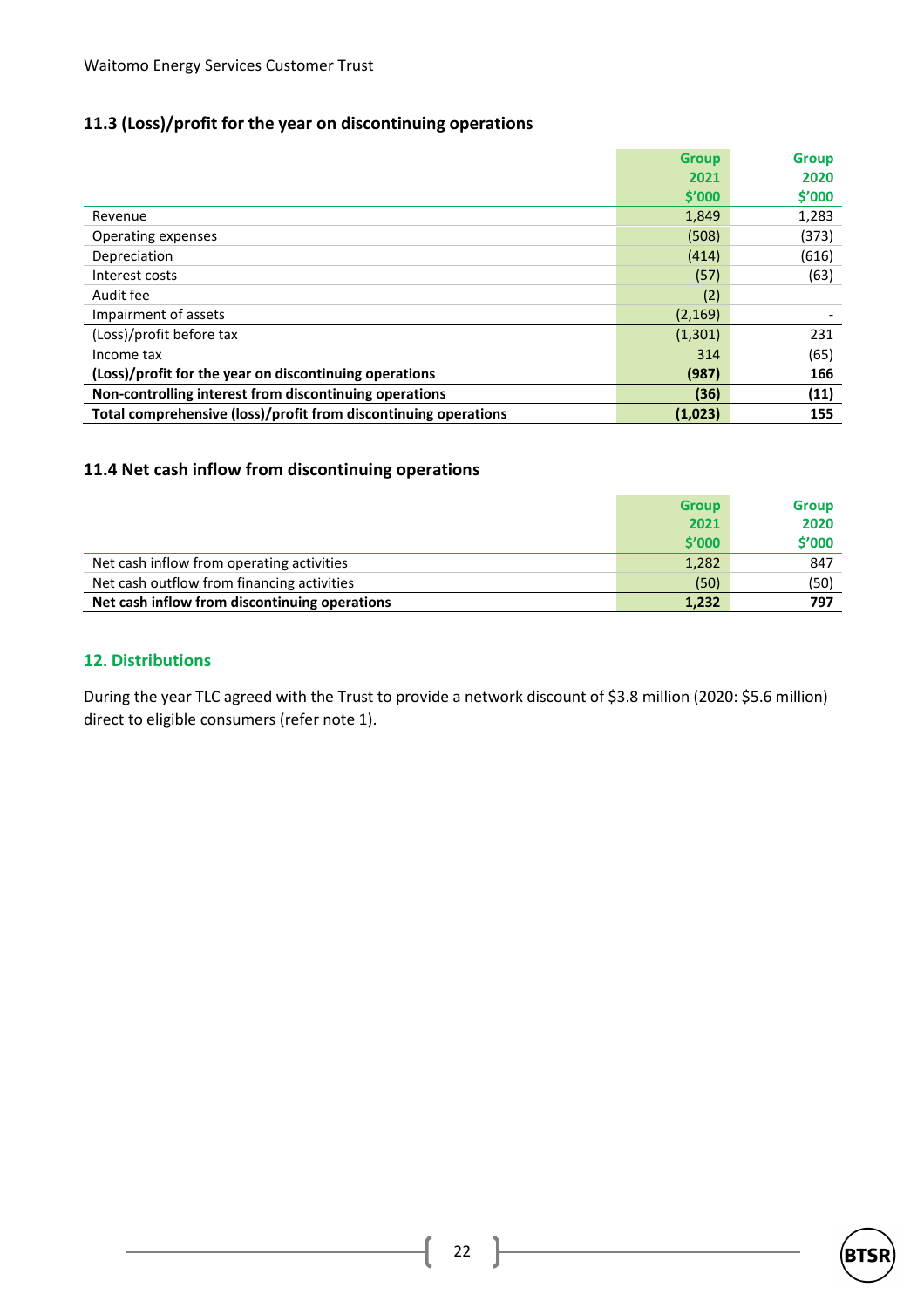### **13. Investments**

#### **13.1 Investment in subsidiaries**

| <b>Name</b>                                          | <b>Principal activity</b>  | <b>Ownership Interest</b><br>2021<br>2020 |     |  |
|------------------------------------------------------|----------------------------|-------------------------------------------|-----|--|
|                                                      |                            |                                           |     |  |
|                                                      |                            | %                                         | %   |  |
| The Lines Company Ltd                                | Conveyance of electricity  | 100                                       | 100 |  |
| Influx Energy Data Limited                           | Meter and relay assets     | 100                                       | 100 |  |
| GoodMeasure Limited (incorporated 4<br>October 2019) | IoT connectivity solutions |                                           | 100 |  |
| Speedys Road Hydro Limited                           | Hydro generation scheme    | 75                                        | 75  |  |

#### **Policies**

Subsidiaries are entities over which the Group has control. The Group controls an entity when the Group is exposed to, or has rights to, variable returns from its involvement with the entity and has the ability to affect those returns through its power over the entity.

Subsidiaries are fully consolidated from the date on which control is transferred to the Group. They are deconsolidated from the date that control ceases.

FCL Metering Limited changed its name to Influx Energy Data Limited on 12 April 2021.

GoodMeasure Limited was amalgamated into Influx Energy Data Limited on 1 November 2020.

Intra-group transactions are eliminated on consolidation.

#### **Balance dates**

All subsidiaries have a financial year end of 31 March.

#### **Geography**

All subsidiaries are incorporated in New Zealand.

#### **13.2 Investment in associates**

On 26 September 2019, Embrium Holdings Limited went into liquidation and ceased trading. Assets and intellectual property associated with GoodMeasure were purchased by the Group. GoodMeasure Limited was amalgamated into Influx Energy Data Limited on 1 November 2020.

|                                           | <b>Group</b><br>2021 | <b>Group</b><br>2020 |
|-------------------------------------------|----------------------|----------------------|
|                                           | \$'000               | \$'000               |
|                                           |                      |                      |
| Reversal of impairment of loan receivable | 40                   | 786                  |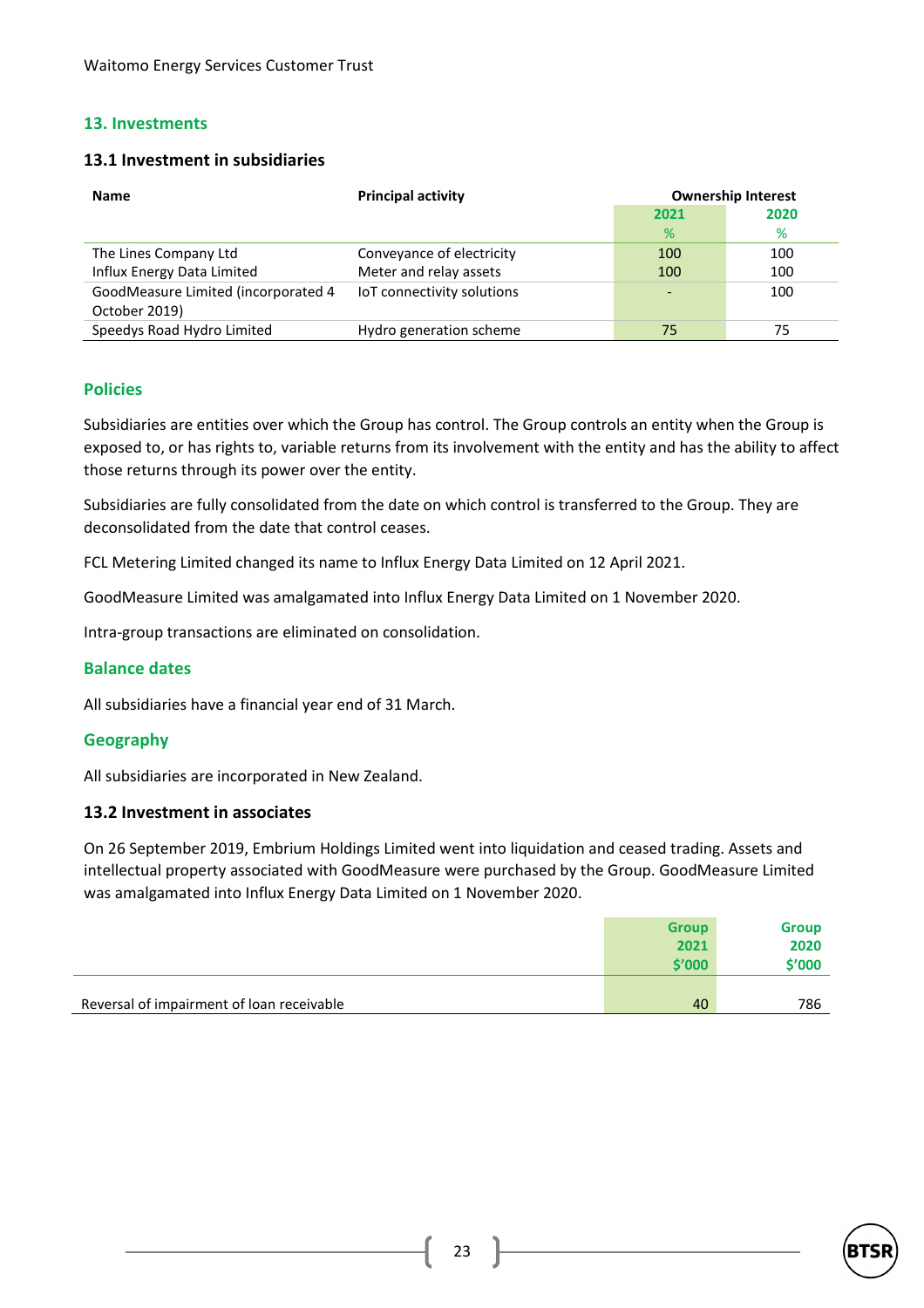### **14. Equity and reserves**

#### **14.1. Total Equity and minority**

| interest                | <b>Group</b> | <b>Group</b> |
|-------------------------|--------------|--------------|
|                         | 2021         | 2020         |
|                         | \$'000       | \$'000       |
| Trust reserves          | 148,169      | 140,694      |
| Minority interest share | 739          | 775          |
| <b>Total Equity</b>     | 148,908      | 141,469      |

#### **Minority Interest**

Waitomo Energy Services Customer Trust holds 100% of the shares in The Lines Company Ltd but the Lines Company Ltd has only a 75% interest in Speedys Road Hydro Ltd. The minority interest share relates to the other 25% of Speedys Road Hydro Ltd that is not owned by the group.

#### **14.2. Hedge reserves**

Hedge reserves comprise the cash flow hedge reserve associated within interest rate swaps. These derivative instruments are only used for hedging purposes and not as speculative investments.

#### **Policies**

Derivatives are initially recognised at fair value on the date a derivative contract is entered into and are subsequently remeasured to their fair value at the end of the reporting period. The accounting for the changes in fair value depends on whether the derivative is designated as a hedging instrument, and if so, the nature of the item being hedged. The Group currently hedges a particular risk associated with the cash flows of recognised assets and liabilities that have highly probable transactions (cash flow hedges). At inception of the hedge relationship, the Group documents the economic relationship between the hedging instrument and hedged item including whether changes in cash flows of the hedging instruments are expected to offset changes in cash flows of hedged items. The Group documents its risk management objective and strategy undertaking its hedged transactions.

The fair values of derivative financial instruments designated in hedging relationships are disclosed in note 24.1. The effective portion in the fair value of derivatives that are designated and qualify as cash flow hedges is recognised on the cash flow hedge reserve in equity. The gain or loss relating to the ineffective portion is recognised immediately in profit or loss, within other gains/(losses).

Upon meeting all the relevant criteria, hedge accounting is applied to mitigate the risk that the hedging instrument materially differs from the hedged item. This will effectively result in recognising interest expense at a fixed interest rate for the hedged floating rate loans.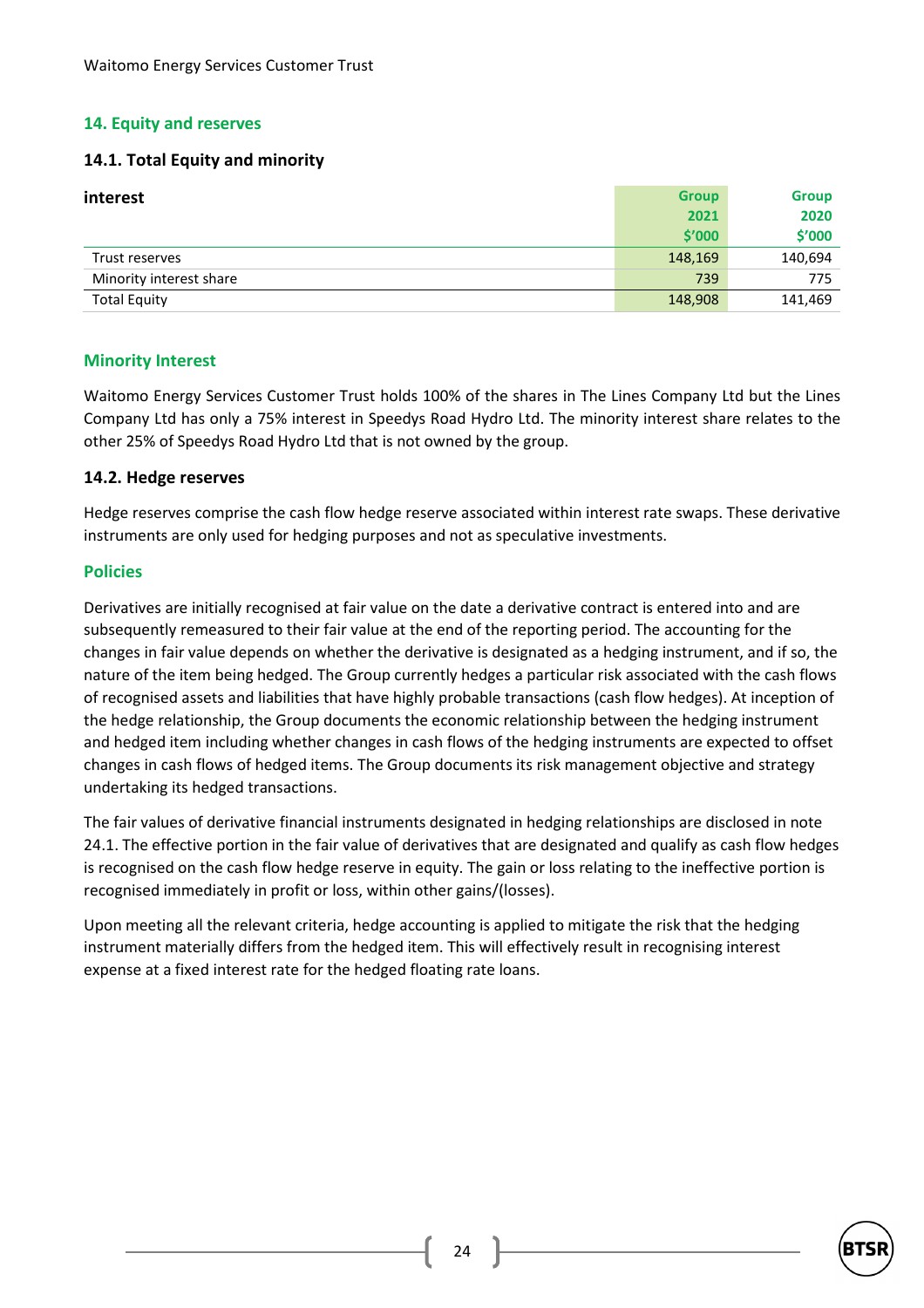## **Interest rate swaps**

|                                                                               | <b>Group</b> | <b>Group</b> |
|-------------------------------------------------------------------------------|--------------|--------------|
|                                                                               | 2021         | 2020         |
|                                                                               | \$′000       | \$'000       |
|                                                                               |              |              |
| Opening balance                                                               | (2,529)      | (1,827)      |
| Changes in fair value of hedging instrument recognised in other comprehensive |              |              |
| income (OCI)                                                                  | 1,547        | (975)        |
| Deferred tax                                                                  | (433)        | 273          |
| <b>Closing balance</b>                                                        | (1, 415)     | (2,529)      |

## **14.3. Revaluation reserve**

|                                 | <b>Network</b>           | Land &                   | <b>Total</b> |
|---------------------------------|--------------------------|--------------------------|--------------|
|                                 | <b>Distribution</b>      | <b>buildings</b>         |              |
|                                 | <b>System</b>            |                          |              |
|                                 | \$′000                   | \$′000                   | \$′000       |
| Total at 31 March 2019          | 79,747                   | 878                      | 80,625       |
| Transfer from retained earnings | (655)                    | $\overline{\phantom{a}}$ | (655)        |
| <b>Revaluation decreases</b>    | (14, 734)                | ٠                        | (14, 734)    |
| Deferred tax on revaluation     | 4,125                    |                          | 4,125        |
| Total at 31 March 2020          | 68,483                   | 878                      | 69,361       |
| Transfer from retained earnings | (649)                    | ٠                        | (649)        |
| <b>Revaluation increases</b>    | $\overline{\phantom{a}}$ | 694                      | 694          |
| Deferred tax on revaluation     | ٠                        | (194)                    | (194)        |
| Total at 31 March 2021          | 67.834                   | 1.378                    | 69.212       |

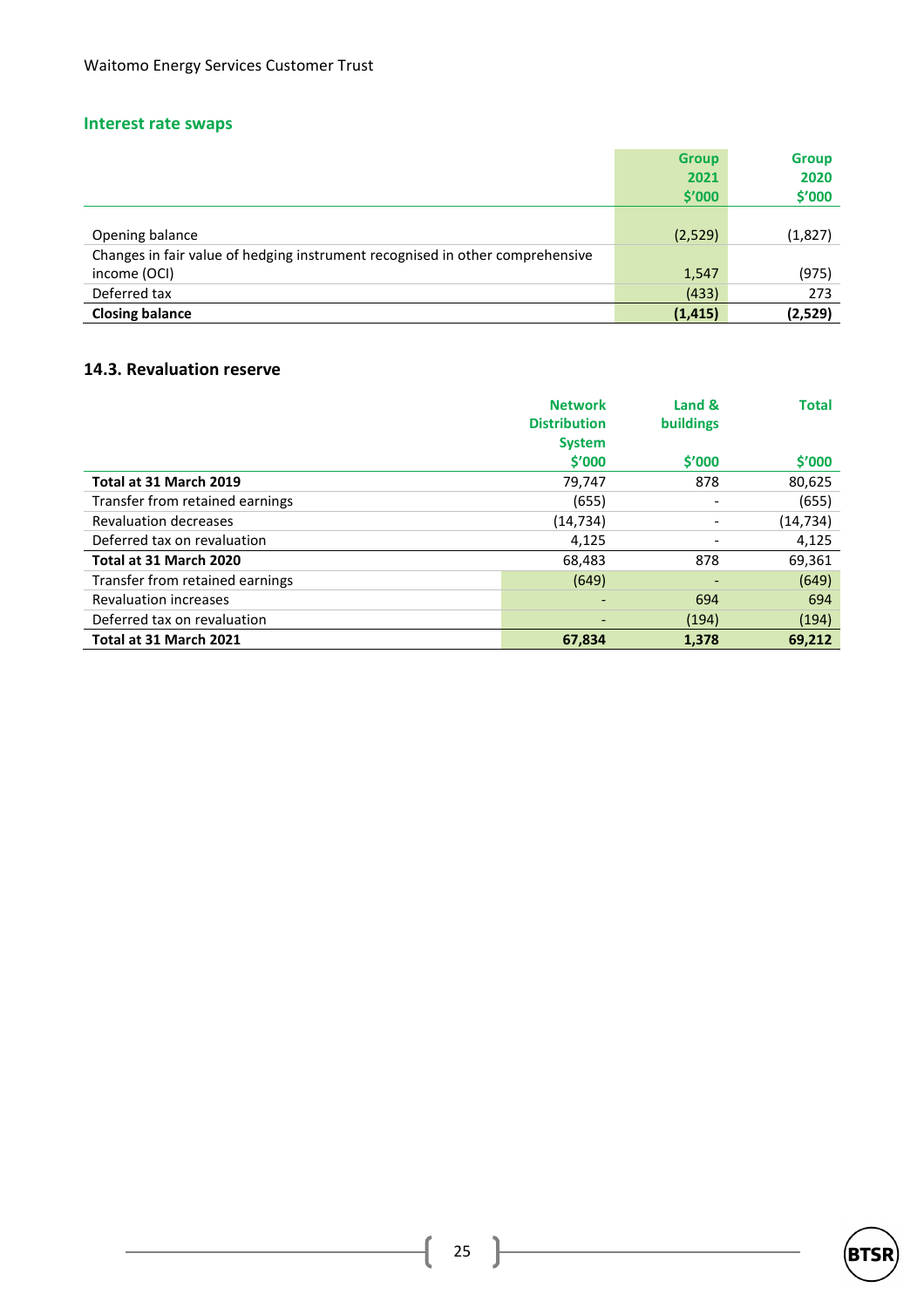## **15. Non-controlling interest**

The following table summarises the financial information of Speedys Road Hydro Limited.

| Summarised financial information of subsidiary with non-controlling interest | <b>Group</b> | <b>Group</b> |
|------------------------------------------------------------------------------|--------------|--------------|
|                                                                              | 2021         | 2020         |
|                                                                              | \$′000       | \$′000       |
| <b>Summarised statement of financial position</b>                            |              |              |
| <b>Total current assets</b>                                                  | 681          | 329          |
| Total non-current assets                                                     | 7,043        | 7,794        |
| <b>Total assets</b>                                                          | 7,724        | 8,123        |
|                                                                              |              |              |
| <b>Total current liabilities</b>                                             | 3,936        | 1,081        |
| <b>Total noncurrent liabilities</b>                                          | 831          | 3,942        |
| <b>Total liabilities</b>                                                     | 4,767        | 5,023        |
| <b>Net assets</b>                                                            | 2,957        | 3,100        |
|                                                                              |              |              |
| <b>Accumulated non-controlling interest</b>                                  | 739          | 775          |
|                                                                              |              |              |
| <b>Summarised statement of comprehensive income</b>                          |              |              |
| Revenue                                                                      | 1,020        | 671          |
| <b>Total comprehensive loss</b>                                              | (144)        | (44)         |
|                                                                              |              |              |
| Loss allocated to non-controlling interest                                   | (36)         | (11)         |
| Dividends paid to non-controlling interest                                   |              |              |
|                                                                              |              |              |
| <b>Summarised statement of cash flows</b>                                    |              |              |
| Cash flows from operating activities                                         | 196          | 211          |
| Cash flows from investing activities                                         |              | (16)         |
| Cash flows from financing activities                                         | (200)        | (200)        |
| Net decrease in cash and cash equivalents                                    | (4)          | (5)          |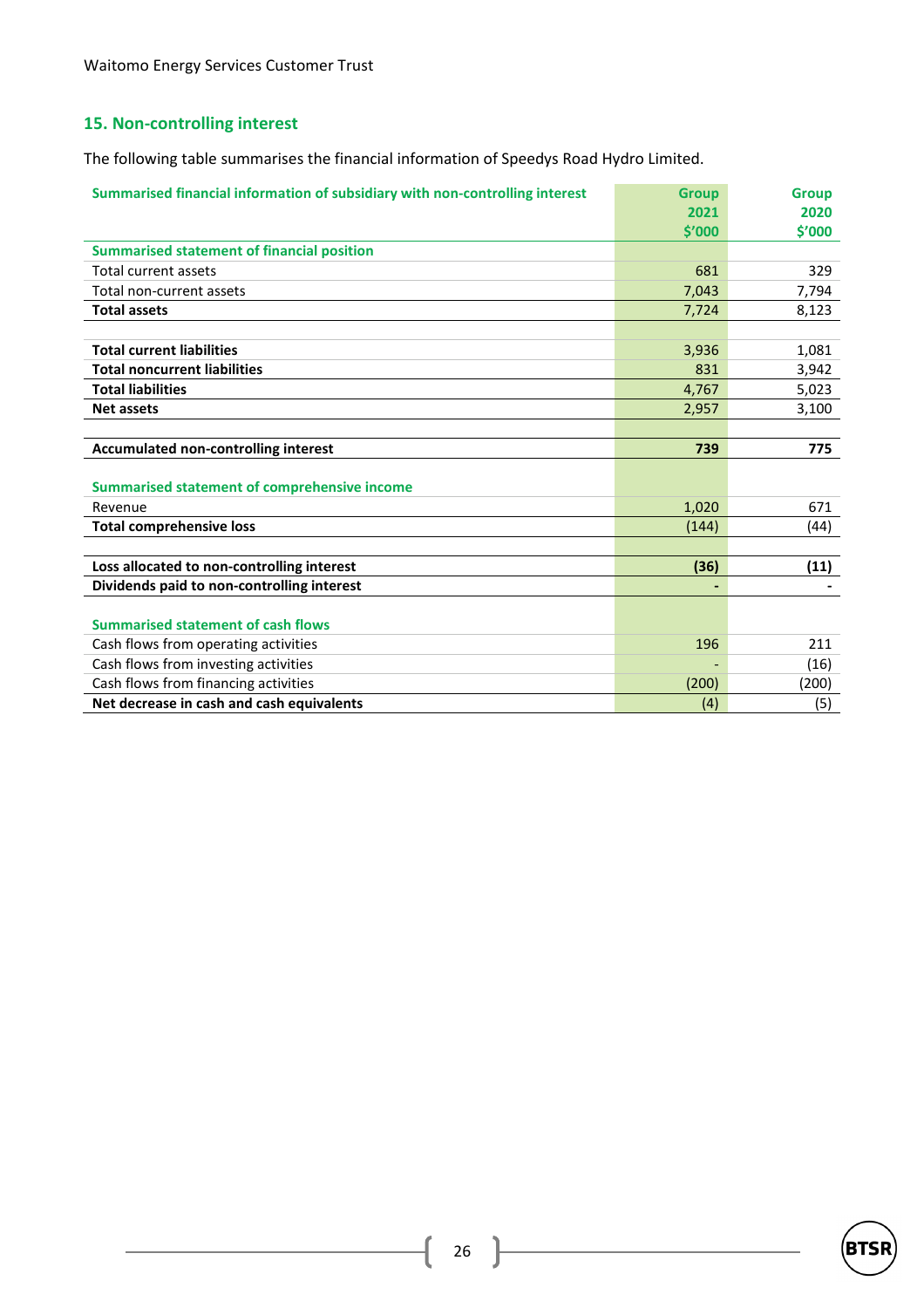#### **16. Current tax liability**

|                                       | <b>Group</b> | <b>Group</b> |
|---------------------------------------|--------------|--------------|
|                                       | 2021         | 2020         |
|                                       | \$′000       | \$'000       |
|                                       |              |              |
| Opening balance                       | 1,758        | (292)        |
| Tax payments and tax credits received | (1,794)      | (13)         |
| Current tax expense for the year      | 1,836        | 2,063        |
| <b>Closing balance</b>                | 1,800        | 1,758        |

#### **Policies**

The current income tax charge is calculated on the basis of the tax laws enacted or substantively enacted at the balance sheet date.

Management periodically evaluates positions taken in tax returns with respect to situations in which applicable tax regulation is subject to interpretation.

Management establishes provisions where appropriate on the basis of amounts expected to be paid to the tax authorities.

#### **17. Deferred tax liability**

|                                                                                               | <b>PPE</b> and<br>intangible<br>assets | <b>Cash flow</b><br>hedges | <b>Provisions</b> | <b>Losses carried</b><br><b>Forward/Imputation</b><br><b>Credits not</b><br>refundable | <b>Total</b><br><b>Group</b> |
|-----------------------------------------------------------------------------------------------|----------------------------------------|----------------------------|-------------------|----------------------------------------------------------------------------------------|------------------------------|
|                                                                                               | \$'000                                 | \$′000                     | \$'000            |                                                                                        | \$'000                       |
| At 31 March 2019                                                                              | 52,113                                 | (710)                      | (359)             | (82)                                                                                   | 50,962                       |
| Charged to income related to change<br>in tax legislation regarding buildings<br>depreciation | (690)                                  |                            |                   |                                                                                        | (690)                        |
| Charged to income                                                                             | 268                                    |                            | (50)              | (51)                                                                                   | 167                          |
| Acquisition due to business                                                                   |                                        |                            |                   |                                                                                        |                              |
| combinations                                                                                  | 2,984                                  |                            |                   |                                                                                        | 2,984                        |
| Charged to other comprehensive                                                                |                                        |                            |                   |                                                                                        |                              |
| income                                                                                        | (4, 125)                               | (273)                      |                   |                                                                                        | (4, 398)                     |
| At 31 March 2020                                                                              | 50,550                                 | (983)                      | (409)             | (133)                                                                                  | 49,024                       |
| Charged to income                                                                             | 629                                    |                            | 64                | (84)                                                                                   | 609                          |
| Charged to other comprehensive                                                                |                                        |                            |                   |                                                                                        |                              |
| income                                                                                        | 194                                    | 433                        |                   |                                                                                        | 627                          |
| At 31 March 2021                                                                              | 51,373                                 | (550)                      | (345)             | (218)                                                                                  | 50,260                       |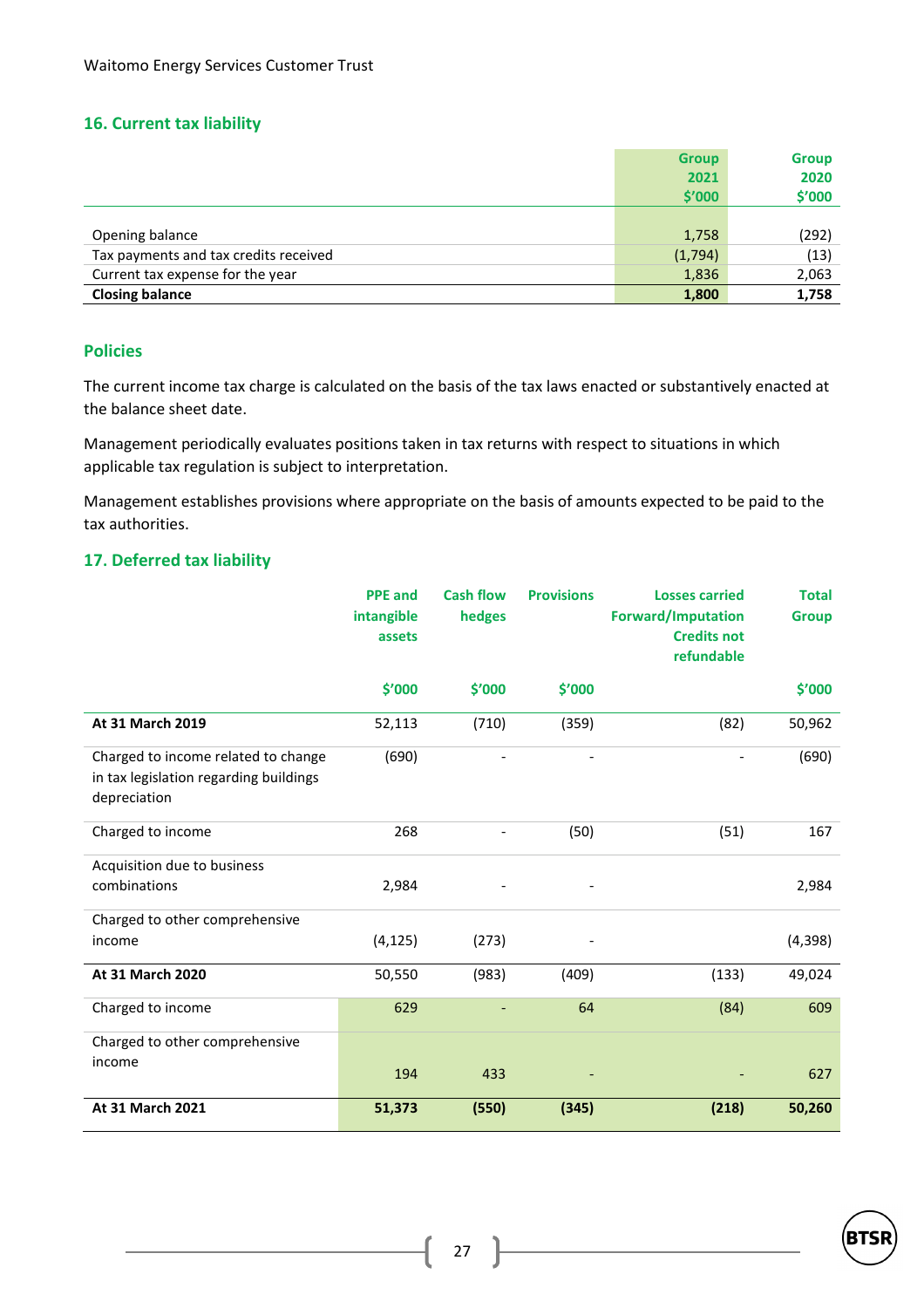## **Policies**

Deferred tax is:

• Recognised on temporary differences arising between the tax bases of assets and liabilities and their carrying amounts in the consolidated financial statements.

• Determined using tax rates (and laws) that have been enacted or substantively enacted by the balance sheet date and are expected to be applied when the related deferred income tax asset is realised, or the deferred income tax liability is settled.

• Deferred tax assets and liabilities are offset when there is a legally enforceable right to offset current tax assets and liabilities and when the deferred tax balances relate to the same taxation authority. Current tax assets and tax liabilities are offset where the entity has a legally enforceable right to offset and intends either to settle on a net basis, or to realise the asset and settle the liability simultaneously.

• The non-refundable imputation credits recognised in the parent entity are carried forward with tax losses and calculated at 33 cents.

### **18. Bank borrowings, convertible notes and subordinated debentures**

|                                                                                   | <b>Group</b> | <b>Group</b> |
|-----------------------------------------------------------------------------------|--------------|--------------|
|                                                                                   | 2021         | 2020         |
|                                                                                   | \$′000       | \$′000       |
| <b>Bank Borrowings</b>                                                            | 89,012       | 90,499       |
| Convertible notes issued by subsidiary                                            | 950          | 1,000        |
| Subordinated debentures:                                                          |              |              |
| North King Country Development Trust                                              | 2,000        | 2,000        |
|                                                                                   | 91,962       | 93,499       |
| Disclosed in the financial statements as:                                         |              |              |
| Current borrowings                                                                | 3,677        | 2,204        |
| Convertible notes issued by subsidiary of a disposal group classified as held for | 950          |              |
| sale                                                                              |              |              |
| Non-current borrowings                                                            | 87,335       | 91,295       |
| <b>Total</b>                                                                      | 91,962       | 93,499       |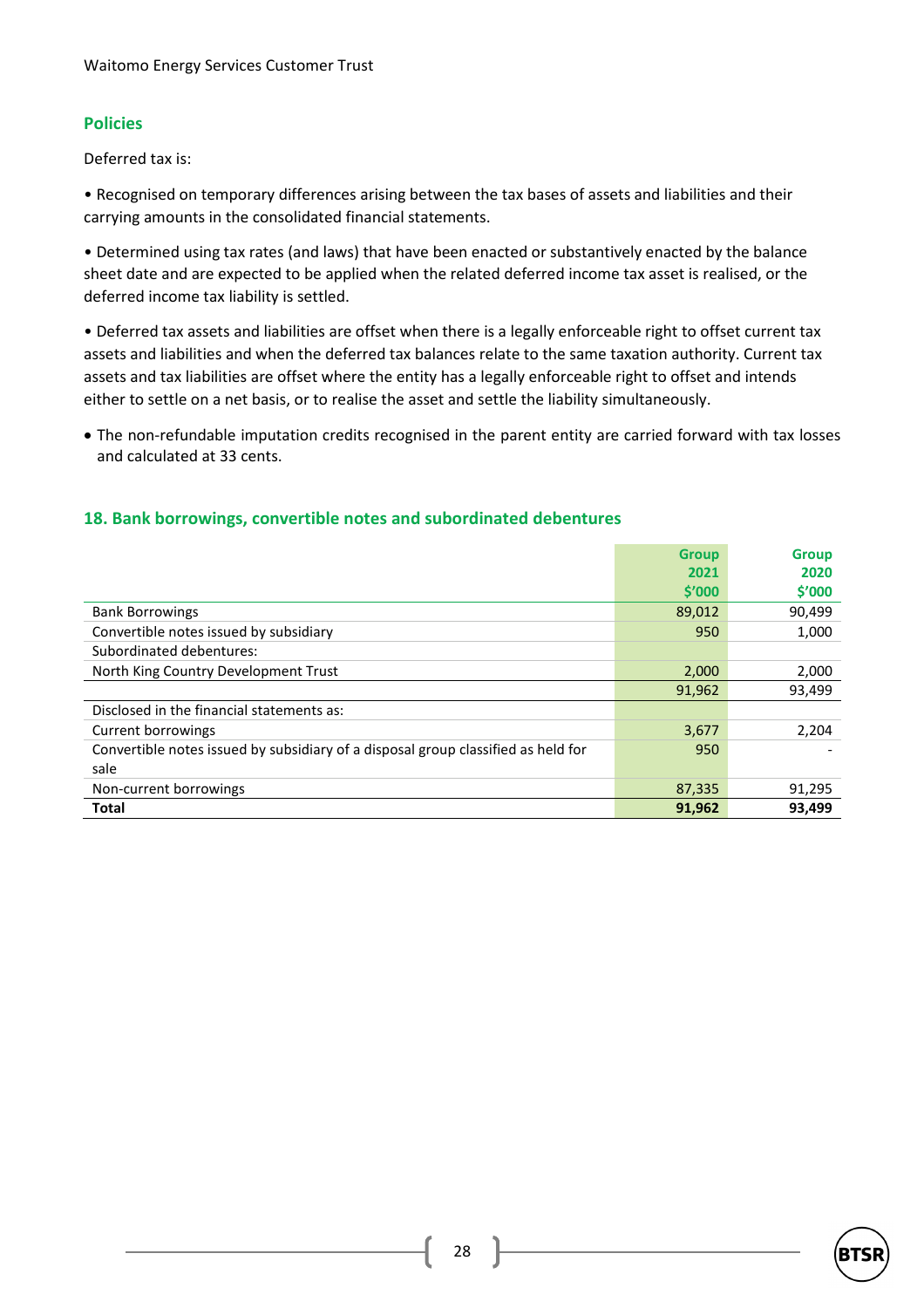### **Reconciliation of net debt**

|                                               | Borrow, due<br>within 1 year | <b>Borrow</b> , due<br>after 1 year | Total    |
|-----------------------------------------------|------------------------------|-------------------------------------|----------|
|                                               | \$′000                       | \$′000                              | \$′000   |
| <b>Balance at 1 April 2019</b>                | 250                          | 71,256                              | 71,506   |
| Repayment of convertible note                 | (50)                         |                                     | (50)     |
| Movement between current and non-current debt | 2,004                        | (2,004)                             |          |
| Facility drawdown                             |                              | 3,300                               | 3,300    |
| New loan acquired due to business acquisition | 167                          | 18,743                              | 18,910   |
| Repayment of loans                            | (167)                        |                                     | (167)    |
| Net debt at 31 March 2020                     | 2,204                        | 91,295                              | 93,499   |
| Repayment of convertible notes                | (50)                         |                                     | (50)     |
| Movement between current and non-current debt | 4,477                        | (4, 477)                            |          |
| Facility drawdown                             |                              | 3,667                               | 3,667    |
| Repayment of loans                            | (2,004)                      | (3, 150)                            | (5, 154) |
| Net debt as at 31 March 2021                  | 4,627                        | 87,335                              | 91,962   |

#### **Policies**

Borrowings are initially measured at fair value, less transaction costs and are subsequently measured at amortised cost, using the effective interest rate method.

The subordinated debentures are stated at their fair values.

#### **Bank borrowings**

The Trust's subsidiary The Lines Company Ltd has term lending facilities of \$77.4 million for three years, expiring 1 February 2023. In addition there is a working capital facility of \$8 million and is subject to annual renewal and expires on 31 December 2021.

Security held by the bank for these loans is a Composite General Security Agreement over certain assets of the Group.

The Directors estimate the fair value of the Group's bank loans approximate their book value, because they are floating rate loans.

#### **Convertible notes**

Speedys Road Hydro Limited (SRHL) had issued \$3.75 million of convertible notes to TLC and \$1.25 million of convertible notes to the minority shareholder. The proceeds were used to repay debt owed to TLC. The convertible notes are interest bearing (2021: 5.96%) (2020: 6.29%). The convertible notes issued to TLC are eliminated on consolidation in the Group financial statements.

On 30 September 2020, \$200,000 of the convertible notes were repaid reducing the balance to \$2.85 million to TLC and \$950k to the minority shareholder. \$50,000 was paid to the minority shareholder.

The holder may either elect to convert the notes to shares, redeem the notes for cash or extend the maturity date of the notes. The election notice is subject to agreement by the SRHL board of directors who are entitled to act in what they reasonably consider to be in the best interests of SRHL.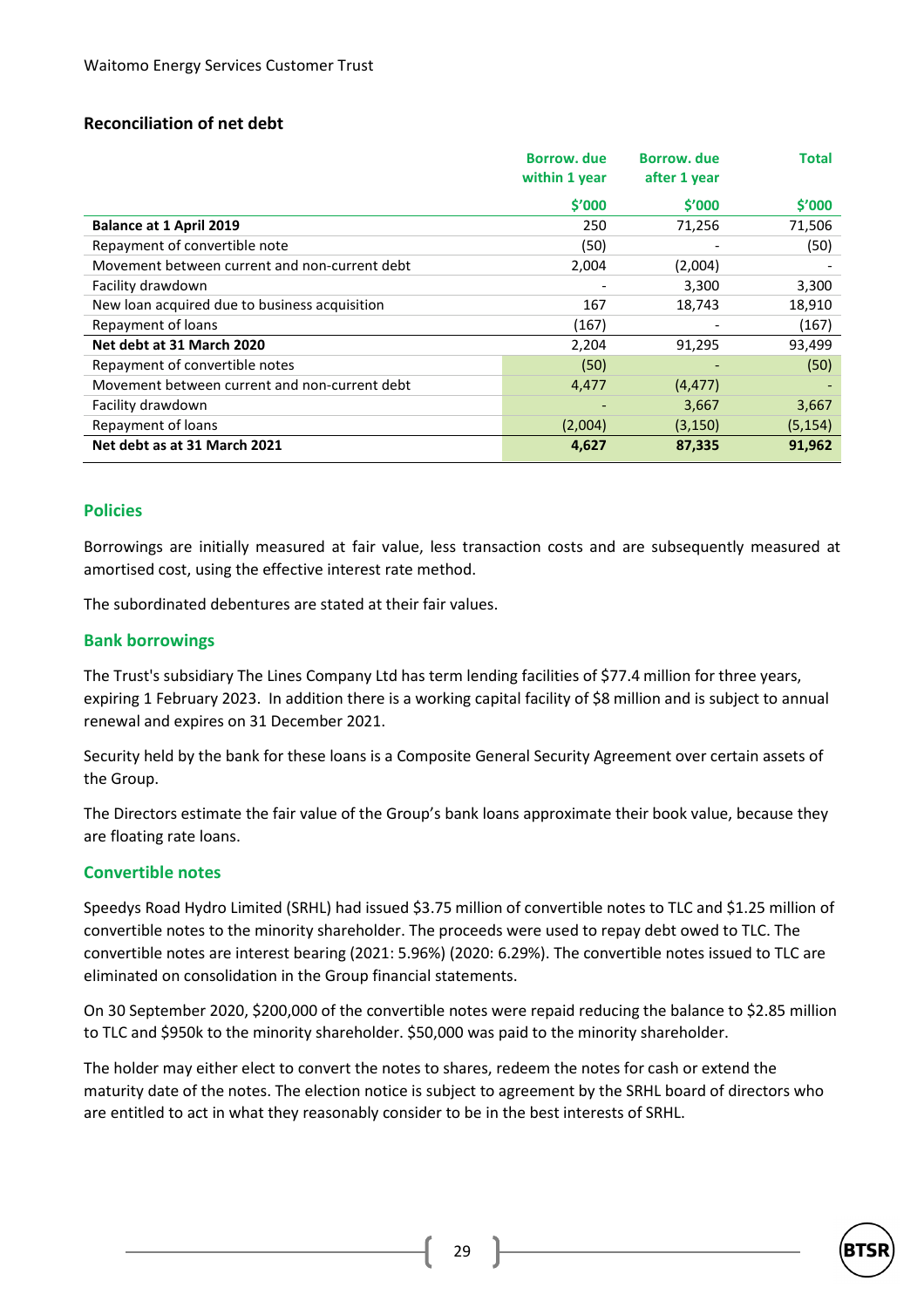#### Waitomo Energy Services Customer Trust

|                        | <b>Maturity date</b><br>TLC<br><b>Minority</b> |        |             | 2021   |
|------------------------|------------------------------------------------|--------|-------------|--------|
|                        |                                                | \$′000 | shareholder | \$'000 |
| Tranche A1             | 30/09/2023                                     | 600    | 200         | 800    |
| Tranche B1             | 30/09/2024                                     | 600    | 200         | 800    |
| Tranche C <sub>2</sub> | 30/09/2025                                     | 450    | 150         | 600    |
| Tranche D1             | 30/09/2026                                     | 600    | 200         | 800    |
| Tranche E1             | 30/09/2023                                     | 600    | 200         | 800    |
|                        |                                                | 2,850  | 950         | 3,800  |

SRHL reserves the right to defer interest payments in perpetuity while it does not have sufficient cash to make the payment.

The fair value of the convertible notes are not considered to be materially different from its principal value as the terms of the notes are such that comparable market instruments would not differ materially in value.

The convertible notes form part of the disposal group classified as held for sale. As the sale is expected to be completed within 12 months the notes are considered to be a current liability.

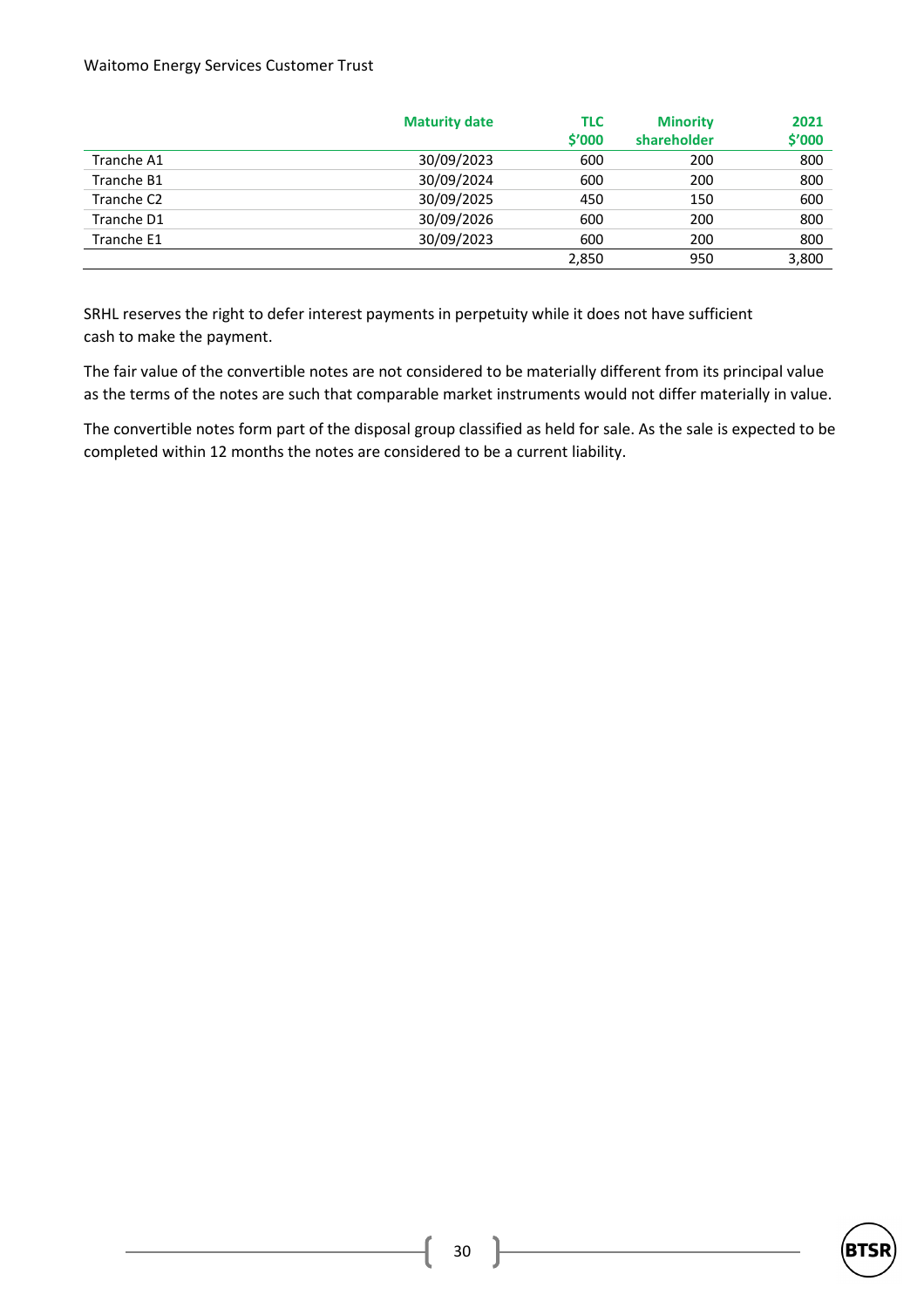### **Subordinated debentures**

The North King Country Development Trust (NKCDT) loan has a principal value of \$2,000,000 and has fixed interest of 5.00% per annum (2020: 5.00%).

The subordinated debenture is unsecured and has no specified maturity date. Repayment of the subordinated debenture is not permitted until full repayment of all other borrowings of the Company, or until the Company is wound up.

The fair value of the NKCDT debenture is not considered to be materially different from its principal value as the terms of the debenture are such that comparable instruments would not differ materially in value.

There are no specified repayment terms in relation to subordinated debentures.

#### **19. Trade and other payables**

|                             | <b>Group</b> | <b>Group</b> |
|-----------------------------|--------------|--------------|
|                             | 2021         | 2020         |
|                             | \$′000       | \$'000       |
| Trade creditors             | 5,001        | 3,452        |
| Interest accruals           | 264          | 304          |
| TLC discount accrual        | 1,592        |              |
| Other payables and accruals | 570          | 642          |
| <b>Total</b>                | 7,427        | 4,398        |

#### **Policies**

Trade and other payables are:

• Recognised at fair value when the Group becomes obligated to make future payments resulting from the purchases of goods and services and are subsequently measured at amortised cost using the effective interest rate method.

• Comprise amounts outstanding for trade purchases and ongoing costs.

• Carrying amount approximates to their fair value because the amounts due will be settled within one year's time for their carrying value.

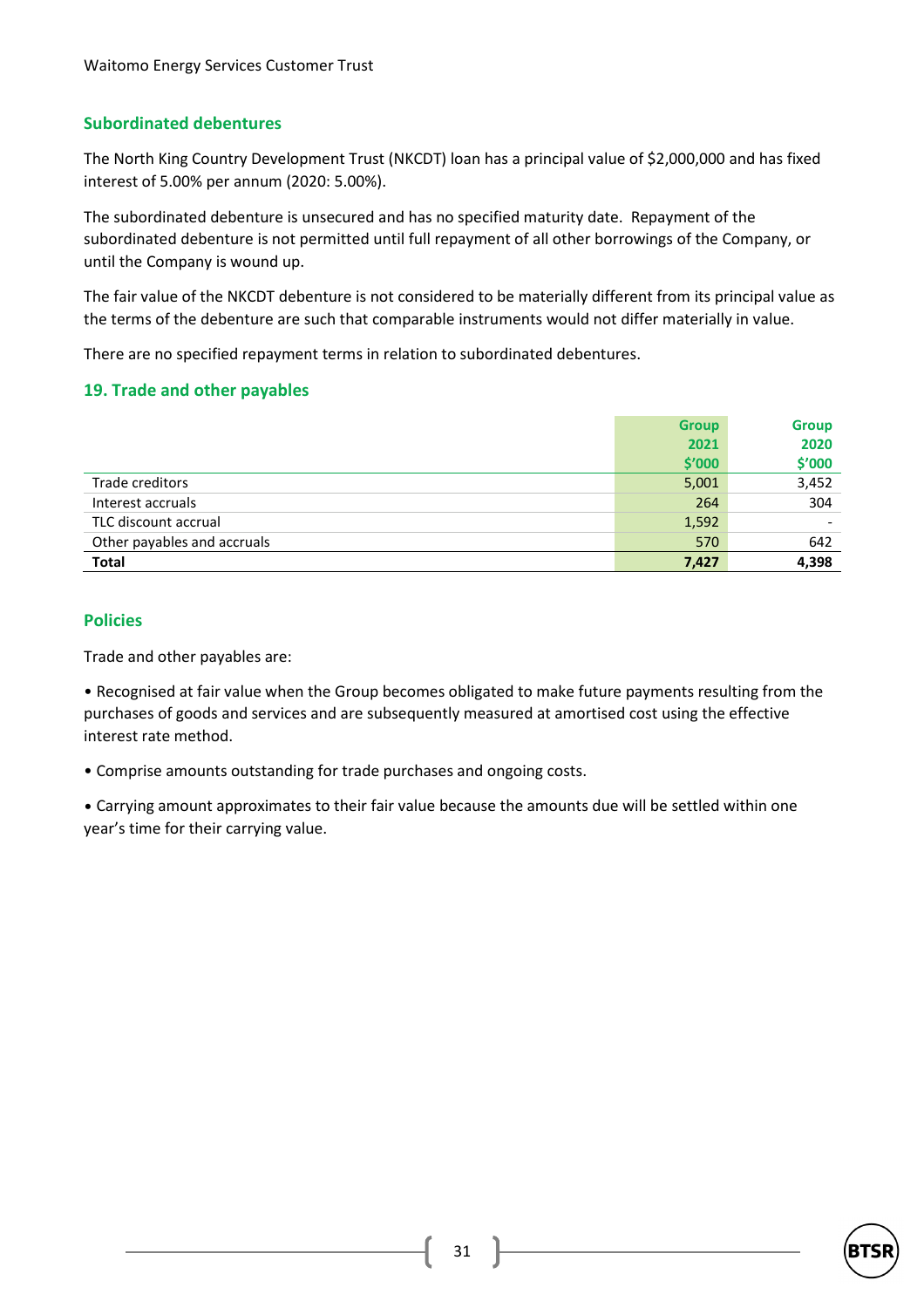#### **20. Provision for staff entitlements**

|                                          | <b>Group</b>             | <b>Group</b> |
|------------------------------------------|--------------------------|--------------|
|                                          | 2021                     | 2020         |
|                                          | \$′000                   | \$′000       |
| Opening balance                          | 1,645                    | 1,416        |
| Acquisition due to business combinations | $\overline{\phantom{a}}$ | 23           |
| Accrued                                  | 1,952                    | 1,622        |
| Utilised                                 | (1,502)                  | (1, 416)     |
| <b>Total</b>                             | 2,095                    | 1,645        |

#### **Policies**

Provision is made for benefits accruing to employees in respect of wages and salaries, annual leave, trainee bonds and gratuities when it is probable that settlement will be required and they are capable of being measured reliably.

Provisions made that are expected to be settled within 12 months are measured at their amounts expected to be paid using the remuneration rate expected at the time of settlement.

Provisions made that are not expected to be settled within 12 months are measured as the present value of the estimated future cash outflows to be made by the Group in respect of services provided by employees up to balance date.

The carrying amount of the provision for staff entitlements approximates to their fair value as most of the entitlement is due to be settled within one year.

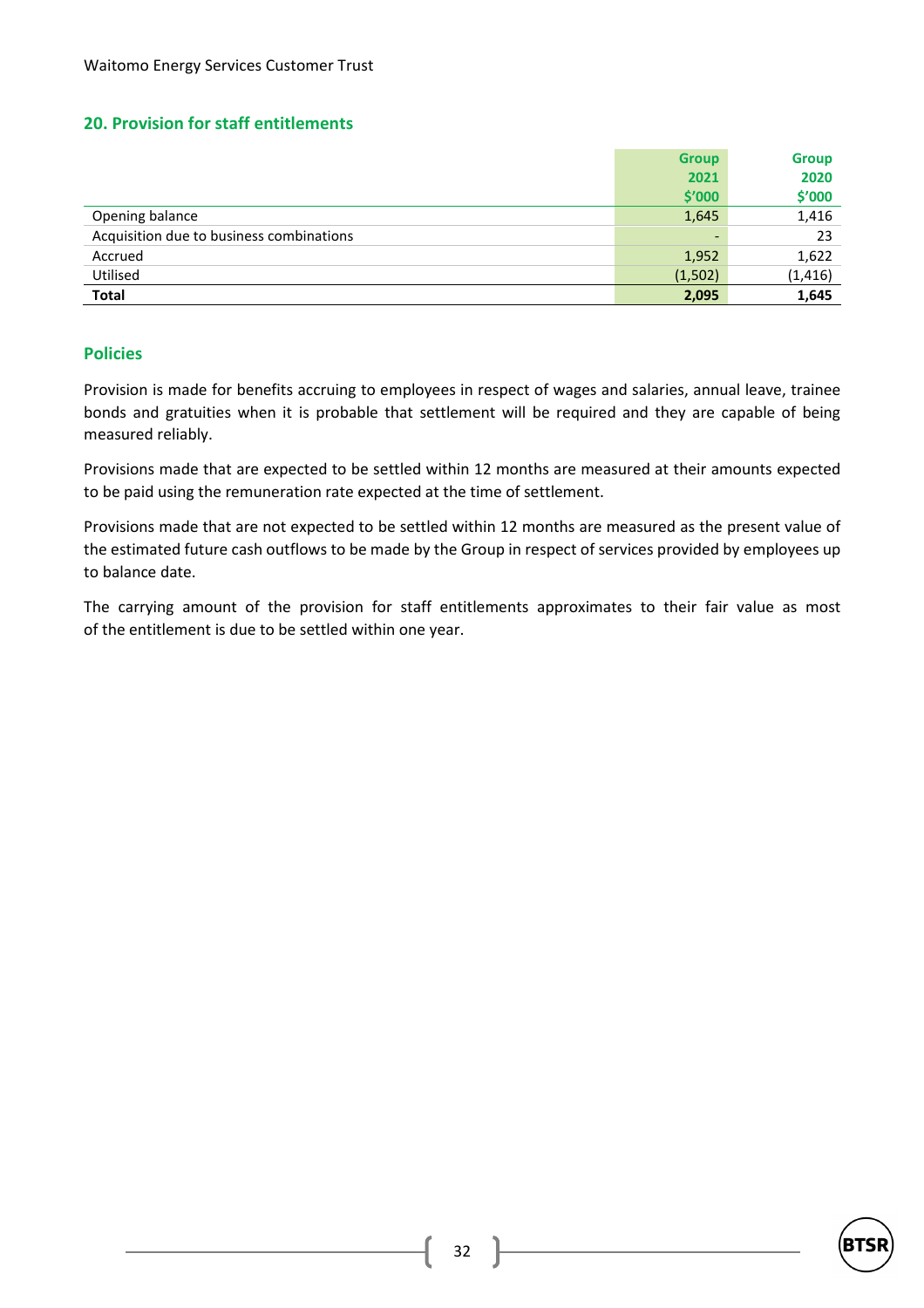#### **21. Lease liabilities**

|                                        | <b>Group</b> | <b>Group</b> |
|----------------------------------------|--------------|--------------|
|                                        | 2021         | 2020         |
|                                        | \$'000       | \$'000       |
|                                        |              |              |
| <b>Lease liabilities</b>               |              |              |
| Current                                | 87           | 109          |
| Non-current                            | 394          | 479          |
| <b>Total lease liabilities</b>         | 481          | 588          |
|                                        |              |              |
| Opening balance                        | 588          | 298          |
| New lease entered into during the year | 159          | 360          |
| Reassessment of lease terms            | (124)        |              |
| Interest on lease liabilities (note 3) | 38           | 15           |
| Cash outflow for leases                | (180)        | (85)         |
| <b>Total lease liabilities</b>         | 481          | 588          |

The Group leases various offices and warehouses. Rental contracts are typically made for fixed periods of 3 years to 13 years but may have extension options. Lease payments to be made under reasonably certain extension options are also included in the measurement of the liability.

Lease terms are negotiated on an individual basis and contain a wide range of different terms and conditions. The lease agreements do not impose any covenants other than the security interests in the leased assets that are held by the lessor. Leased assets may not be used as security for borrowing purposes.

Assets and liabilities arising from a lease are initially measured on a present value basis. Lease liabilities include the net present value of the following lease payments:

- fixed payments (including in-substance fixed payments), less any lease incentives receivable
- variable lease payment that are based on an index or a rate, initially measured using the index or rate as at the commencement date

The lease payments are discounted using the interest rate implicit in the lease. If that rate cannot be readily determined, which is generally the case for leases in the Group, the lessee's incremental borrowing rate is used, being the rate that the individual lessee would have to pay to borrow the funds necessary to obtain an asset of similar value to the right-of-use asset in a similar economic environment with similar terms, security and conditions.

Right of use assets are disclosed in note 9.

Payments associated with short-term leases of equipment and vehicles and all leases of low-value assets are recognised on a straight-line basis as an operating expense in profit or loss. Short-term leases are leases with a lease term of 12 months or less. Low-value assets comprise office equipment. This is disclosed in note 2.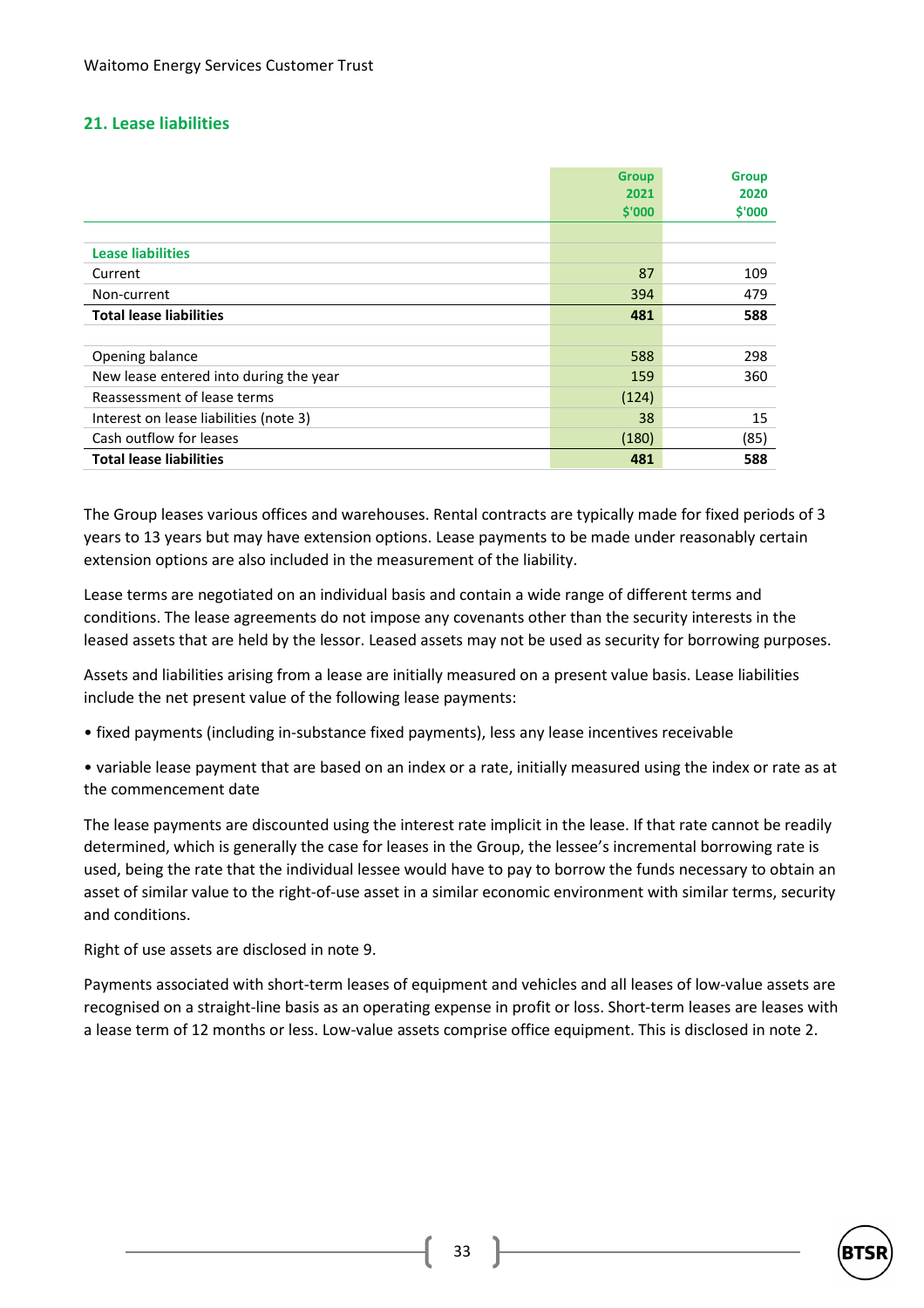#### **22. Cash generated from operations**

|                                                                  | <b>Group</b> | <b>Group</b> |
|------------------------------------------------------------------|--------------|--------------|
|                                                                  | 2021         | 2020         |
|                                                                  | \$'000       | \$'000       |
|                                                                  |              |              |
| <b>Profit before tax</b>                                         | 9,572        | 7,860        |
| Interest costs (net)                                             | 2,500        | 2,689        |
| Net profit before interest                                       | 12,072       | 10,549       |
|                                                                  |              |              |
| <b>Adjustments for non-cash items</b>                            |              |              |
| <b>Accrued Interest</b>                                          | (2)          | (2)          |
| Depreciation and amortisation                                    | 17,041       | 13,863       |
| Impairment of associate                                          |              | (786)        |
| Impairment of assets                                             | 128          | 527          |
| Gain on disposal of property, plant and equipment and intangible | (79)         |              |
| assets                                                           |              | (162)        |
| Movement in provision for doubtful debt                          | 147          | (117)        |
|                                                                  | 29,307       | 23,872       |
| <b>Changes in net assets and liabilities</b>                     |              |              |
| Trade and other receivables                                      | 18           | (743)        |
| Contract assets and liabilities                                  | 624          | (1, 469)     |
| Inventories                                                      | 89           | (59)         |
| Trade and other payables                                         | 3,030        | (2,486)      |
| Provision for staff entitlements                                 | 450          | 206          |
| Cash generated from operations                                   | 33,518       | 19,321       |

#### **23. Capital Commitments, contingent assets and liabilities**

#### **Capital Commitments**

The Trust's subsidiary The Lines Company Ltd has capital commitments of \$5.8 million (2020: \$1.6 million) relating to metering and network assets.

#### **Contingent assets**

The Group has no contingent assets (2020: \$0 million).

#### **Contingent liabilities**

Due to The Lines Company's breach of SAIDI quality targets, the Commerce Commission are currently conducting an investigation for the reasons for those exceedances. The outcome of that investigation has yet to be decided but there is a possibility of a financial impact on FY2022 as a result of the investigation (2020: \$0 million).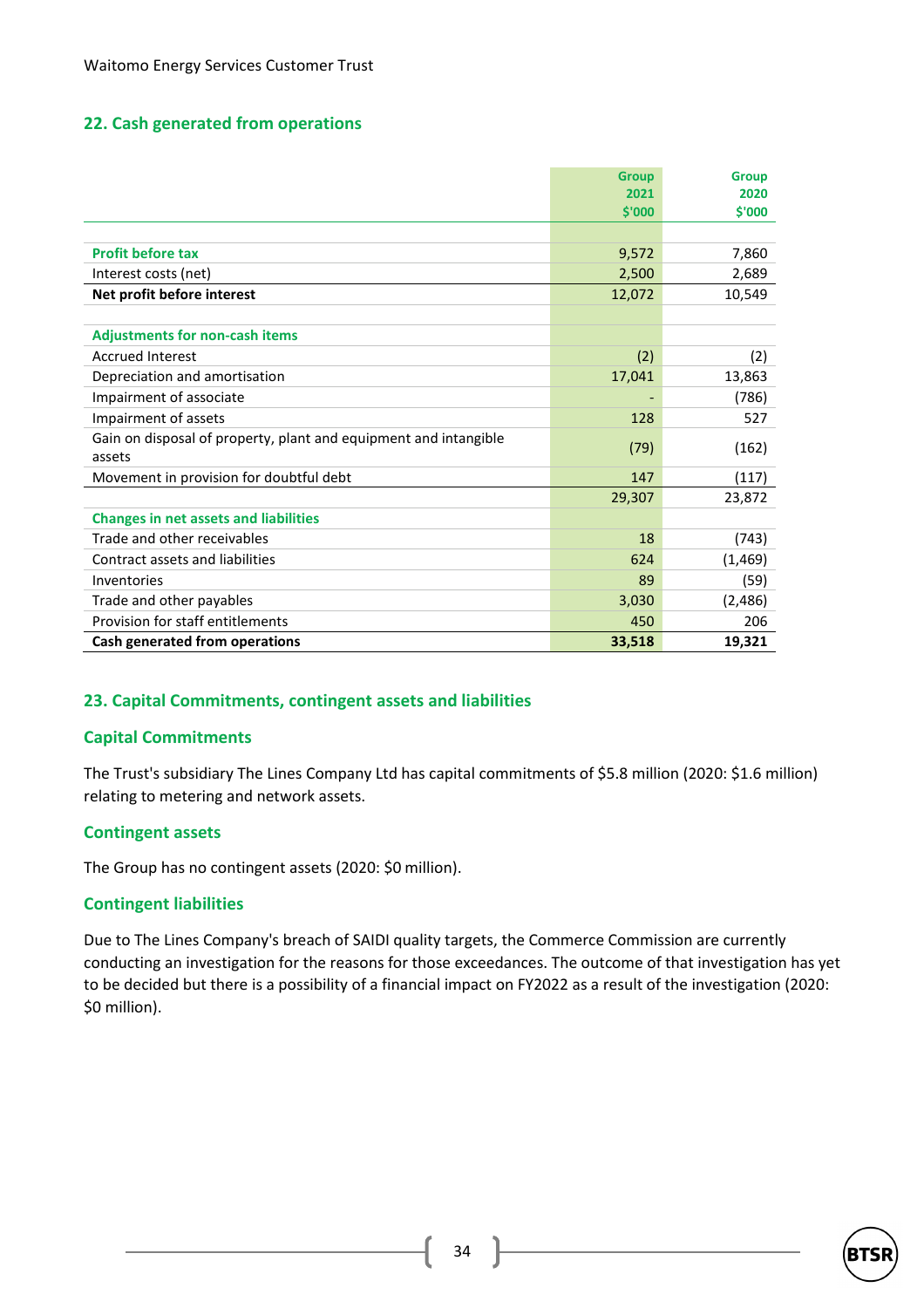### **24. Financial risk management**

#### **Objectives**

The Group manages financial risks by complying with the policies set by the Board. The risks outlined in the policy include:

- Interest rate risk
- Credit risk
- Capital risk
- Liquidity risk
- Electricity price risk.

Any new risks are referred to the Board for consideration as they become known. Each risk is monitored and reported to the board on a quarterly basis.

#### **24.1 Interest rate risk**

The Group's main interest rate risk is through its borrowing activities with variable rates, which expose the Group to cash flow interest rate risk.

The Group's policy with regards to fixing its floating rate is depicted below:

| Period    | <b>Minimum</b> | <b>Maximum</b> |
|-----------|----------------|----------------|
| 0-1 year  | 40%            | 100%           |
| 1-3 years | 30%            | 80%            |
| 3-5 years | 15%            | 60%            |

Generally the Group enters into long-term borrowings at floating rates and swaps them into fixed rates that are lower than those available if the Group borrowed at fixed rates directly. The Group's borrowings are only in New Zealand dollars.

The Group's borrowings and receivables are carried at amortised cost. The borrowings are repriced every three months and as such exposed to the risk of future changes in interest rates.

Swaps currently in place cover 51% (2020: 41%) of the variable loan outstanding. The fixed interest rate of the swaps range between 0.75% and 5.12% (2020: 2.13% and 5.12%) and the variable rates of the loans between 1.74% and 1.68% (2020: 2.49% and 1.89%) above the 90-day bank bill rate which at the end of the reporting period was 0.35% (2020: 1.35%).

The swap contracts require settlement of net interest receivable or payable every 90 days. The settlement dates do coincide with the dates on which interest is payable on the underlying debt and are thus effective.

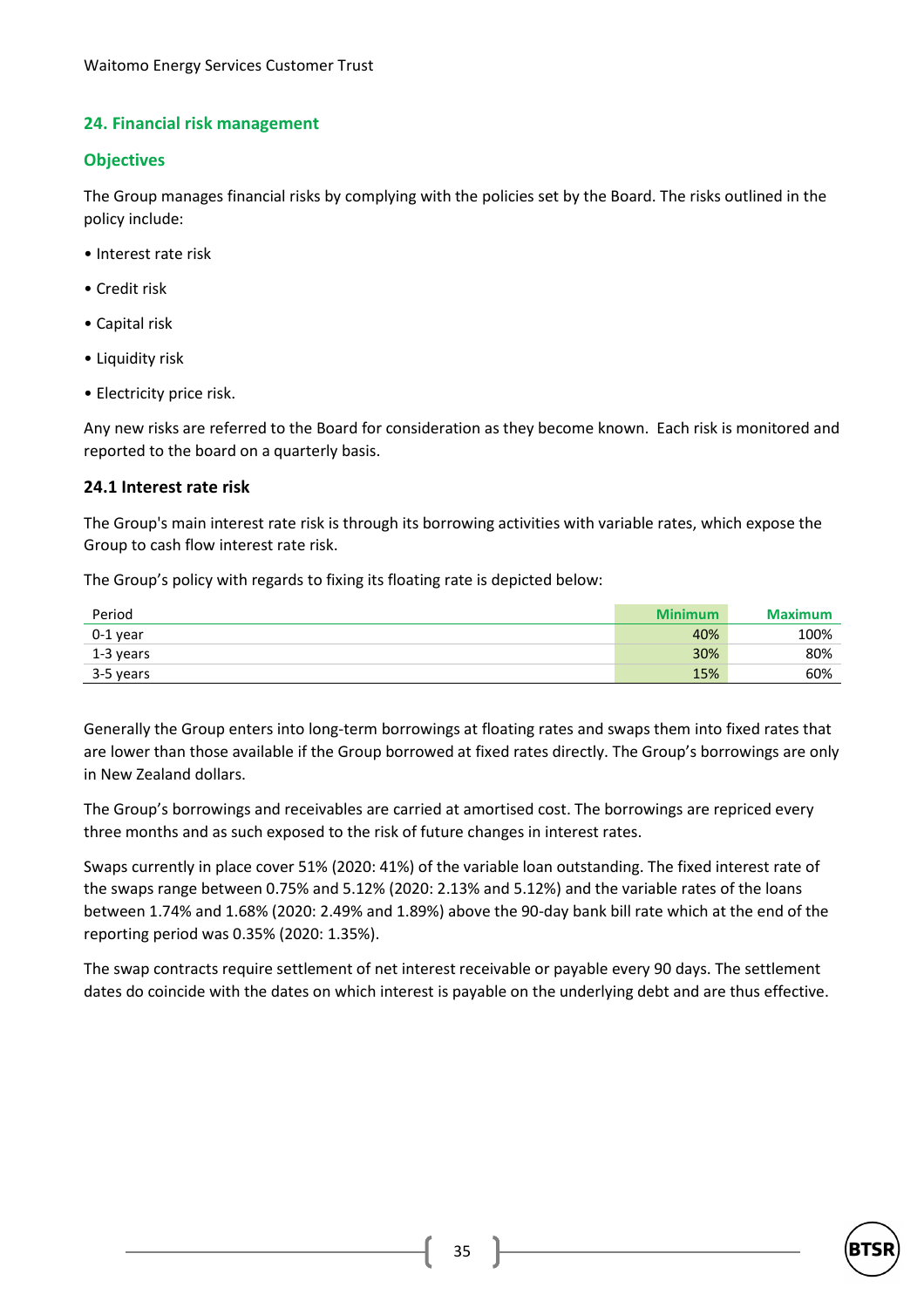Effect of hedge accounting on the financial position and performance:

|                                                                     | <b>Group</b>  | <b>Group</b>  |
|---------------------------------------------------------------------|---------------|---------------|
|                                                                     | 2021          | 2020          |
|                                                                     | \$′000        | \$′000        |
| Interest rate swaps                                                 |               |               |
|                                                                     |               |               |
| Non-current liability (net of financial assets)                     | (1,965)       | (3, 512)      |
| Mark to market fair value of interest rate swaps at 31 March        | (1,965)       | (3,512)       |
|                                                                     |               |               |
| Notional amount                                                     | 46,000        | 37,000        |
| Maturity date                                                       | Jun 21 to Jun | Jun 20 to Jun |
|                                                                     | 27            | 26            |
| <b>Hedge Ratio</b>                                                  | 1:1           | 1:1           |
|                                                                     |               |               |
| Non-current liability (net of financial assets) attributable to:    |               |               |
| <b>Financial assets</b>                                             | 133           |               |
| <b>Financial liabilities</b>                                        | (2,098)       | (3, 512)      |
|                                                                     | (1, 965)      | (3,512)       |
|                                                                     |               |               |
| Change in fair value of outstanding hedging instruments             | (1, 572)      | (975)         |
| Change in value of hedge item used to determine hedge effectiveness | 1,572         | 975           |
|                                                                     |               |               |
| Weighted average hedged rate for the year                           | 3.11%         | 3.85%         |

#### **Sensitivity**

Sensitivity analysis is determined based on the exposure to interest rates for both derivatives and nonderivative instruments at balance sheet date.

A 100 basis point increase or decrease is used to assess interest rate and this represents management's assessment of the reasonably possible change in interest rates.

|                                             | <b>Group</b>   | <b>Group</b>   |
|---------------------------------------------|----------------|----------------|
|                                             | 2021<br>\$′000 | 2020<br>\$'000 |
| Impact on statement of comprehensive income |                |                |
| - 1% change in interest rates               | (320)          | (385)          |
| +1% change in interest rates                | 320            | 385            |
| Impact on statement of financial position   |                |                |
| -1% change in interest rates                | (367)          | (403)          |
| +1% change in interest rates                | 367            | 403            |

Hedge ineffectiveness is determined at inception of the hedge relationship, and through periodic prospective effectiveness assessments to ensure that an economic relationship exists between the hedged item and hedged instrument.

The Group enters into interest rate swaps that have similar critical terms as the hedged item, such as reference rate, maturities and notional amount. The Group does not hedge 100% of its loans, therefore the hedged item is identified as a proportion of the outstanding loans up to the notional amount of the swaps. As all critical terms matched during the year, the economic relationship was 100% effective.

Hedged ineffectiveness may occur due to:

• Difference in critical terms between the interest rate swaps and loans; and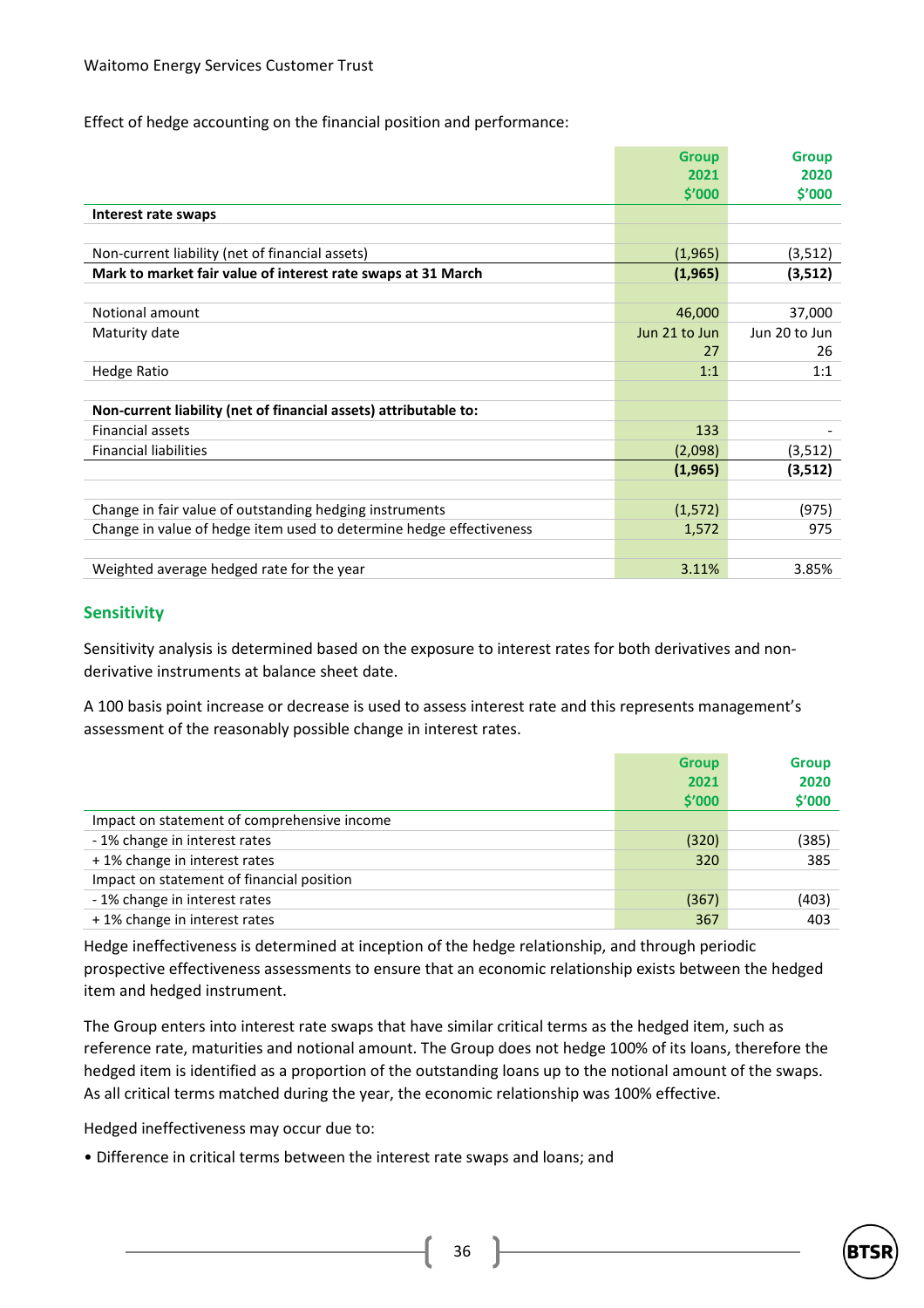• The credit value/debit value adjustment on the interest rate swaps which is not matched by the loan. There was no ineffectiveness during 2021 or 2020 in relation to interest rate swaps.

#### **24.2 Credit risk**

The Group's principal financial assets are cash and cash equivalents, trade and other receivables, contract assets and related party loans, which represent the Group's maximum exposure to credit risk in relation to financial assets.

Credit risk is managed on a Group basis. For banks and financial institutions, only independently rated parties with a minimum rating of "A" are accepted. Thus impact on cash and cash equivalents is deemed immaterial.

Related parties are assessed for impairment with the relevant investment, see Note 13.2.

#### **Impairment of financial assets**

The Group applies NZ IFRS 9 simplified approach to measuring expected credit losses which uses a lifetime expected loss allowance for all trade receivables and contract assets.

To measure the expected credit losses, trade receivables and contract assets have been grouped based on shared credit risk characteristics and the days past due. The contract assets relate to unbilled work in progress and have substantially the same risk characteristics as the trade receivables for the same contract types. The Group has therefore concluded that the expected loss rates for trade receivables are a reasonable approximation of the loss rates for contract assets.

The expected loss rates are based on the payment profiles of sales over a period of 12 months from 31 March 2021 and 31 March 2020 respectively and the corresponding historical credit losses experienced within this period. The Group's customer base is mainly focused in the King Country and as such macroeconomic factors are considered within this particular environment and the credit loss adjusted accordingly.

On that basis, the loss allowance as at 31 March 2021 and 31 March 2020 (on adoption of NZ IFRS 9) was determined as follows for both trade receivables and contracts assets:

|                                           | Less than<br>90 days<br>past due | <b>More</b><br>than 90<br>days past | Total |
|-------------------------------------------|----------------------------------|-------------------------------------|-------|
| <b>31 March 2021</b>                      |                                  | due                                 |       |
| <b>Expected loss rate</b>                 | 0%                               | 78%                                 |       |
| Gross carrying amount - trade receivables | 4,436                            | 247                                 | 4,683 |
| Gross carrying amount – contract assets   | 2,283                            | $\qquad \qquad \blacksquare$        | 2,283 |
| Loss allowance                            |                                  | 193                                 | 193   |

|                                           | Less than<br>90 days<br>past due | <b>More</b><br>than 90<br>days past | Total |
|-------------------------------------------|----------------------------------|-------------------------------------|-------|
| 31 March 2020                             |                                  | due                                 |       |
| Expected loss rate                        | 0%                               | 68%                                 |       |
| Gross carrying amount - trade receivables | 3,770                            | 503                                 | 4,273 |
| Gross carrying amount – contract assets   | 3,462                            |                                     | 3,462 |
| Loss allowance                            |                                  | 340                                 | 340   |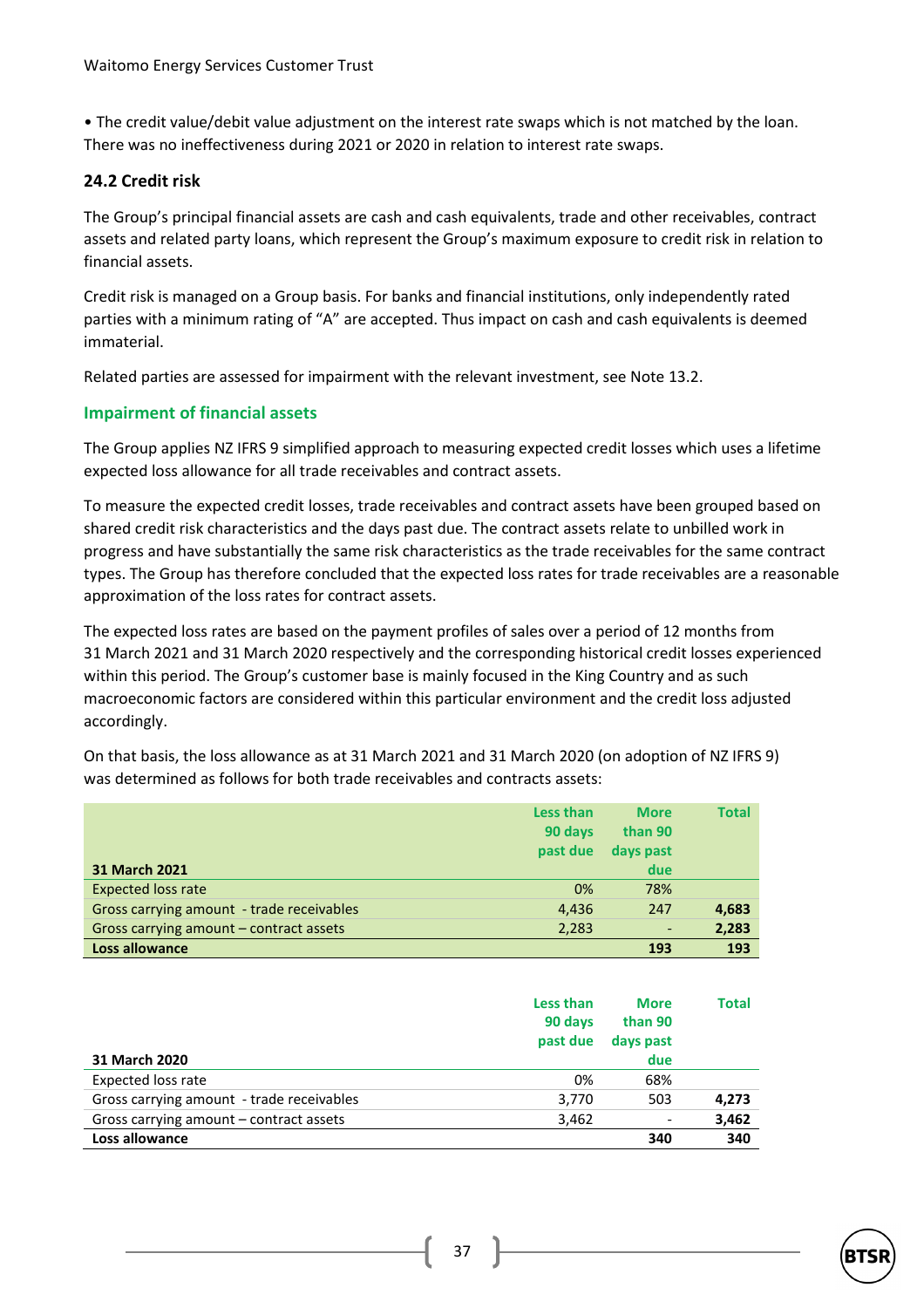**The closing loss allowance for trade receivables as at 31 March 2021 reconciles to the opening loss allowances as follows:**

|                                                          | <b>Group</b> | <b>Group</b> |
|----------------------------------------------------------|--------------|--------------|
|                                                          | 2021         | 2020         |
|                                                          | \$′000       | \$'000       |
| Opening balance                                          | 340          | 457          |
|                                                          |              |              |
| Increase in loss allowance recognised in profit and loss | 50           | 162          |
| Receivables written off during the year as uncollectible | (197)        | (279)        |
|                                                          |              |              |
| Loss allowance closing balance                           | 193          | 340          |

Trade receivables and contract assets are written off when there is no reasonable expectation of recovery. Indicators that there is no reasonable expectation of recovery include, amongst others, the failure of a debtor to engage in a repayment plan with the Group, and a failure to make contractual payments for a period greater than 120 days past due.

#### **Fair value of financial instruments**

The fair values of financial assets and financial liabilities are determined as follows:

• The fair value of financial assets and financial liabilities with standard terms and conditions and traded on active liquid markets is determined with reference to quoted market prices

• The fair value of other financial assets and financial liabilities (excluding derivative instruments) is determined in accordance with generally accepted pricing models based on discounted cash flow analysis using prices from observable current market transactions and dealer quotes for similar instruments

• The fair value of derivative instruments is calculated using quoted prices. Where such prices are not available, use is made of discounted cash flow analysis using the applicable yield curve derived from quoted interest rates for the duration of the instruments for non-optional derivatives, and option pricing models for optional derivatives.

#### **Fair value measurements recognised in the balance sheet**

The following table provides an analysis of financial instruments that are measured at fair value, grouped into Levels 1 to 3 based on the degree to which the fair value is observable:

• Level 1 fair value measurements are those derived from quoted prices (unadjusted) in active markets for identical assets or liabilities

• Level 2 fair value measurements are those derived from inputs other than quoted prices included within Level 1 that are observable for the asset or liability, either directly (i.e. as prices) or indirectly (i.e. derived from prices)

• Level 3 fair value measurements are those derived from valuation techniques that include inputs for the asset or liability that are not based on observable market data (unobservable inputs).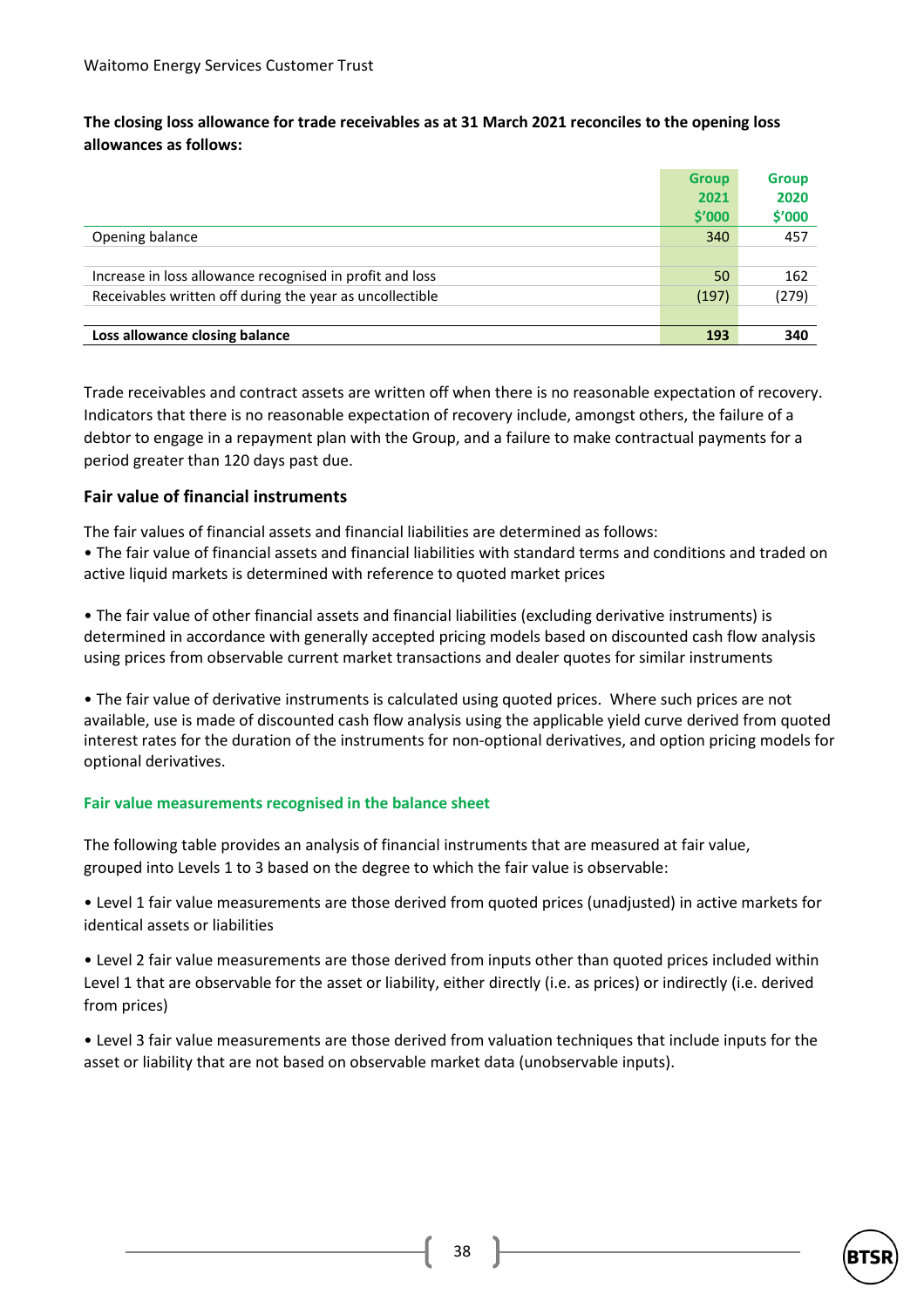|                                  | Level 1<br>\$′000 | Level <sub>2</sub><br>\$′000 | Level 3<br>\$′000 | Total<br>\$'000 |
|----------------------------------|-------------------|------------------------------|-------------------|-----------------|
| Group 2021                       |                   |                              |                   |                 |
| Derivative financial liabilities |                   | (2,098)                      |                   | (2,098)         |
| Derivative financial assets      |                   | 133                          |                   | 133             |
|                                  |                   |                              |                   |                 |
| Group 2020                       |                   |                              |                   |                 |
| Derivative financial liabilities |                   | (3, 512)                     |                   | (3, 512)        |

There were no transfers between Level 1, 2 and 3 during the year.

## **Financial instruments by category**

|                                    | <b>Financial</b><br>assets at<br>amortised cost | <b>Financial</b><br>liabilities at<br>amortised cost | <b>Financial</b><br>liability at fair<br>value through | <b>Total</b> |
|------------------------------------|-------------------------------------------------|------------------------------------------------------|--------------------------------------------------------|--------------|
|                                    | \$'000                                          | \$'000                                               | profit and loss                                        |              |
| 2021                               |                                                 |                                                      | \$'000                                                 | \$'000       |
| Cash and bank balances             | 1,406                                           |                                                      |                                                        | 1,406        |
| Trade and other receivables        | 3,525                                           | $\overline{\phantom{a}}$                             |                                                        | 3,525        |
| Contract assets                    | 2,584                                           | $\overline{\phantom{a}}$                             | $\overline{\phantom{a}}$                               | 2,584        |
| <b>Total financial assets</b>      | 7,514                                           |                                                      |                                                        | 7,514        |
|                                    |                                                 |                                                      |                                                        |              |
| Trade and other payables           | $\overline{\phantom{a}}$                        | 7,427                                                |                                                        | 7,427        |
| <b>Contract liabilities</b>        | $\overline{\phantom{a}}$                        | 1,316                                                | $\overline{\phantom{a}}$                               | 1,316        |
| Lease liabilities                  | $\overline{\phantom{0}}$                        | 481                                                  | $\overline{\phantom{a}}$                               | 481          |
| <b>Borrowings</b>                  | $\overline{\phantom{0}}$                        | 88,012                                               | $\overline{\phantom{a}}$                               | 88,012       |
| Other financial liabilities        | $\overline{\phantom{a}}$                        |                                                      | 1,965                                                  | 1,965        |
| <b>Total financial liabilities</b> | $\blacksquare$                                  | 97,236                                               | 1,965                                                  | 99,201       |
|                                    |                                                 |                                                      |                                                        |              |
| 2020                               |                                                 |                                                      |                                                        |              |
| Cash and bank balances             | 1,837                                           |                                                      |                                                        | 1,837        |
| Trade and other receivables        | 3,963                                           |                                                      |                                                        | 3,963        |
| Contract assets                    | 3,462                                           |                                                      |                                                        | 3,462        |
| <b>Total financial assets</b>      | 9,262                                           |                                                      |                                                        | 9,262        |
|                                    |                                                 |                                                      |                                                        |              |
| Trade and other payables           | $\overline{\phantom{a}}$                        | 4,398                                                |                                                        | 4,398        |
| <b>Contract liabilities</b>        |                                                 | 1,570                                                |                                                        | 1,570        |
| Lease liabilities                  | $\overline{\phantom{a}}$                        | 588                                                  | $\overline{\phantom{a}}$                               | 588          |
| <b>Borrowings</b>                  | $\overline{\phantom{a}}$                        | 93,499                                               |                                                        | 93,499       |
| Other financial liabilities        | $\overline{\phantom{0}}$                        |                                                      | 3,512                                                  | 3,512        |
| <b>Total financial liabilities</b> | $\overline{\phantom{a}}$                        | 100,055                                              | 3,512                                                  | 103,567      |

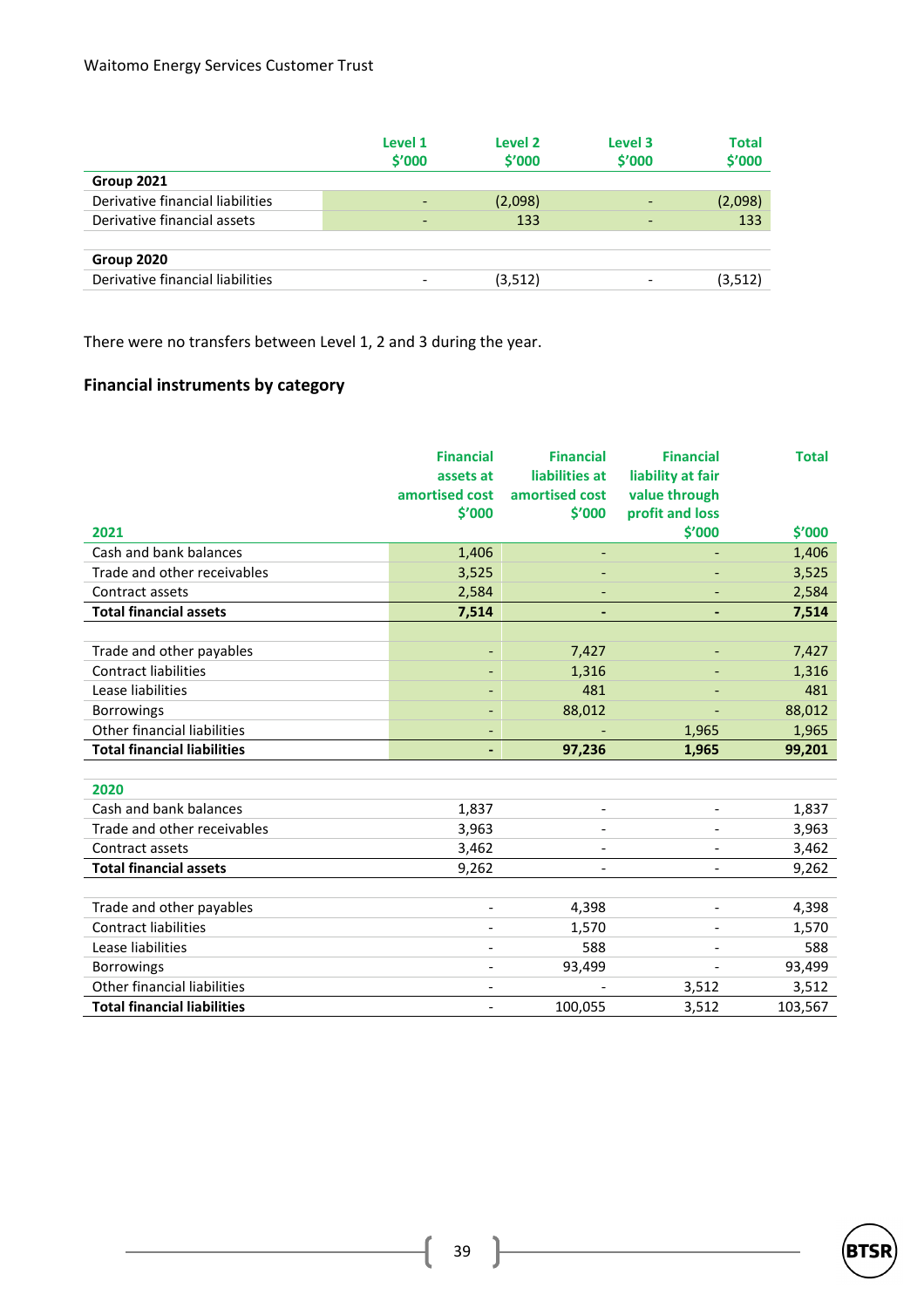#### **Policies**

The Directors consider that the carrying amounts of financial assets and financial liabilities recorded at amortised cost in the financial statements approximate their fair values.

The Group's credit risk is primarily attributable to its trade receivables and contract assets.

The credit risk on liquid funds and derivative financial instruments is limited because the counterparties are banks with AA credit-ratings assigned by international credit-rating agencies.

The Group has no significant concentration of credit risk, with exposure spread over a large number of counterparties and customers.

#### **24.3 Capital risk**

During 2021, the Group's strategy, which was unchanged from 2020, was to maintain an equity/assets ratio of not less than 40%.

| The ratio at March 2021 and 2020 were as follows:  | <b>Group</b> | <b>Group</b> |
|----------------------------------------------------|--------------|--------------|
|                                                    | 2021         | 2020         |
|                                                    | \$′000       | \$'000       |
|                                                    |              |              |
| Average equity (including subordinated debentures) | 147.189      | 149,135      |
| Total assets at year end                           | 306,433      | 297,032      |
| <b>Equity to Assets Ratio</b>                      | 48%          | 50.2%        |

#### **Policies**

The Group manages its capital to ensure that entities in the Group will be able to continue as a going concern while maximising the return to stakeholders through the optimisation of the debt and equity balance.

The Group's overall strategy remains unchanged from 2020 and is based on risk management strategies and treasury management policies set and monitored by the Board.

The capital structure of the Group consists of debt, which includes the borrowings disclosed in note 18, and equity attributable to equity holders of the parent, comprising issued capital, retained earnings and reserves as disclosed in note 14 and statement of changes in equity respectively.

Debt covenants have been complied with during the year.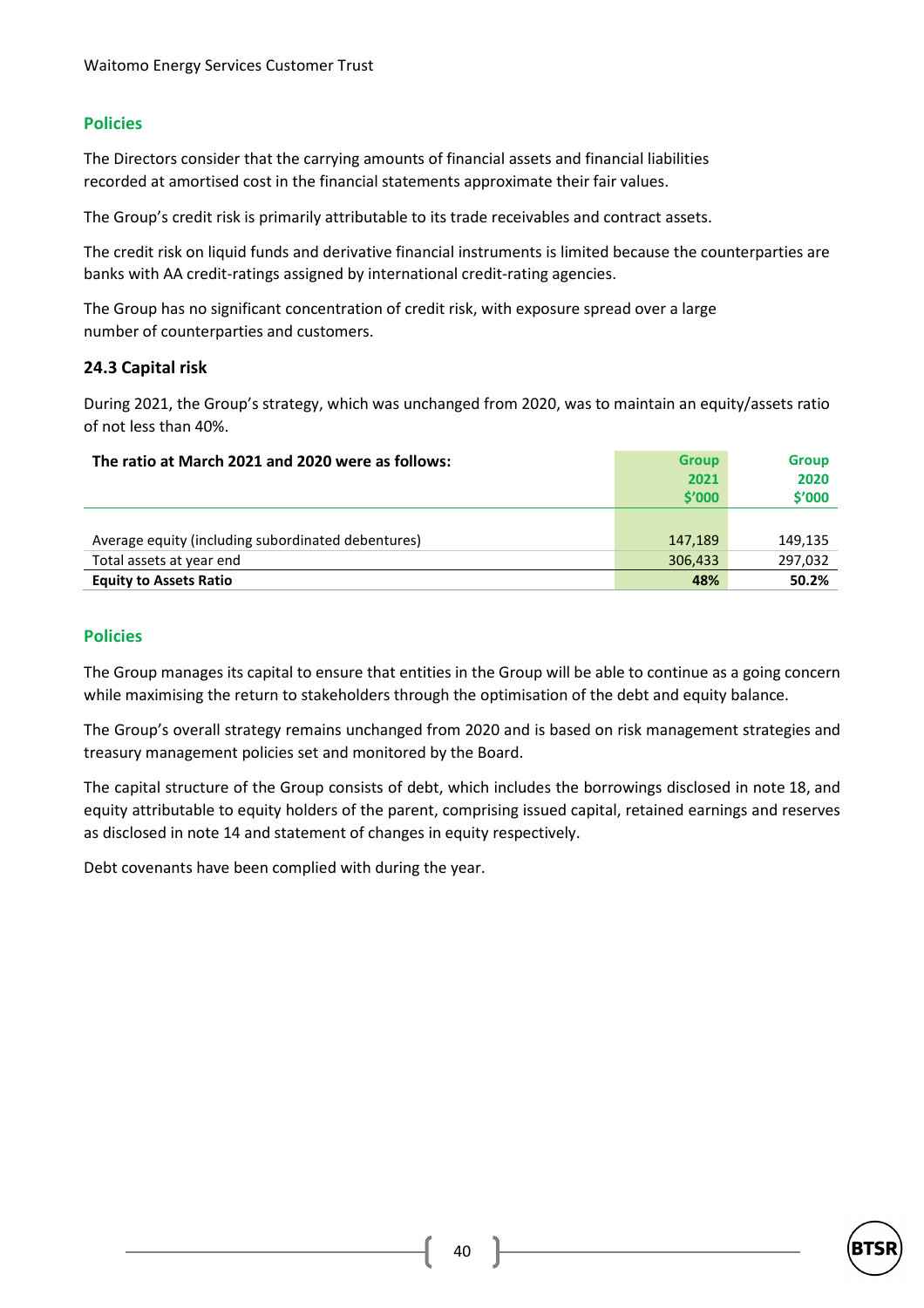#### **24.4 Liquidity risk**

#### **Financial liability maturity analysis**

|                                    | Less than 1<br>month<br><b>S'000</b> | 1 month to 1<br>year<br>\$′000 | 1 to 5 years<br>\$′000 | <b>Total</b><br>\$'000 |
|------------------------------------|--------------------------------------|--------------------------------|------------------------|------------------------|
| Non-interest bearing               | 7,427                                | -                              |                        | 7,427                  |
| Variable interest rate instruments |                                      | 4,627                          | 87,300                 | 91,927                 |
| <b>At 31 March 2021</b>            | 7,427                                | 4,627                          | 87,300                 | 99,354                 |
|                                    |                                      |                                |                        |                        |
| Non-interest bearing               | 4,398                                |                                |                        | 4,398                  |
| Variable interest rate instruments |                                      | 2,204                          | 92,807                 | 95,011                 |
| At 31 March 2020                   | 4,398                                | 2,204                          | 92,807                 | 99,409                 |

The table includes both interest and principal cash flows.

Variable rate instruments include the impact of derivatives.

There are \$3.0 million of subordinated debentures (note 18) with no set maturity date.

Interest payable on these is excluded from this analysis.

The Group had access to the following borrowing facilities at the end of the reporting period:

|                       | <b>Group</b> | <b>Group</b> |
|-----------------------|--------------|--------------|
|                       | 2021         | 2020         |
|                       | \$′000       | \$'000       |
|                       |              |              |
| <b>Total facility</b> | 85,400       | 85,400       |
| Undrawn facility      | 14,295       | 13,644       |

The bank facilities may be drawn at any time and are reviewed every three years. Subject to the continuance of satisfactory credit ratings. The bank facilities are due for review on 1 February 2023. The working capital portion of the facility of \$8 million is subject to review on 31 December 2021.

#### **Policies**

The Group manages liquidity risk by maintaining adequate reserves, banking facilities and reserve borrowing facilities, by monitoring forecast and actual cash flows and matching maturity profiles of financial assets and liabilities.

#### **24.5 Electricity price risk**

#### **Policies**

The Group is exposed to electricity price risk on its electricity generation activities.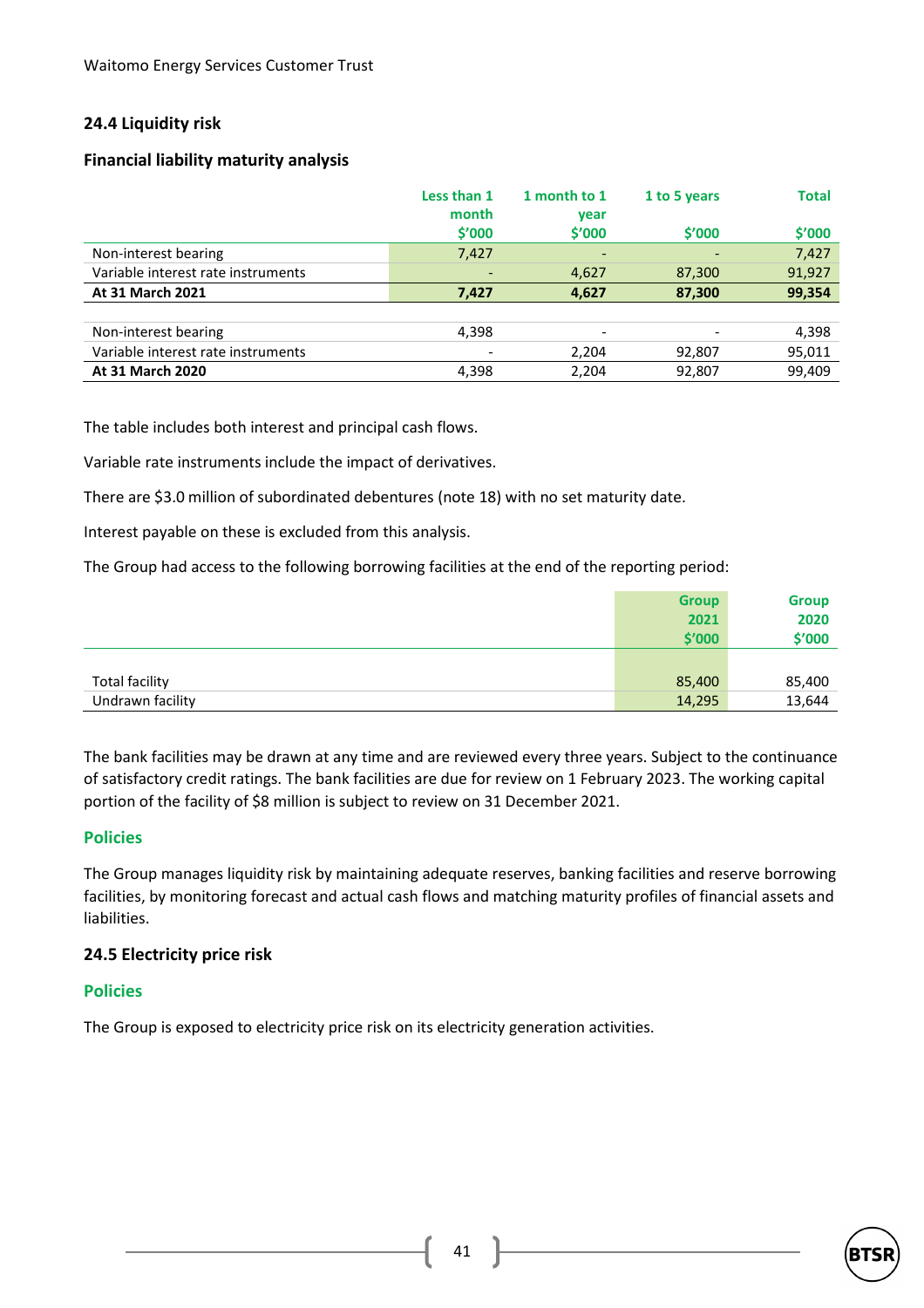#### **25. Related party transactions**

|                                                                     | <b>Group</b>             | <b>Group</b> |
|---------------------------------------------------------------------|--------------------------|--------------|
|                                                                     | 2021                     | 2020         |
|                                                                     | \$′000                   | \$′000       |
|                                                                     |                          |              |
| <b>Transactions with Maru Energy Trust</b>                          |                          |              |
| Donations to Maru Energy Trust                                      | 100                      | 100          |
|                                                                     |                          |              |
| Transactions with key management personnel                          |                          |              |
| Trustee Fees Paid                                                   | 110                      | 88           |
| Outstanding at balance date                                         | $\overline{\phantom{0}}$ |              |
|                                                                     |                          |              |
| <b>Transactions with Speedy's Road Trust</b>                        |                          |              |
| Interest paid on convertible notes                                  | 57                       | 64           |
|                                                                     |                          |              |
| <b>Transactions with North King Country Development Trust</b>       |                          |              |
| Interest paid on subordinated debentures                            | 52                       | 91           |
|                                                                     |                          |              |
| <b>Balances with related parties</b>                                |                          |              |
| Maru Energy Trust Receivable/(Payable)                              | 27                       | (23)         |
| Convertible note with Speedy's Road Trust                           | 950                      | 1,000        |
| Subordinated debentures with Waitomo Energy Services Customer Trust | 1,000                    | 1,000        |

Sean Horgan is the Chief Executive of The Lines Company Limited, and he is also a director of Speedys Road Hydro Limited and a trustee on Maru Energy Trust. Mark Darrow is a director of Speedys Road Hydro Limited.

Bella Takiari-Brame is a trustee of North King Country Development Trust.

The following Trustees of Waitomo Energy Services Customer Trust are also customers of The Lines Company Ltd for residential and/or business supplies – Erin Gray, Peter Keeling, William Oliver, Janette Osborne, Cathy Prendergast and Carolyn Christian.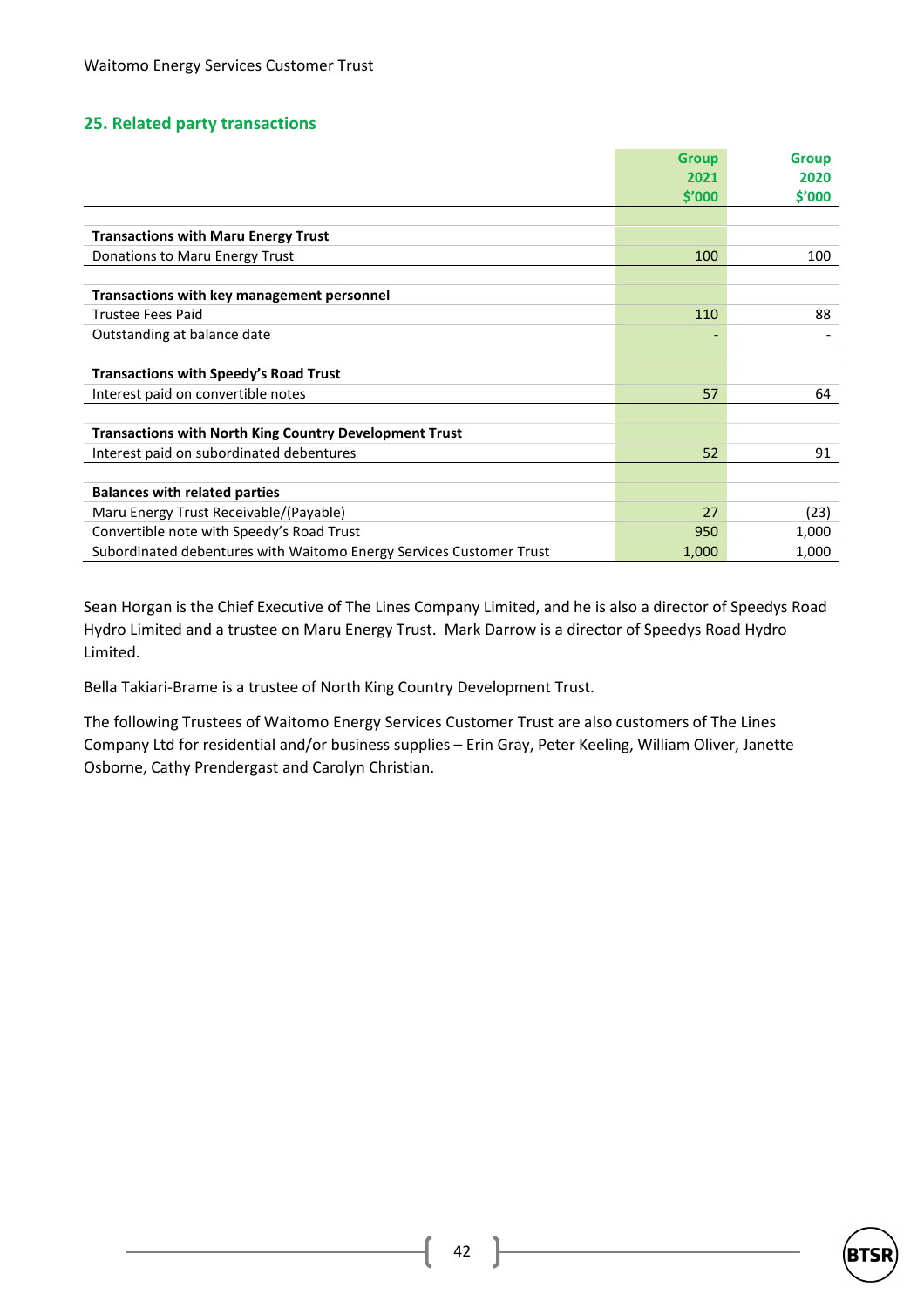#### **26. Subsequent events**

The Group signed a disposal agreement with regards to the three hydro stations classified as held for sale at year end. Ownership of the three generation assets was transferred on the 19 July 2021 to Southern Generation Partnership Limited.

## **27. Impact of discontinuing operations on the prior year statement of comprehensive income and cash flow**

| Extract of statement of comprehensive income for 31 March 2020 | <b>Group</b><br>2020 | <b>Group</b><br><b>Discontinuing</b> | <b>Group</b><br>2020 |
|----------------------------------------------------------------|----------------------|--------------------------------------|----------------------|
|                                                                | <b>Originally</b>    | operations                           | <b>Restated</b>      |
|                                                                | presented            |                                      |                      |
|                                                                | \$'000               | \$'000                               | \$′000               |
| <b>Revenue</b>                                                 | 52,532               | (1,283)                              | 51,249               |
| Operating expenses                                             | (27, 155)            | 373                                  | (26, 782)            |
| Depreciation and amortisation                                  | (14, 479)            | 616                                  | (13, 863)            |
| Interest costs (net)                                           | (2,752)              | 63                                   | (2,689)              |
| Impairment of assets                                           | (527)                |                                      | (527)                |
|                                                                | (314)                |                                      | (314)                |
| <b>Total expenses</b>                                          | (45, 227)            | 1,052                                | (44, 175)            |
| Reversal of impairment of associate                            | 786                  |                                      | 786                  |
| Profit before tax                                              | 8,091                | (231)                                | 7,860                |
| Income tax expense                                             | (1, 540)             | 65                                   | (1, 475)             |
| Profit for the year from continuing operations                 | 6,552                | (166)                                | 6,386                |
| Profit for the year from discontinuing operations              |                      | 166                                  | 166                  |
| Profit for the year                                            | 6,552                |                                      | 6,552                |
|                                                                |                      |                                      |                      |
| Profit for the year is attributable to:                        |                      |                                      |                      |
| Equity holders of the parent                                   | 6,563                | $\blacksquare$                       | 6,563                |
| Profit for the year from continuing operations                 | 6,563                | (166)                                | 6,397                |
| Profit for the year from discontinuing operations              |                      | 166                                  | 166                  |
| Non-controlling interest from discontinuing operations         | (11)                 |                                      | (11)                 |
|                                                                |                      |                                      |                      |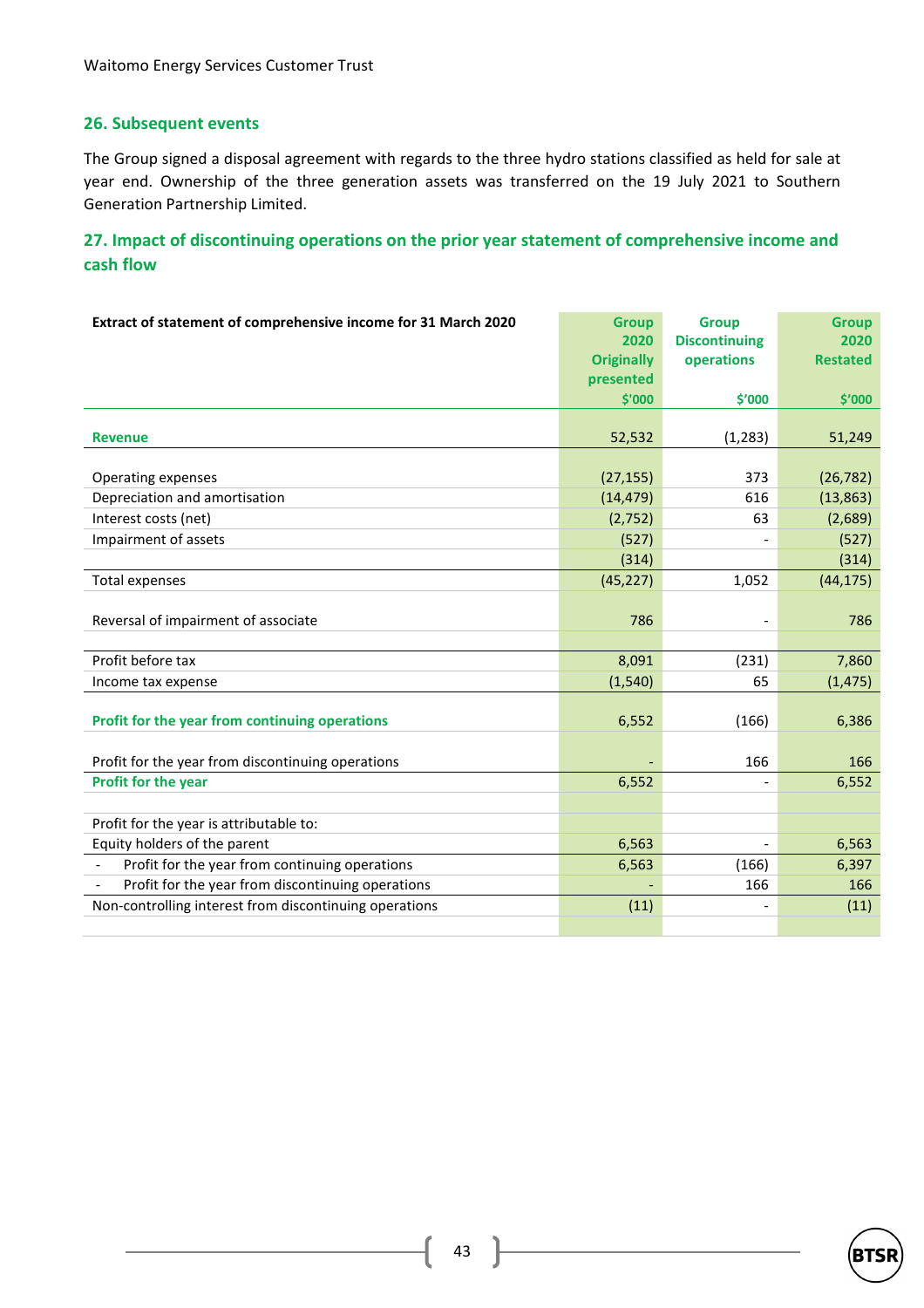| Extract of statement of cash flow for 31 March 2020              | <b>Group</b>      | <b>Group</b>             | <b>Group</b>    |
|------------------------------------------------------------------|-------------------|--------------------------|-----------------|
|                                                                  | 2020              | <b>Discontinuing</b>     | 2020            |
|                                                                  | <b>Originally</b> | operations               | <b>Restated</b> |
|                                                                  | presented         |                          |                 |
|                                                                  | \$'000            | \$′000                   | \$′000          |
| <b>Operating activities</b>                                      |                   |                          |                 |
| Cash generated from operations                                   | 20,231            | (910)                    | 19,321          |
| Interest received                                                | 30                |                          | 30              |
| Interest paid                                                    | (3, 115)          | 63                       | (3,052)         |
| Income taxes paid                                                | (13)              |                          | (13)            |
| Net cash inflow from operating activities                        | 17,133            | (847)                    | 16,286          |
| <b>Investing activities</b>                                      | (38, 383)         | $\blacksquare$           | (38, 383)       |
|                                                                  |                   |                          |                 |
| <b>Financing activities</b>                                      |                   |                          |                 |
| Capital distributions to customers                               | (1)               |                          | (1)             |
| Convertible notes in subsidiary sold to non-controlling interest | (50)              | 50                       |                 |
| Lease liability paid                                             | (85)              | $\overline{\phantom{a}}$ | (85)            |
| Bank borrowing advanced                                          | 22,043            | $\overline{\phantom{a}}$ | 22,043          |
| Net cash inflow from financing activities                        | 21,907            | 50                       | 21,957          |
| Net cash inflow from discontinuing operations                    |                   | 797                      | 797             |
| Net increase in cash and cash equivalents                        | 657               |                          | 657             |
| Cash equivalents at the beginning of the year                    | 1,180             | $\overline{\phantom{a}}$ | 1,180           |
| Cash and cash equivalents at the end of the year                 | 1,837             |                          | 1,837           |



 $44$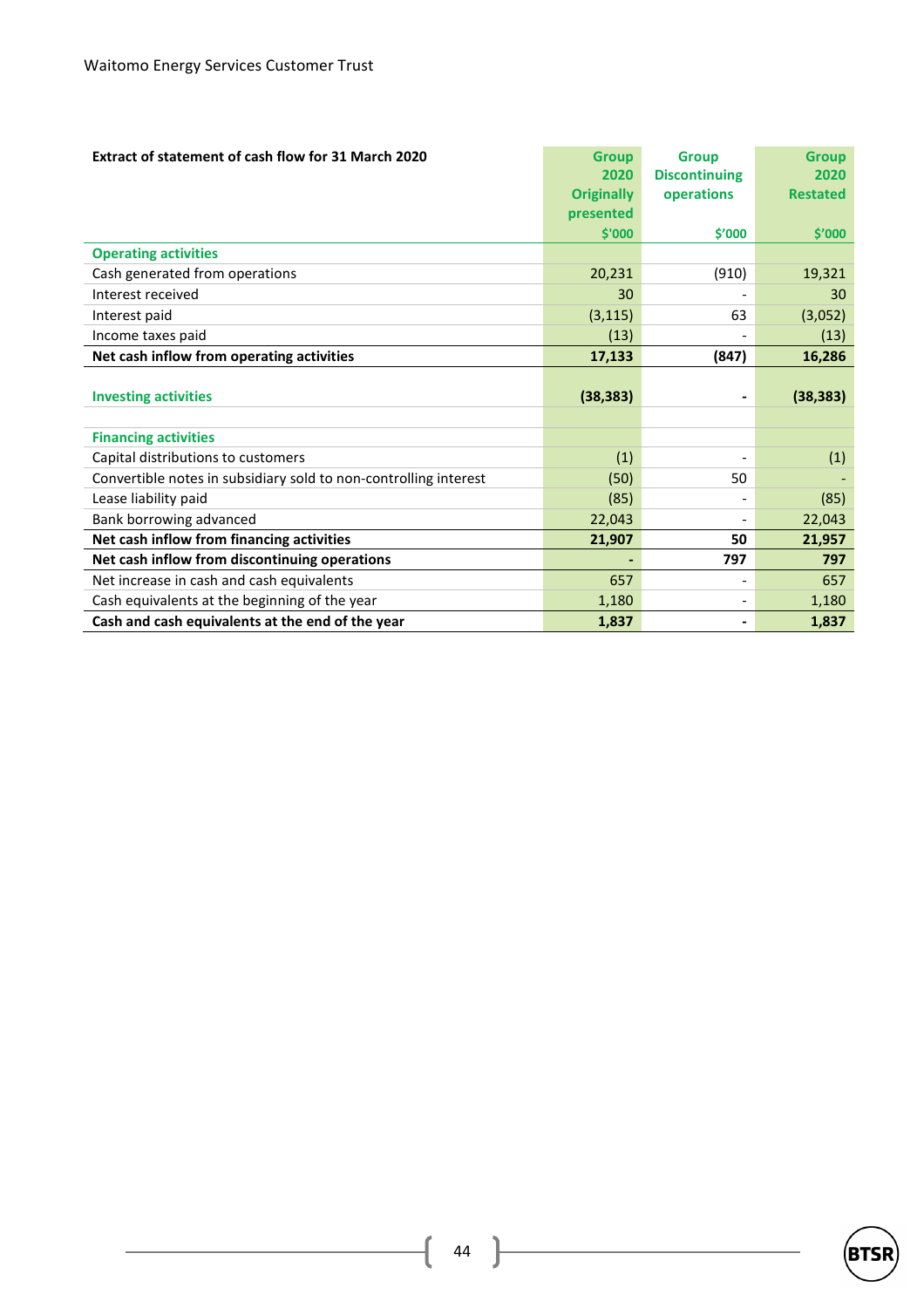## **WAITOMO ENERGY SERVICES CUSTOMER TRUST INCOME AND EXPENDITURE STATEMENT FOR THE YEAR ENDED 31 MARCH 2021**

|                                                                          | 31 Mar 2021 | 31 Mar 2020 |
|--------------------------------------------------------------------------|-------------|-------------|
| <b>REVENUE</b>                                                           | \$          | \$          |
| <b>Interest Received</b>                                                 |             |             |
| The Lines Company Ltd                                                    | 74,200      | 74,200      |
| <b>BNZ</b>                                                               | 5,491       | 10,576      |
| Dividends Received (net of ICA credits)                                  |             |             |
| The Lines Company Ltd                                                    | 250,000     | 200,000     |
| <b>Total Income</b>                                                      | 329,691     | 284,776     |
|                                                                          |             |             |
| <b>LESS EXPENSES</b>                                                     |             |             |
| Accountancy                                                              | 12,489      | 13,354      |
| <b>Recruitment Advertising</b>                                           | 17,462      | 2,918       |
| <b>Audit Fee</b>                                                         | 7,082       | 8,236       |
| <b>Bank Fees</b>                                                         | 63          | 51          |
| <b>Beneficiary Communications</b>                                        | 25,447      | 11,856      |
| <b>Computer Expenses</b>                                                 | 342         | 334         |
| <b>Conference Expenses</b>                                               | 8,810       | 6,799       |
| Consultancy                                                              | 2,300       | 55,636      |
| <b>Election Expenses</b>                                                 | 83,623      | 3,130       |
| <b>General Office Expenses</b>                                           | 4,045       | 945         |
| <b>Legal Fees</b>                                                        | 15,024      | 16,911      |
| Insurance                                                                | 9,516       | 7,803       |
| Interest                                                                 | 371         | 276         |
| <b>Meeting Expenses</b>                                                  | 1,556       | 1,786       |
| Postage                                                                  | 273         | 199         |
| Printing & Stationery                                                    | 123         | 829         |
| Subscriptions                                                            | 5,281       | 10,561      |
| Telephone                                                                | 662         | 1,096       |
| <b>Travelling Expenses</b>                                               | 7,656       | 6,985       |
| <b>Trustee Fees</b>                                                      | 109,878     | 87,644      |
| <b>Secretarial Fees</b>                                                  | 76,770      | 76,338      |
| <b>Total Expenses</b>                                                    | 388,771     | 313,686     |
|                                                                          |             |             |
| Net Operating Surplus/(Deficit) before Depreciation &<br><b>Taxation</b> | (59,080)    | (28, 910)   |
|                                                                          |             |             |
|                                                                          |             |             |
| Tax benefit/(expense)                                                    | (13, 115)   | (26, 284)   |
| Plus non-refundable imputation credits                                   | 97,222      | 77,777      |
| <b>Trust Income after Taxation</b>                                       | 25,027      | 22,583      |
|                                                                          |             |             |
| <b>Net Profit/(Loss)</b>                                                 | 25,027      | 22,583      |

The above information is a summary of the income and expenditure of the Trust. The information above is not consolidated and should be read in conjunction with the consolidated financial statements and the notes to those financial statements.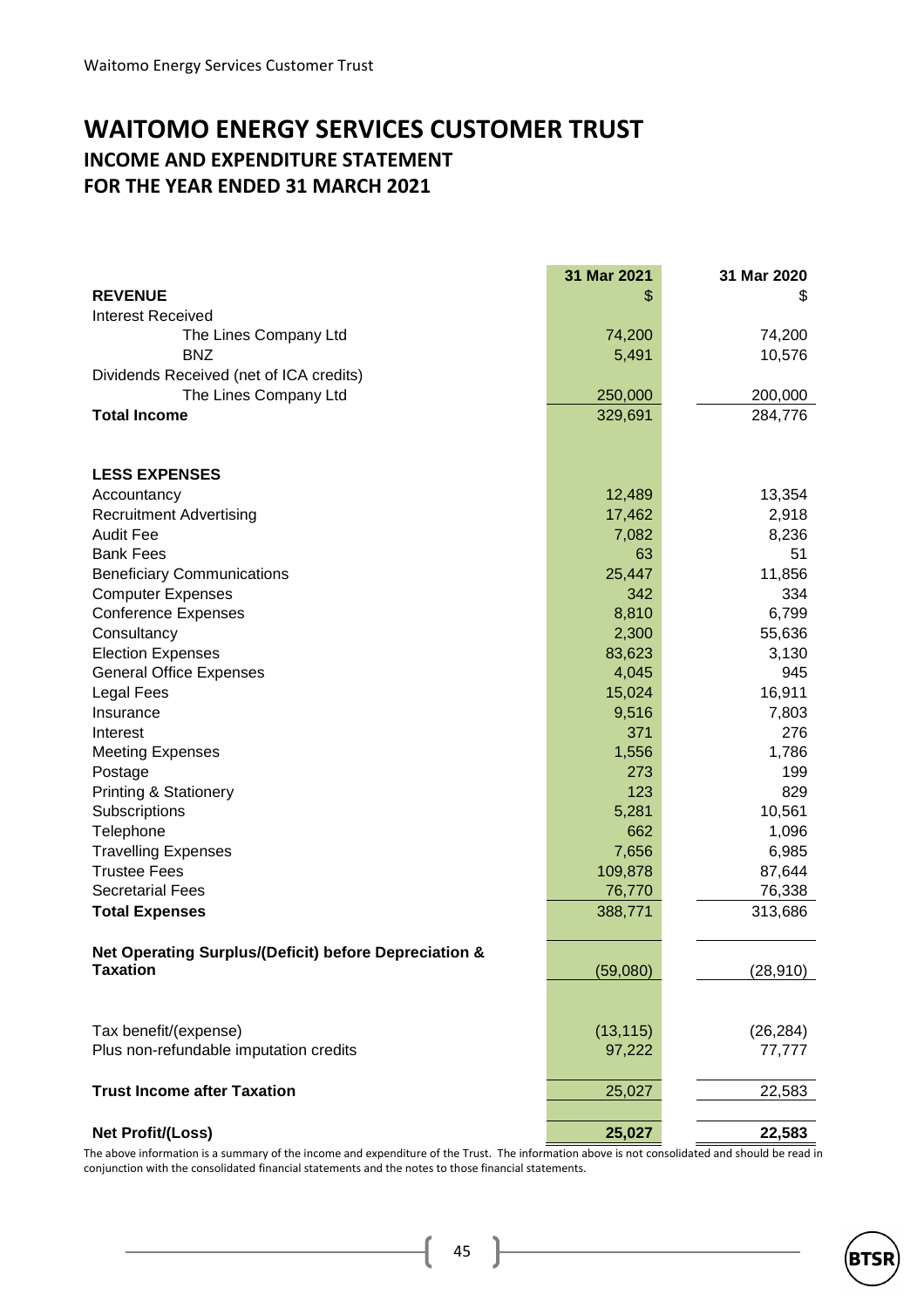## **WAITOMO ENERGY SERVICES CUSTOMER TRUST BALANCE SHEET AS AT 31 MARCH 2021**

|                                                            | As at<br>31 Mar 2021<br>\$ | As at<br>31 Mar 2020<br>\$ |
|------------------------------------------------------------|----------------------------|----------------------------|
| <b>Current assets</b>                                      |                            |                            |
| Bank of New Zealand Account<br>Bank of New Zealand On Call | 248                        | 4,325                      |
| Account                                                    | 88,452                     | 78,714                     |
| <b>Trade Debtors</b>                                       | 0                          |                            |
| Prepayments                                                | 8,723                      |                            |
| <b>Accrued Interest</b>                                    | 1,556                      | 3,156                      |
| <b>Term Deposits</b>                                       | 300,000                    | 345,000                    |
| <b>Current Tax Asset</b>                                   | 43,974                     | 42,157                     |
| Future tax benefit                                         | 217,940                    | 133,833                    |
|                                                            | 660,894                    | 607,186                    |
|                                                            |                            |                            |
| <b>Non-current assets</b><br>Plant and equipment           |                            |                            |
| Investments:                                               |                            |                            |
| Shares - The Lines Company Ltd (11,846,808)                | 58,663,880                 | 58,663,880                 |
| Debenture to The Lines Company                             |                            |                            |
| Ltd                                                        | 1,000,000                  | 1,000,000                  |
|                                                            | 59,663,880                 | 59,663,880                 |
|                                                            |                            |                            |
| <b>Total assets</b>                                        | 60,324,774                 | 60,271,066                 |
|                                                            |                            |                            |
| <b>Current liabilities</b>                                 |                            |                            |
| <b>Accounts Payable</b>                                    | 56,411                     | 26,687                     |
|                                                            | 56,411                     | 26,687                     |
|                                                            |                            |                            |
| <b>Total liabilities</b>                                   | 56,411                     | 26,687                     |
|                                                            |                            |                            |
| <b>Net assets</b>                                          | 60,268,363                 | 60,244,378                 |
|                                                            |                            |                            |
| <b>EQUITY</b>                                              |                            |                            |
| <b>Trust Equity</b>                                        | 60,268,363                 | 60,244,379                 |
| <b>Total equity</b>                                        | 60,268,363                 | 60,244,378                 |
|                                                            |                            |                            |

The above information is a summary of the balance sheet of the Trust. The information above is not consolidated and should be read in conjunction with the consolidated financial statements and the notes to those financial statements.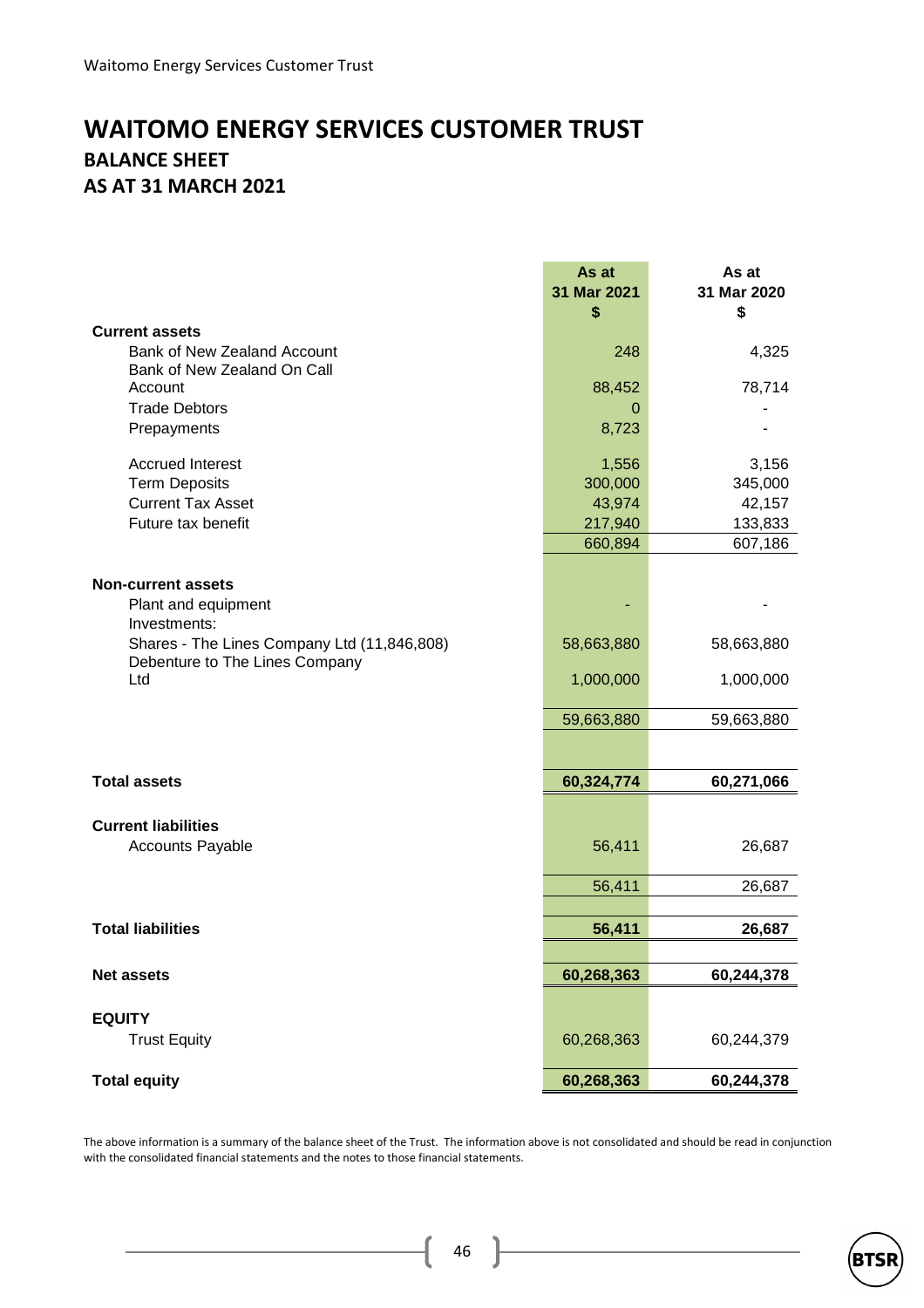## **WAITOMO ENERGY SERVICES CUSTOMER TRUST CAPITAL ACCOUNT FOR THE YEAR ENDED 31 MARCH 2021**

|                                                                        | As at<br>31 Mar 2021<br>S | As at<br>31 Mar 2020<br>\$ |
|------------------------------------------------------------------------|---------------------------|----------------------------|
| <b>Income and Credits</b><br>Balance at beginning<br>Net Profit/(Loss) | 60,244,378<br>25,027      | 60,222,370<br>22,583       |
| <b>Appropriated as follows</b>                                         | 60,269,405                | 60,244,952                 |
| Capital Distribution to owners                                         | 1,041                     | 574                        |
|                                                                        | 1,041                     | 574                        |
|                                                                        | 60,268,363                | 60,244,378                 |

#### **Trust Equity is made up of**

|                             | 60,268,363 | 60,244,378 |
|-----------------------------|------------|------------|
| <b>Retained Earnings</b>    | 9.287.139  | 9,263,154  |
| <b>Revaluation Reserves</b> | 39,051,692 | 39,051,692 |
| <b>Trust Capital</b>        | 11.929.532 | 11.929.532 |

The above information is a summary of the Equity of the Trust. The information above is not consolidated and should be read in conjunction with the consolidated financial statements and the notes to those financial statements.

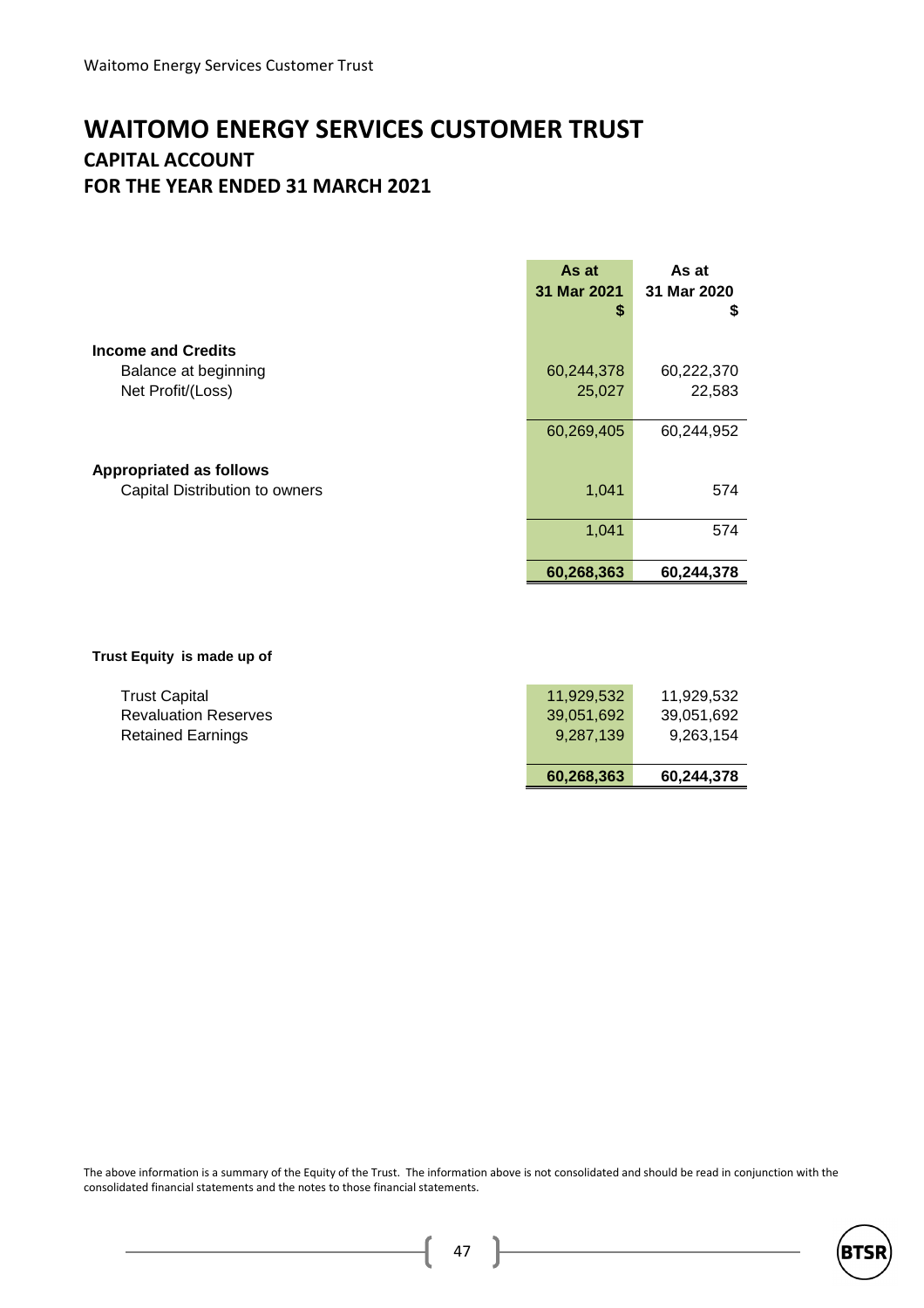$T: +6478346800$ F: +64 7 838 2881 E: waikato@bakertillysr.nz W: www.bakertillysr.nz



## **INDEPENDENT AUDITOR'S REPORT**

## To the Trustees of Waitomo Energy Services Customer Trust

Report on the Audit of the Consolidated Financial Statements

#### Opinion

We have audited the consolidated financial statements of Waitomo Energy Services Customer Trust and its subsidiary ('the Group') on pages 2 to 47, which comprise the consolidated statement of financial position as at 31 March 2021, and the consolidated statement of comprehensive income, consolidated statement of changes in equity and consolidated statement of cash flows for the year then ended, and notes to the consolidated financial statements, including significant accounting policies.

In our opinion, the accompanying consolidated financial statements present fairly, in all material respects, the consolidated financial position of the Group as at 31 March 2021, and its consolidated financial performance and its consolidated cash flows for the year then ended in accordance with New Zealand Equivalents to International Financial Reporting Standards ('NZ IFRS').

Our report is made solely to the Trustees of the Group. Our audit work has been undertaken so that we might state to the Trustees of the Group those matters we are required to state to them in an auditor's report and for no other purpose. To the fullest extent permitted by law, we do not accept or assume responsibility to anyone other than the Trustees of the Group as a body, for our audit work, for our report or for the opinions we have formed.

#### **Basis for Opinion**

We conducted our audit in accordance with International Standards on Auditing (New Zealand) ('ISAs (NZ)'). Our responsibilities under those standards are further described in the *Auditor's Responsibilities for the Audit of the Consolidated Financial Statements* section of our report. We are independent of the Group in accordance with Professional and Ethical Standard 1 (Revised) *International Code of Ethics for Assurance Practitioners (including International Independence Standards) (New Zealand)* issued by the New Zealand Auditing and Assurance Standards Board and the International Ethics Standards Board for Accountants' *Code of Ethics for Professional Accountants* ('IESBA Code'), and we have fulfilled our other ethical responsibilities in accordance with these requirements and the IESBA Code. We believe that the audit evidence we have obtained is sufficient and appropriate to provide a basis for our opinion.

Other than in our capacity as auditor we have no relationship with, or interests in, Waitomo Energy Services Customer Trust or its subsidiary.

Baker Tilly Staples Rodway Audit Limited, incorporating the audit practices of Christchurch, Hawkes Bay, Taranaki, Tauranga, Waikato and Wellington.

Baker Tilly Staples Rodway Audit Limited is a member of the global network of Baker Tilly International Limited, the members of which are separate and independent legal entities.